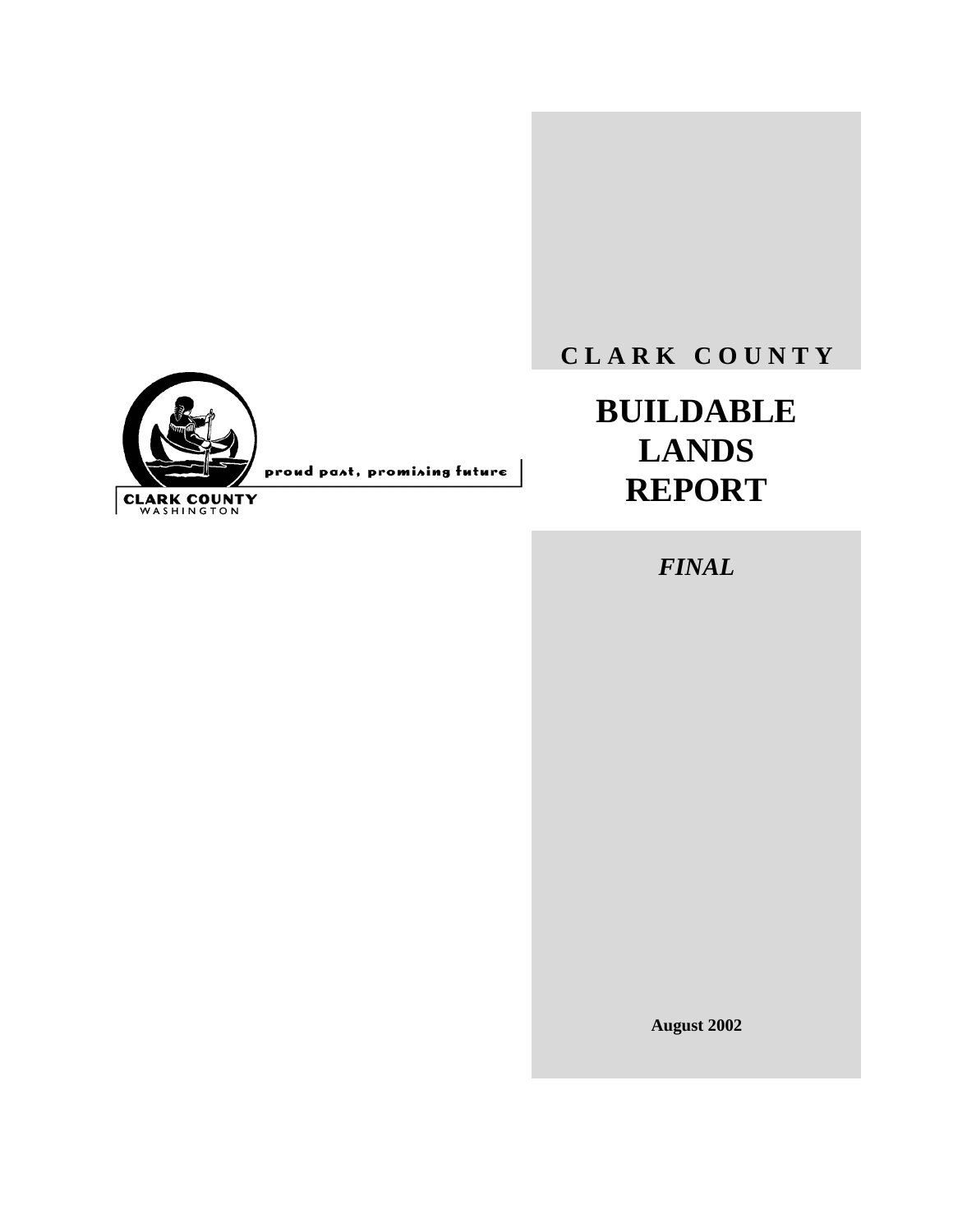### **Board of Commissioners**

Judie Stanton, Chair Betty Sue Morris Craig Pridemore

### **County Administrator**

Bill Barron

### **Department of Community Development**

Richard Carson, Director Patrick Lee, Long Range Planning Manager Oliver Orjiako, Senior Planner Phil Wuest – Planner III Jose Alvarez – Planner I

Community Development would like to thank:

### **Department of Assessment and GIS**

Ken Pearrow Dan Bauer Andrew Neuman Deborah Whitcomb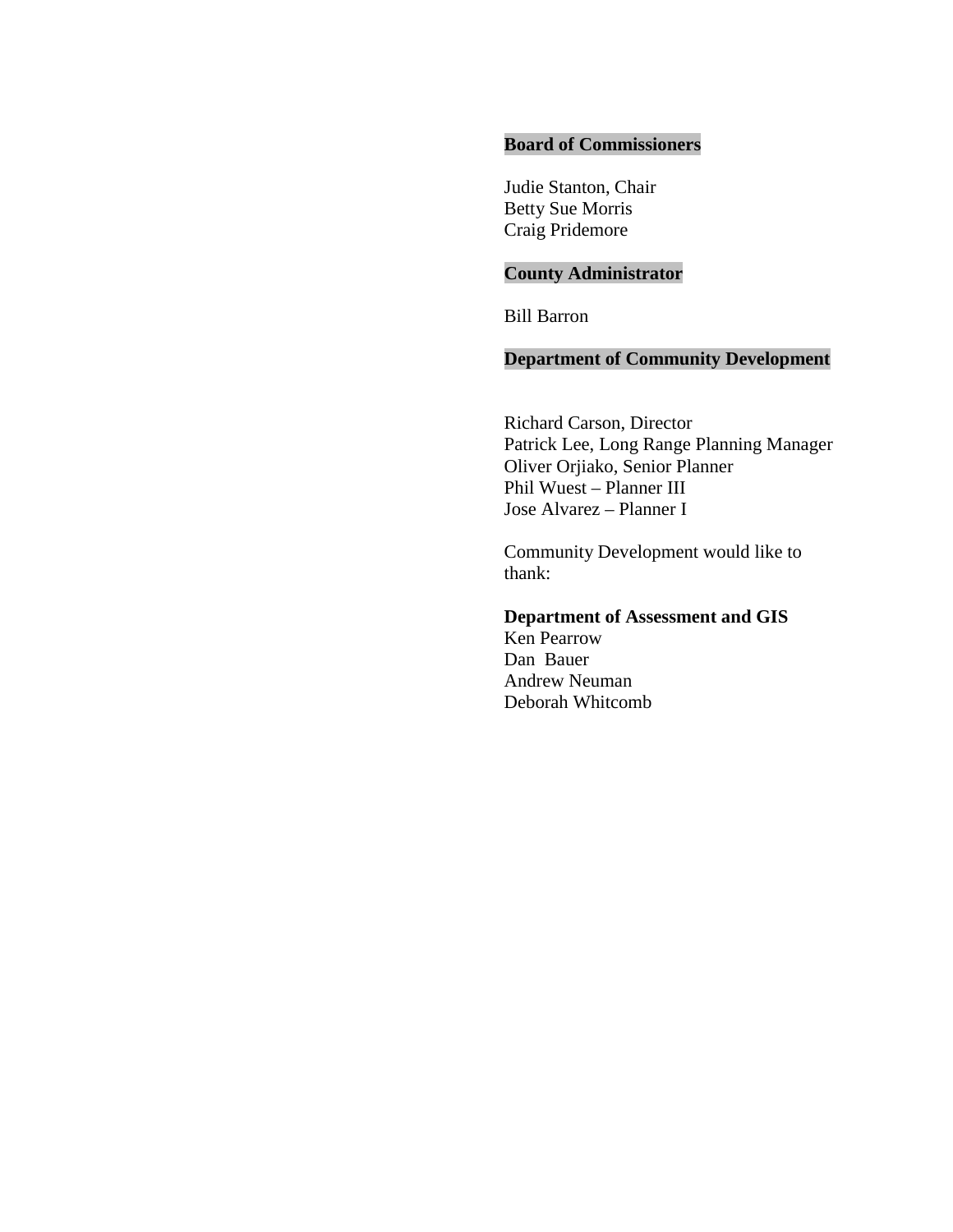### **EXECUTIVE SUMMARY**

This report is the first step in meeting the requirements of RCW 36.70A.215, The Growth Management Act Review and Evaluation Program. In it, Clark County reports on residential and employment densities achieved since adoption of the 1994 Comprehensive Plan. Data was compiled by Clark County and its cities. The primary sources of data are new commercial, industrial and residential building permits, subdivisions and short plats, and site plan reviews that have been issued or reviewed from January 1, 1995 through June 30, 2000. Clark County's Geographic Information System (GIS) was used to link parent parcel serial numbers taken from new building permits issued to identify parcels within city and urban growth area boundaries, acreage and critical lands coverage.

In this report, residential acres developed are shown as net acreage while commercial and industrial land are shown as gross acreage. The Commercial and Industrial acreage does not reflect the following types of infrastructure: public right-of-way, private streets, public utility easements, open space tracts, or parks.

Following are the major observations presented in this report:

- During the analysis period (1995-2000) Clark County overall achieved a split of 72% single family development and 28% multi-family development. Within the Vancouver city limits the split is 50/50 between single family and multi-family. The individual Urban Growth Area's observed an overall density of 6 dwelling units per acre.
- Residential development within the urban area of Clark County consumed 3,286 acres with a density of 6 dwelling units per acre. Based on the current inventory of vacant and buildable land there are 4,719 acres of net buildable acres. At 6 dwelling units per acre and 2.33 persons per household this land area will accommodate 65, 122 persons. Combined with the capacity in the rural area there is sufficient capacity to accommodate the projected 2012 population.
- The review and evaluation has indicated that commercial and industrial development for the county during the period consumed 1600 acres of land. Commercial uses consumed 465 acres and industrial uses consumed 1,162 acres. Based on the current inventory of vacant and buildable land there are 1,131 net buildable commercial acres and 3,960 net buildable industrial acres.
- The county is reviewing its sewer policy in the urban area and potentially amending it to require sewer in the urban area that would likely increase density in the unincorporated portions of the urban area. Review of development indicates that 9% of all development occurred on land with some environmental constraint component. Five percent of all development occurred on land that is greater than 50% critical, land that was excluded from the vacant buildable lands inventory. There were 2,481 building permits issued in the rural area on 11,900 acres. Given the underlying zoning the total vacant and development potential in the rural area is approximately 13,577 lots. Assuming 2.6 persons per household, there is potential for additional rural capacity of 35,300 persons.
- The preliminary analysis of current land inventory indicates there is sufficient land within the existing UGA to accommodate the 2012 population.
- The evaluation report demonstrates that the county falls short of the target on the 60/40split between single family and multi-family development. There is concern in the community that the target was

i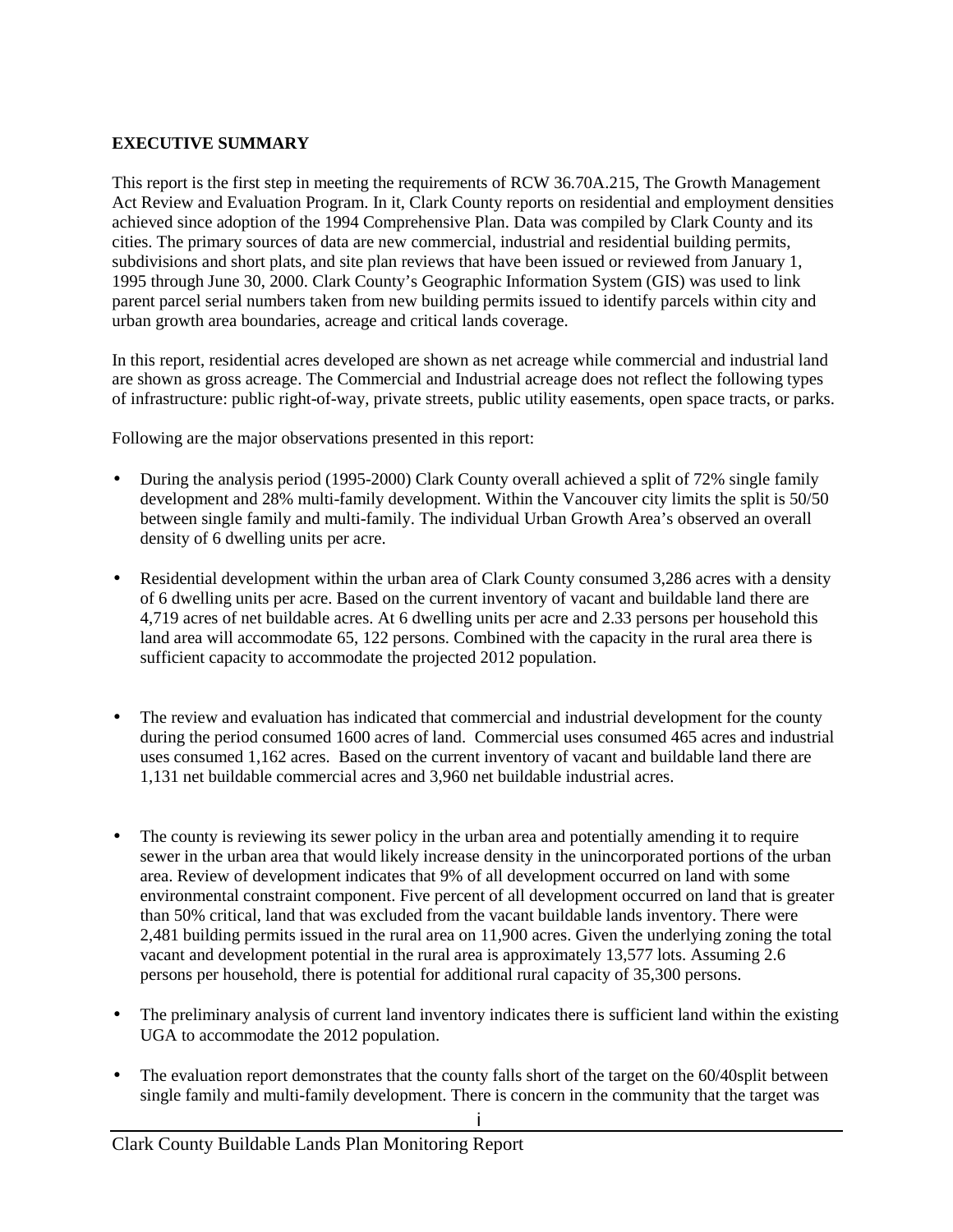set too high and would need to be revised based on local conditions and the observed development. The employment density was difficult to estimate because of the proprietary nature of employment data. However, employment density observed in commercial and industrial is 22 and 10 employees per acre, respectively. This far exceeds the comprehensive plan assumptions of 12 employees per acre in the commercial sector and 9 in the industrial.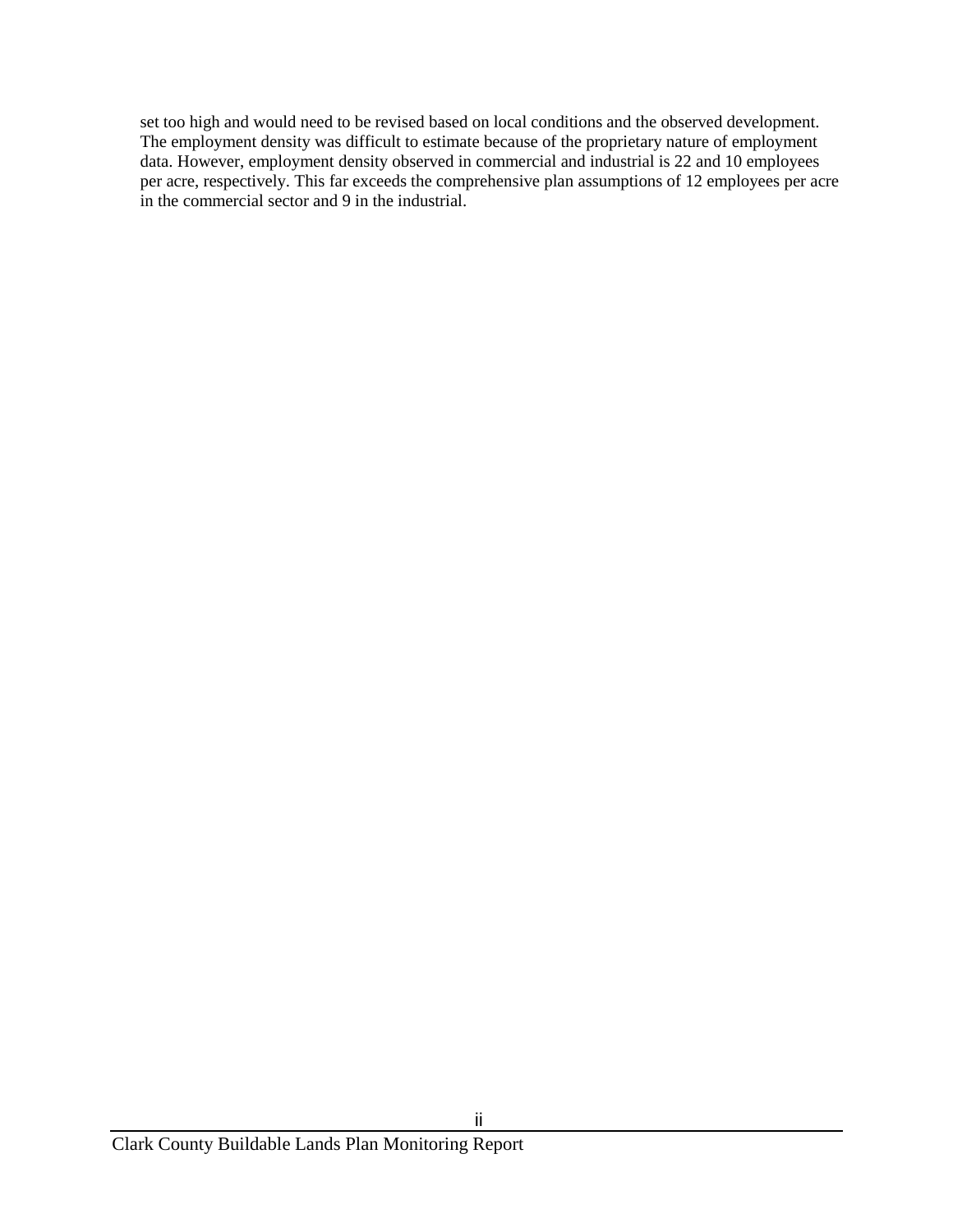# **Table of Contents**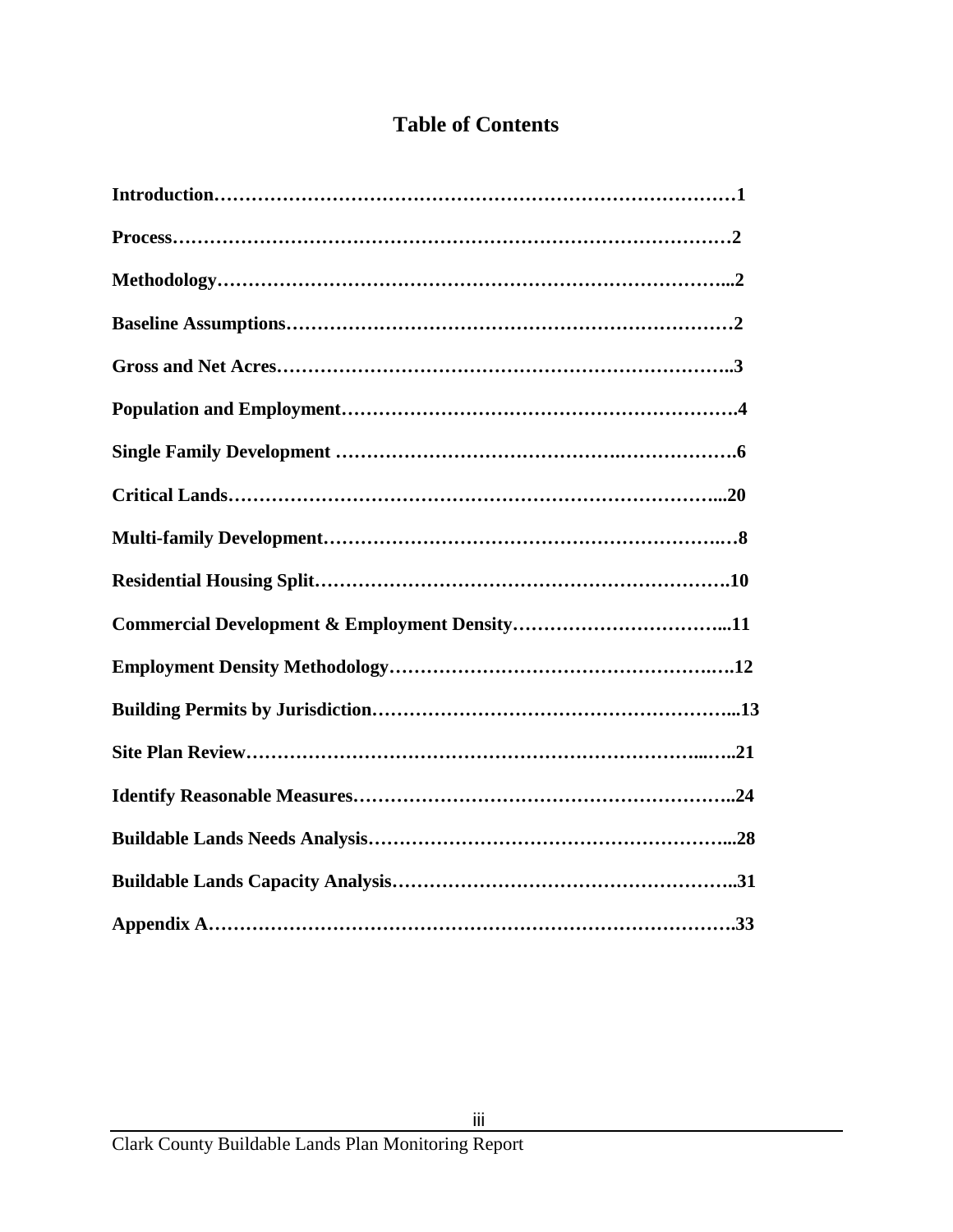### **INTRODUCTION**

Amendments to the Growth Management Act (GMA) in 1997 require Clark County and its cities to collect data on buildable lands and to analyze how planning goals are being achieved. The amendments, often referred to as the Buildable Lands Program, require local governments to monitor the amount and density of residential, commercial and industrial development that has occurred since adoption of a jurisdiction's GMA comprehensive plan. If the results of the 5-year buildable land evaluation reveal deficiencies in buildable land supply within UGAs, then the county and the cities are required first to adopt and implement reasonable measures that will remedy the buildable land supply shortfall before adjusting UGA boundaries.

The monitoring and evaluation of the buildable lands program is codified as Revised Code of Washington (RCW) 36.70A.215. There are three sections that are most relevant to this report. This report will focus on  $36.70A.215(1)(a)$  and  $36.70A.215(3)(c)$ , below, and provide the basis for addressing 36.70A.215 (1)(b) below. Under 36.70A.215(1): The purpose of the review and evaluation program is to:

- (a) "Determine whether a county and its cities are achieving urban densities within urban growth areas by comparing growth and development assumptions, targets, and objectives contained in the county wide planning policies and the county and city comprehensive plans with actual growth and development that has occurred in the county and its cities; and
- (b) Identify reasonable measures, other than adjusting urban growth areas, that will be taken to comply with the requirements of this chapter."

and 36.70A.215(3)

(c) "Based on the actual density of development as determined under 3(b) of this subsection, review commercial, industrial, and housing needs by type and density range to determine the amount of land needed for commercial, industrial, and housing for the remaining portion of the twenty-year planning period used in the most recently adopted comprehensive plan."

The Buildable Lands Statute further states:

"If the evaluation demonstrates an inconsistency between what has occurred since the adoption of the county-wide planning policies and the county and city comprehensive plans the county and its cities shall adopt and implement measures that are reasonably likely to increase consistency during the subsequent five-year period. If necessary, a county, in consultation with its cities shall adopt amendments to county-wide planning policies to increase consistency. The county and its cities shall annually monitor the measures adopted to determine their effect and may revise or rescind them as appropriate."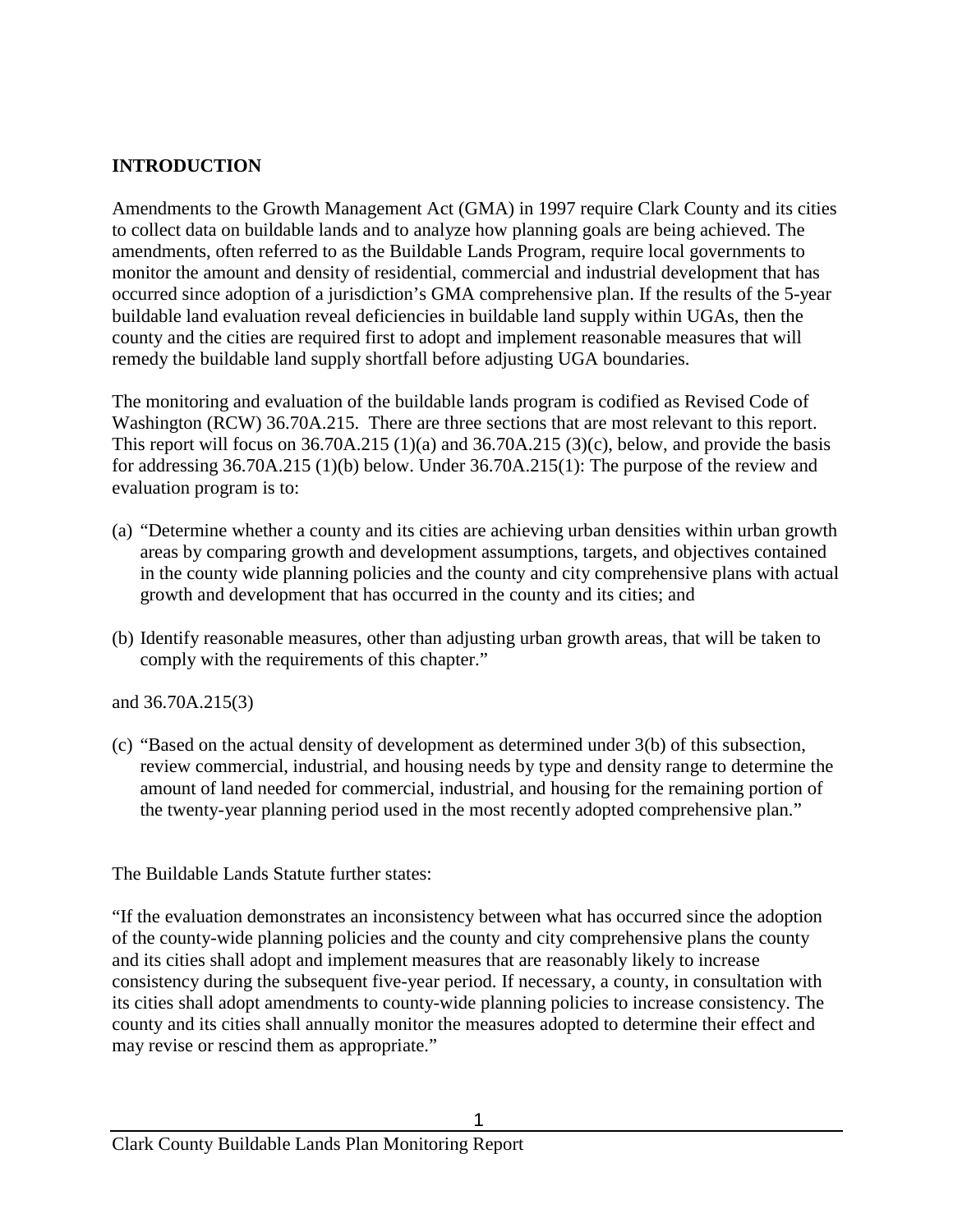### **PROCESS**

Clark County, in consultation with each city, has been working for the last 18 months to address the requirements of section 215. Through that process a methodology was developed for collecting the buildable land data in this report (see below, and Appendix A). The data collection methods and procedures were developed through the Clark County Growth Management Act (GMA) Technical Advisory Committee (TAC). An Amendment to the countywide planning policies was adopted by reference as Ordinance 2000-12-16 by the Board of County Commissioners. The Ordinance amended language in the Community Framework Plan to comply with the requirements of RCW 36.70A.215.

### **METHODOLOGY**

Data was compiled by Clark County and its cities. The primary sources of data were new commercial, industrial and residential building permits, subdivisions and short plats, and site plan reviews that have been issued or reviewed from January 1, 1995 through June 30, 2000. Clark County's Geographic Information System (GIS) was used to link parent parcel serial numbers taken from new building permits issued to identify parcels within city and urban growth area boundaries, acreage and critical lands coverage.

Site plan reviews submitted to the County were analyzed to evaluate infrastructure assumptions in commercial, industrial and multi-family development. Data collected includes site acreage, building coverage, landscaped area, units for multi-family development and parking spaces provided. Short plats and subdivisions were analyzed to gauge density and infrastructure assumptions for residential development.

### **Baseline Assumptions of Clark County 20 Year Comprehensive Growth Management Plan**

In 1992, Clark County began the Vacant Lands analysis to determine the potential capacity of urban growth areas to accommodate projected growth for the next 20 years to the year 2012. County staff met with interested parties from the development and environmental community to collectively examine criteria to be used to compute the supply of land available for development within each urban growth boundary. From the process, a methodology was developed using Clark County's Geographic Information System (GIS) as the primary data source.

The 1994 vacant buildable lands analysis supplements input from the cities on the topographical constraints of their land supply. The 1994 Comprehensive Plan provides the baseline for the current evaluation. The assumptions of the plan are:

- 60/40 single family/multi-family split of new residential units
- 6 dwelling units/acre (du/acre) for single family development
- 16 du/acre for multi-family development
- 2.33 persons per household in single family development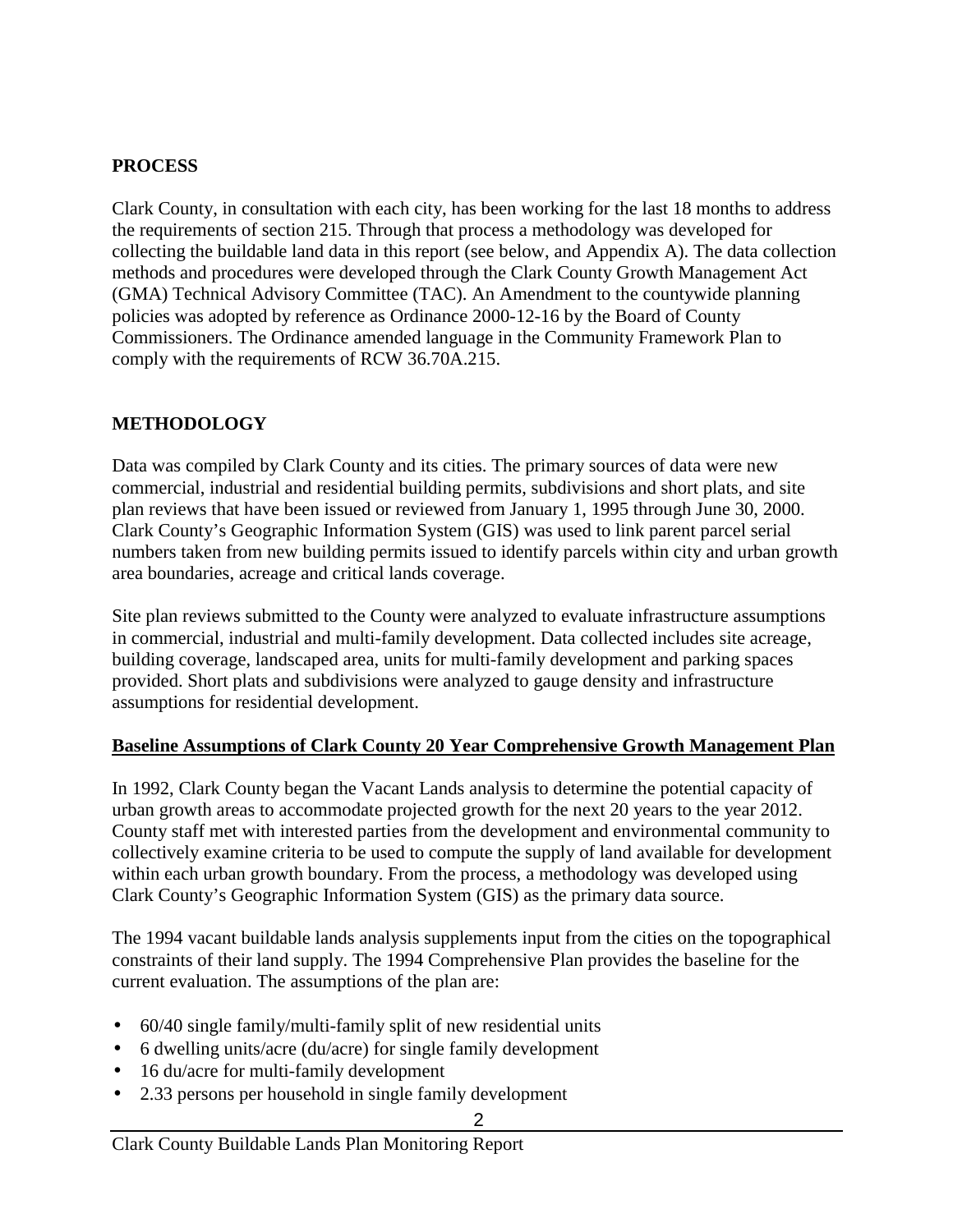- 1.8 persons per household in multi-family development
- 12 employees/acre for commercial development
- 9 employees/acre for industrial development
- 123,000 additional population in  $2012<sup>1</sup>$

Variable residential infrastructure deductions:

- 25% deduction for parcels between 20,000 sq. ft.  $-1$  acre
- 30% deduction for parcels between 1-2.5 acres
- 40% deduction for parcels 2.5 acres or larger

Commercial and Industrial Infrastructure:

• 25% deduction

Market factor:

- 25% for residential and commercial
- 50% for industrial

### **Gross and Net Acres**

A gross acre of vacant land is defined as the total amount of land before infrastructure dedication, i.e. (public right-of-way, private streets, public utility easements, open space tracts, or parks) but after critical areas have been deducted. A net buildable vacant acre is an acre of buildable vacant land after dedication for infrastructure.

In this report, residential acres developed are shown as net acreage while commercial and industrial land are shown as gross acreage. The Commercial and Industrial acreage does not reflect the following types of infrastructure: public right-of-way, private streets, public utility easements, open space tracts, or parks.

l  $1$  1992 is base year for the 20 year planning horizon.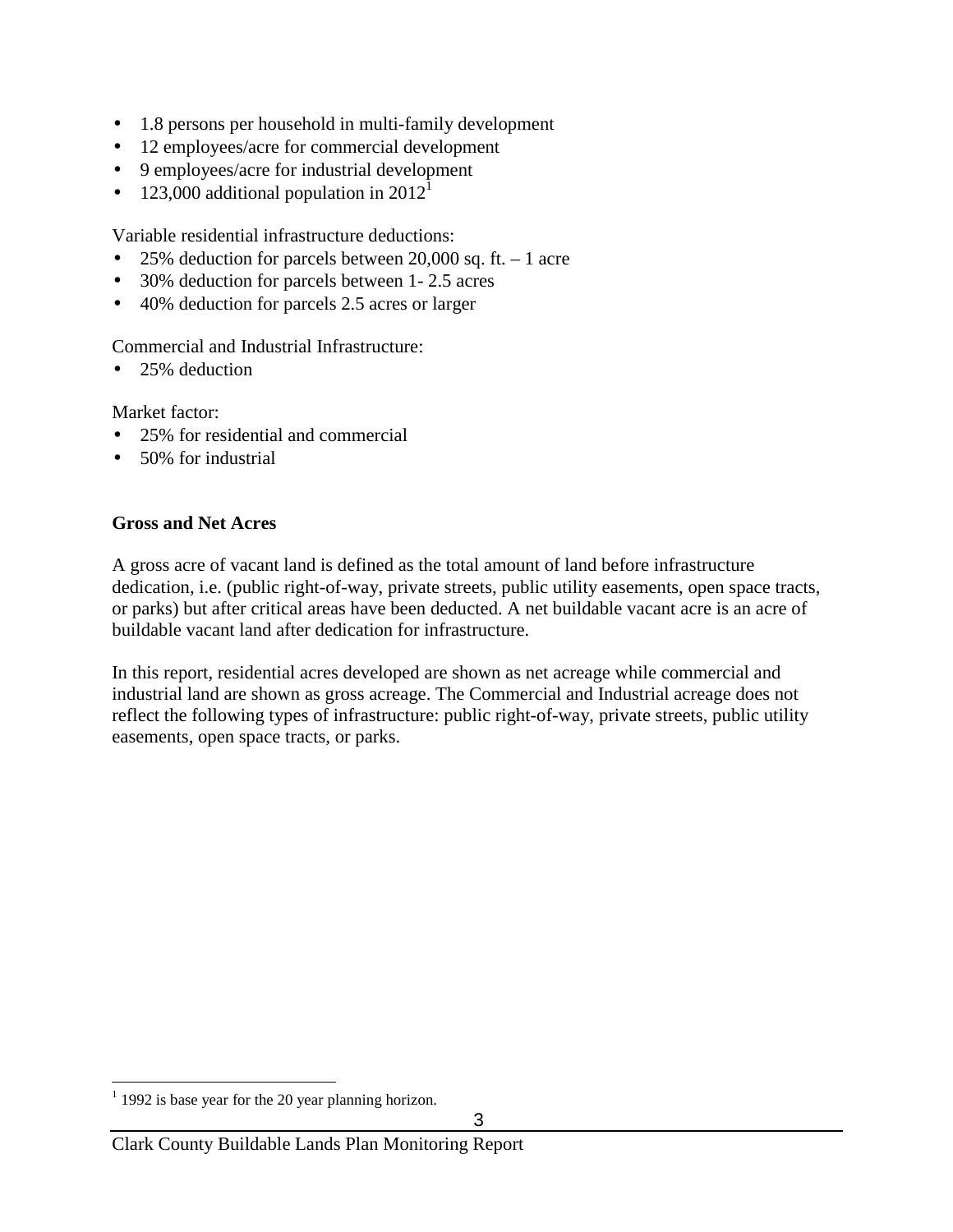### **Population and Employment**

Under the GMA, Clark County and its cities are required to plan for a total population projection as provided by the state Office of Financial Management. Clark County's population forecast for the 20-year planning period ending 2012 is 416,071. Since 1995, the County's population has increased by 56,000 persons.

| <b>UGA</b>           | 1994    | 1995   | 1996            | 1997    | 1998            | 1999    |         | 2000 Adopted<br>2012<br><b>Population</b><br><b>Allocation</b> | <b>Assumed</b><br>Annual<br><b>Growth Rate</b><br>1995-2012 | <b>Annualized</b><br><b>Growth Rate</b><br>1995-2000 |  |  |
|----------------------|---------|--------|-----------------|---------|-----------------|---------|---------|----------------------------------------------------------------|-------------------------------------------------------------|------------------------------------------------------|--|--|
| <b>Battle Ground</b> | 5,892   | 6,379  | 7,883           | 8,991   | 9,324           | 9.699   | 10.046  | 15,610                                                         | 5.56%                                                       | 9.30%                                                |  |  |
| <b>Camas</b>         | 8,250   | 8,951  | 9,765           | 10,830  | 11.447          | 11,823  | 12,260  | 22,388                                                         | 5.70%                                                       | 6.82%                                                |  |  |
| <b>LaCenter</b>      | 794     | 916    | 1,356           | 1,628   | 1,662           | 1.775   | 1,900   | 2,816                                                          | 7.29%                                                       | 15.65%                                               |  |  |
| <b>Ridgefield</b>    | 2.092   | 2.187  | 2.286           | 2.404   | 2.459           | 2.492   | 2.602   | 7,488                                                          | 7.34%                                                       | 3.70%                                                |  |  |
| <b>Vancouver</b>     | 203.864 |        | 210.445 217.797 | 226.047 | 235.298         | 242.031 | 244.912 | 269.841                                                        | 1.57%                                                       | 3.10%                                                |  |  |
| Washougal            | 9.310   | 9.547  | 9,623           | 9.703   | 10.156          | 10.266  | 10.344  | 16,146                                                         | 3.11%                                                       | 1.77%                                                |  |  |
| Yacolt               | 891     | 943    | 974             | 1015    | 1.042           | 1.093   | 1,118   | 1,448                                                          | 2.73%                                                       | 3.85%                                                |  |  |
| <b>Total UGA</b>     | 231.093 |        | 239.368 249.684 | 260.618 | 271.388         | 279.179 | 283.182 | 335,737                                                        | 2.10%                                                       | 3.45%                                                |  |  |
| <b>Rural Area</b>    | 49,707  | 51,632 | 53.816          | 56.182  | 56.612          | 57,821  | 61,818  | 79,689                                                         | 2.66%                                                       | 3.70%                                                |  |  |
| <b>County Total</b>  | 280,800 |        | 291,000 303,500 |         | 316,800 328,000 | 337,000 | 345,000 | 416,071                                                        | 2.21%                                                       | 3.49%                                                |  |  |

| Table 1. | 1994-2000 Annual Population Estimates for Clark County & City UGAs |  |
|----------|--------------------------------------------------------------------|--|
|----------|--------------------------------------------------------------------|--|

Source: Clark County Assessment and GIS

### **Observations**

Between 1995 and 2000:

- The county has experienced an annualized growth rate of 3.5% since 1995, exceeding the assumed 2.2% annualized growth rate.
- The annualized growth rate for each jurisdiction in the county has exceeded the assumed 2012 growth rate except for Ridgefield and Washougal UGA's.
- La Center and Battle Ground UGA's have experienced the highest rate of growth at 15.65% and 9.3%, respectively.
- Since 1994, Vancouver's UGA population has increased by over 40,000 persons.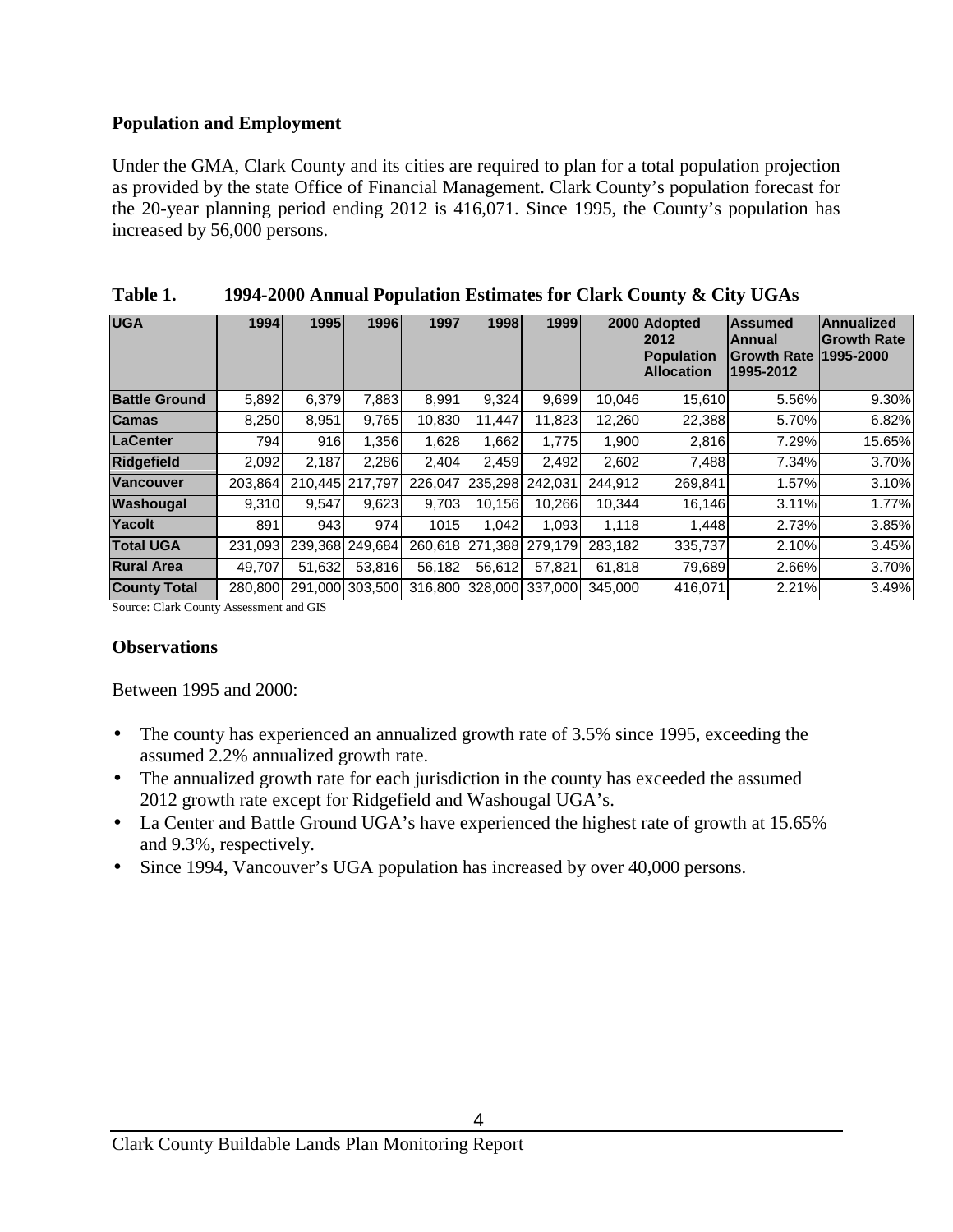The GMA does not mandate a source that must be considered in planning for future employment. The Washington State Employment Securities Department provided the employment forecast in 1994. The forecast was based on anticipated population growth, workforce participation, unemployment, and percentage of Clark County employees who commute to Oregon for work. Commercial and industrial employment assumptions are 12 jobs/acre and 9 jobs/acre, respectively. The employment forecast for the 20-year planning period is 58,100 new jobs of which 50,948 are for the UGA's.

|              | $1995 - 1999$                    | $1995 - 1999$ | Average Annual |
|--------------|----------------------------------|---------------|----------------|
|              | Number Increase Percent Increase |               | Increase       |
| Population   | 46,000                           | 15.8%         | 4.0%           |
| Total Labor  |                                  |               |                |
| Force        | 27,300                           | 18.1%         | 4.5%           |
| Employment   | 26,400                           | 18.2%         | 4.6%           |
| Unemployment | 900                              | 14.8%         | 3.7%           |

 **Table 2 Clark County Workforce**

Source: Clark County Long Range Planning

### **Observations**

• From 1995 to 1999 Clark County added 27,300 to its total labor force, an average annual increase of 4.5%, for the same time period population growth was 4%.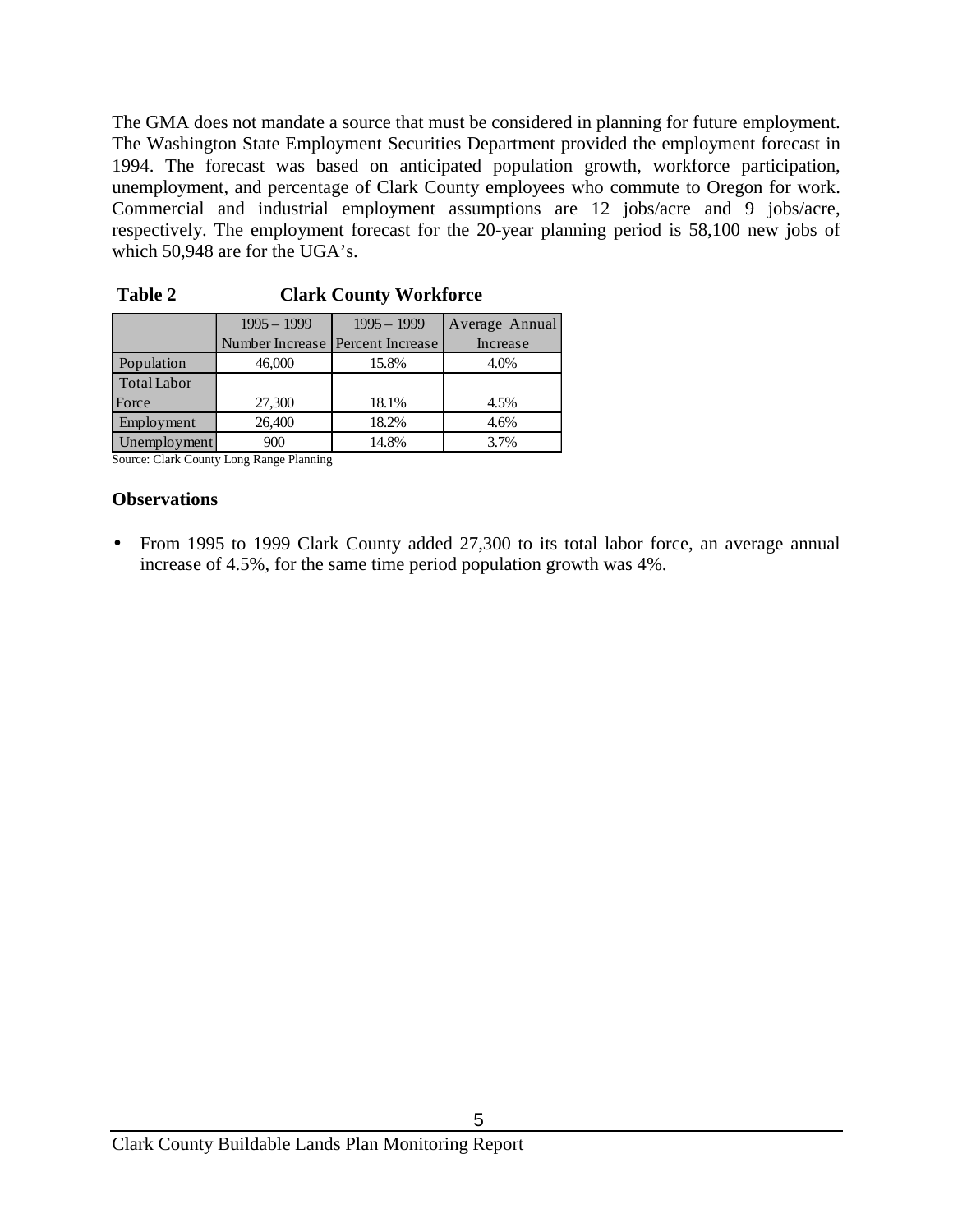### **Single Family Residential Development Activity (1995-2000)**

Indicators of residential development include lot creation, subdivisions and building permits. Monitoring building permits provides a measure of the level of construction activity and the rate at which residential land is being developed. The data collected was new single family building permits issued between January 1,1995 and June 30, 2000. The parcel serial number from each building permit was linked to a GIS coverage to identify (1) parcels within city and urban growth area boundaries, (2) acreage and (3) critical area.

Table 3 below shows the number of single family building permits issued between January 1, 1995 and June 30, 2000. Charts 1 and 2 below show the density of development by UGA and the number of acres permitted for single family development, respectively. **Please refer to pages 13 -19 for an annual breakdown of each jurisdiction's building permits.**

|                           |                  |              | <b>Single Family Development</b> |           |
|---------------------------|------------------|--------------|----------------------------------|-----------|
|                           |                  | <b>Units</b> | <b>Acres</b>                     | Du's/Acre |
| <b>Battle Ground</b>      |                  |              |                                  |           |
|                           | City             | 1,285        | 230.05                           | 5.6       |
|                           | <b>Total UGA</b> | 1,311        | 262.09                           | 5.0       |
| <b>Camas</b>              |                  |              |                                  |           |
|                           | City             | 1,304        | 370.78                           | 3.5       |
|                           | <b>Total UGA</b> | 1,316        | 374.12                           | 3.5       |
| <b>La Center</b>          |                  |              |                                  |           |
|                           | City             | 289          | 61.60                            | 4.7       |
|                           | <b>Total UGA</b> | 296          | 101.85                           | 2.9       |
| <b>Ridgefield</b>         |                  |              |                                  |           |
|                           | City             | 86           | 36.77                            | 2.3       |
|                           | <b>Total UGA</b> | 93           | 142.34                           | 0.7       |
| <b>Vancouver</b>          |                  |              |                                  |           |
|                           | City             | 4,414        | 697.12                           | 6.3       |
|                           | <b>Total UGA</b> | 10,726       | 1,950.93                         | 5.5       |
| <b>Washougal</b>          |                  |              |                                  |           |
|                           | City             | 332          | 81.07                            | 4.1       |
|                           | <b>Total UGA</b> | 344          | 117.32                           | 2.9       |
| <b>Yacolt</b>             |                  |              |                                  |           |
|                           | City             | 42           | 12.12                            | 3.5       |
|                           | <b>Total UGA</b> | 42           | 12.12                            | 3.5       |
|                           |                  |              |                                  |           |
| <b>Total Cities</b>       |                  | 7,752        | 1,489.51                         | 5.2       |
| <b>Total UGAs</b>         |                  | 14,128       | 2,960.77                         | 4.8       |
|                           |                  |              |                                  |           |
| <b>Rural Area</b>         |                  | 2,481        | 11,899.48                        | 0.2       |
|                           |                  |              |                                  |           |
| <b>Clark County Total</b> |                  | 16,609       | 14,860.25                        | 1.1       |

**Table 3. Single Family Building Permits from 1995-2000**

Source: Clark County, Community Development, Building Department, Cities of Camas, La Center, Ridgefield, Vancouver, and Washougal Notes: Acreage for single family development is in net acres.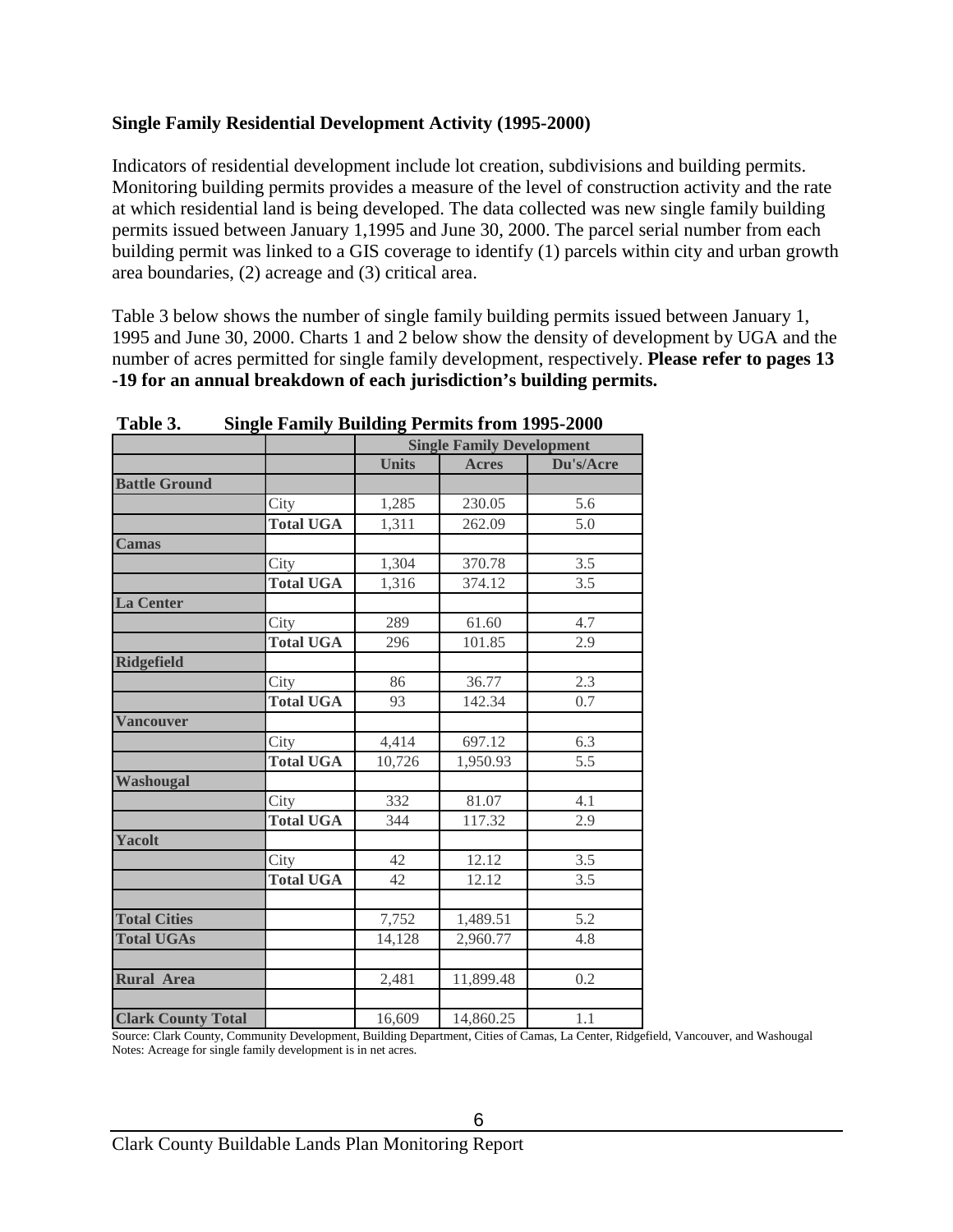**Chart 1. 1995-2000 Total Density of New Single Family Development**







### **Observations**

Between 1995 and 2000:

- Overall, the UGA's observed a density of 4.77 units/net acre.
- The City of Vancouver has observed a density of 6.3 units/net acre when the unincorporated UGA is added the density drops to 5.5 units/net acre.
- Based on building permits, Clark County has developed on a total of 14,860 acres of single family residential land in both the urban and rural areas.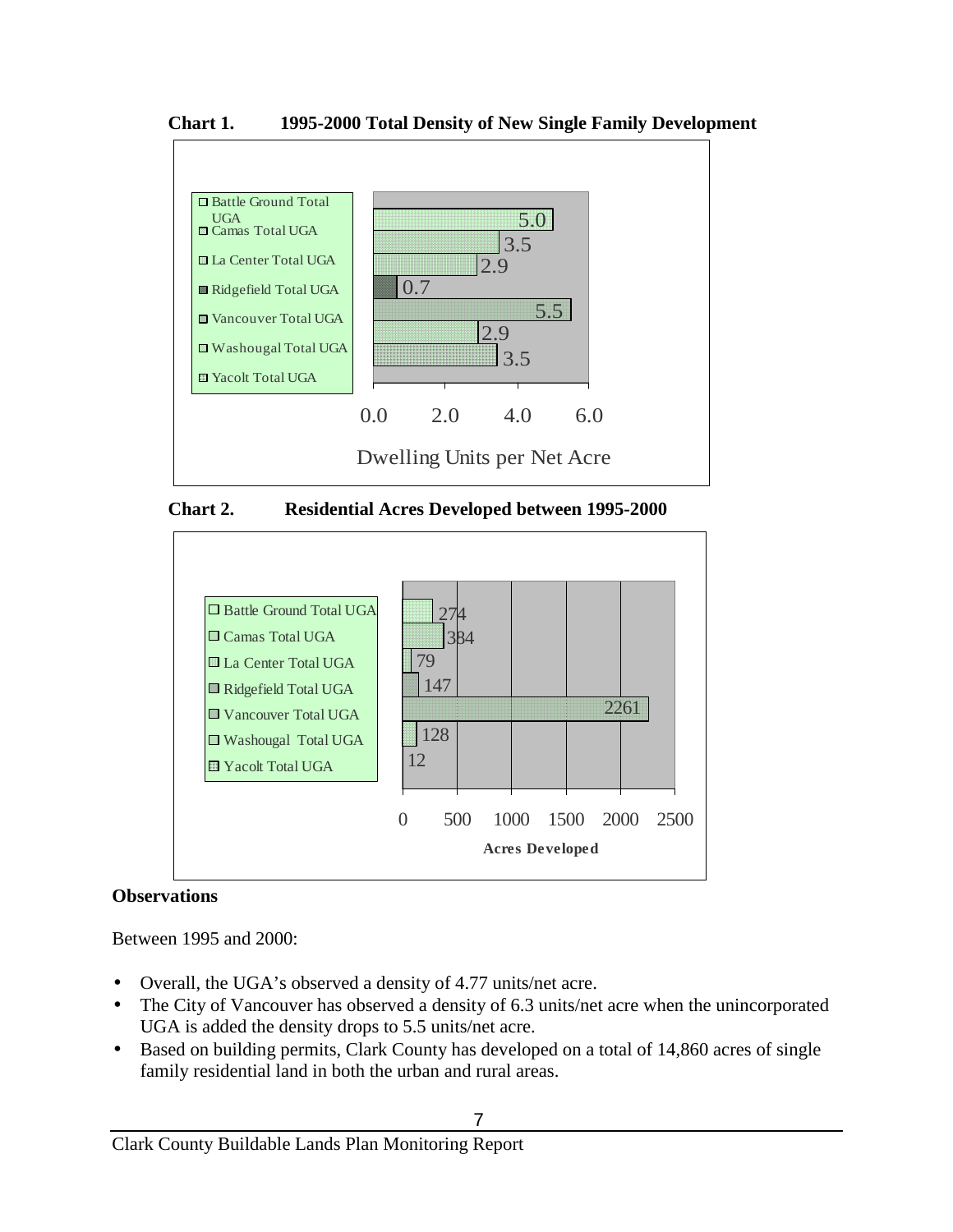- Single family development has occurred on 11,899 acres of rural land, which is 80% of all single-family land that was developed.
- 2,961 acres of single family residential land has been developed on in all of the Urban Growth Areas, which is 20% of all single-family residential land developed.
- The density in the rural area of .21 dwelling units per acre is equivalent to an average lot size of 5 acres.

### **Multi-family Development Activity (1995-2000)**

The Clark County Comprehensive Plan has a countywide goal of achieving a 60/40 split for new single-family and multi-family residential development to increase the range of housing type and affordability of housing within the UGAs. Multi-family<sup>2</sup> building permits issued from January 1, 1995 through June 30, 2000 were collected. The parcel serial number from each building permit was linked to a GIS coverage to determine the parcel size, geography and critical area.

|                        |                  | <b>Multi-Family Development</b> |        |                   |  |  |  |  |  |  |
|------------------------|------------------|---------------------------------|--------|-------------------|--|--|--|--|--|--|
| <b>Battle Ground</b>   |                  | <b>Units</b>                    | Acres  | <b>Units/Acre</b> |  |  |  |  |  |  |
|                        | City             | 174                             | 11.1   | 15.68             |  |  |  |  |  |  |
|                        | <b>Total UGA</b> | 177                             | 11.61  | 15.25             |  |  |  |  |  |  |
| Camas                  |                  |                                 |        |                   |  |  |  |  |  |  |
|                        | City             | 114                             | 9.97   | 11.43             |  |  |  |  |  |  |
|                        | <b>Total UGA</b> | 114                             | 9.97   | 11.43             |  |  |  |  |  |  |
| La Center              |                  |                                 |        |                   |  |  |  |  |  |  |
|                        | City             | $\tau$                          | 0.77   | 9.09              |  |  |  |  |  |  |
|                        | <b>Total UGA</b> | 7                               | 0.77   | 9.09              |  |  |  |  |  |  |
| <b>Ridgefield</b>      |                  |                                 |        |                   |  |  |  |  |  |  |
|                        | City             | 32                              | 4.83   | 6.63              |  |  |  |  |  |  |
|                        | <b>Total UGA</b> | 32                              | 4.83   | 6.63              |  |  |  |  |  |  |
| <b>Vancouver</b>       |                  |                                 |        |                   |  |  |  |  |  |  |
|                        | City             | 4,374                           | 231.93 | 18.86             |  |  |  |  |  |  |
|                        | <b>Total UGA</b> | 5,218                           | 310.47 | 16.81             |  |  |  |  |  |  |
| Washougal <sup>*</sup> |                  |                                 |        |                   |  |  |  |  |  |  |
|                        | City             | 126                             | 11.16  | 11.29             |  |  |  |  |  |  |
|                        | <b>Total UGA</b> | 126                             | 11.16  | 11.29             |  |  |  |  |  |  |
| Yacolt                 |                  |                                 |        |                   |  |  |  |  |  |  |
|                        | City             | $\mathbf{2}$                    | 0.3    | 6.67              |  |  |  |  |  |  |
|                        | <b>Total UGA</b> | $\overline{c}$                  | 0.3    | 6.67              |  |  |  |  |  |  |
|                        |                  |                                 |        |                   |  |  |  |  |  |  |
| <b>Total Cities</b>    |                  | 4,829                           | 270.06 | 17.88             |  |  |  |  |  |  |
| <b>Total UGAs</b>      |                  | 5,676                           | 349.11 | 16.26             |  |  |  |  |  |  |

### **Table 4. 1995-2000 Multi-Family Building Permits**

 Source: Clark County, Community Development, Building Division, Cities of Camas, LaCenter, Ridgefield, Vancouver, and Washougal **\*Note:** Residential building permits from the City of Washougal are incomplete, these numbers may change when the complete data set is analyzed.

l <sup>2</sup> Property Type Identification (PTI) codes were used to identify single family and multi-family.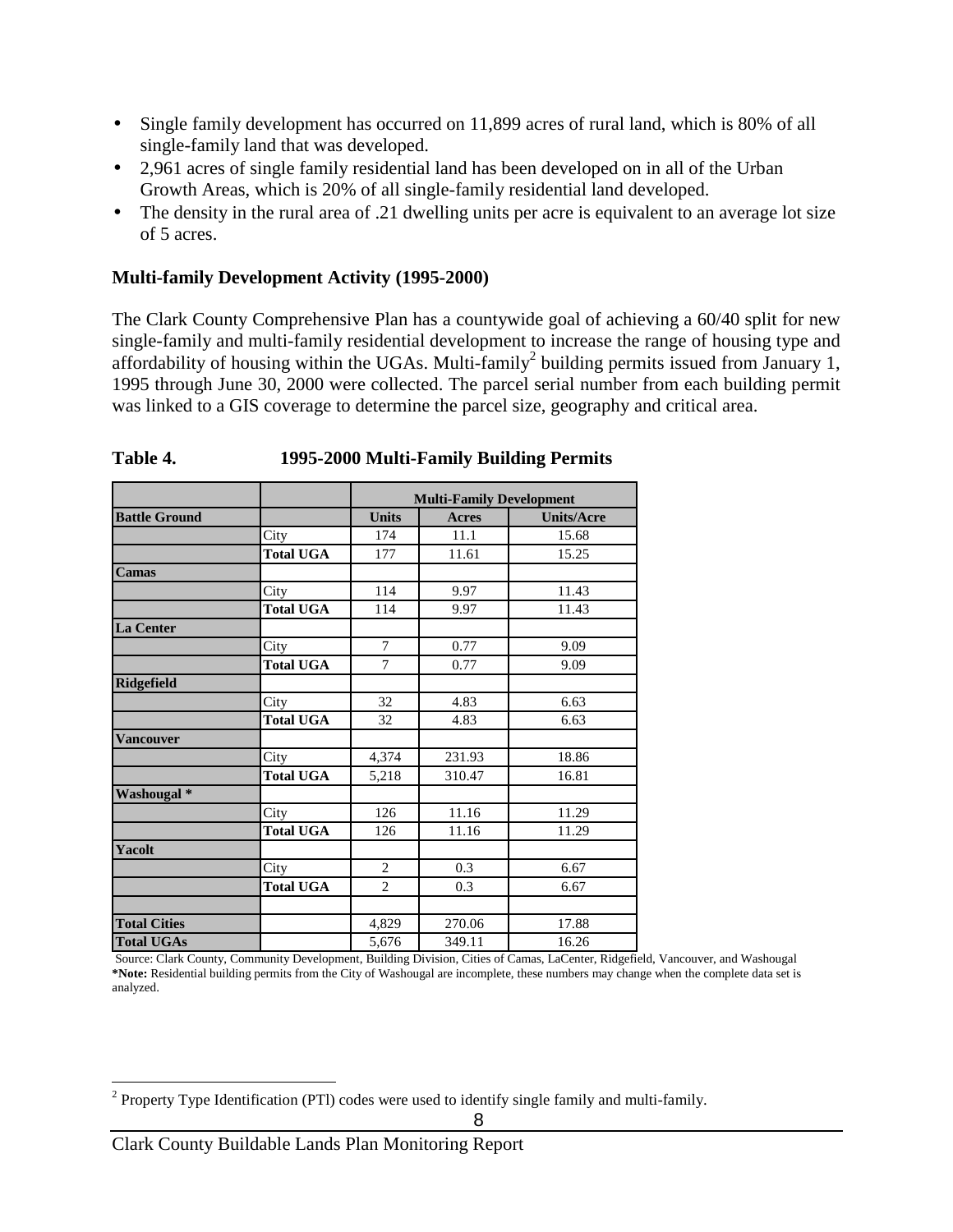

**Chart 3. 1995-2000 New Multi-Family Density by UGA**

### **Observations**

Between 1995 and 2000:

- The UGAs overall achieved a multi-family density of 16.26 du/acre.
- The City of Vancouver achieved a multi-family density of 18.86 du/acre.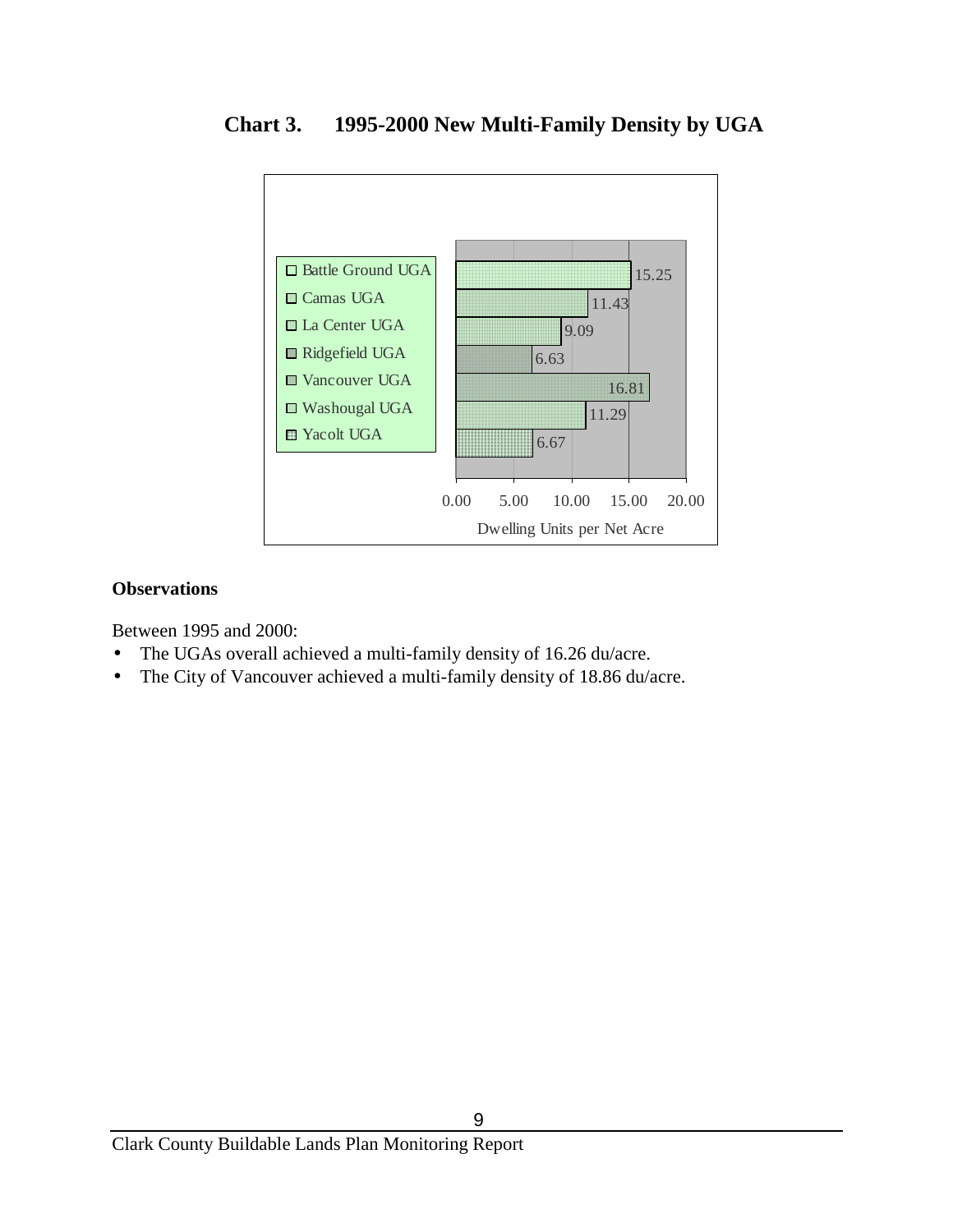### **Clark County Housing Split**

The 1994 Comprehensive Plan calls for a single family/multi-family housing split of new units to be 60/40 in order to provide a range of housing types. The table below shows single family/multi-family split from 1995 to 2000 for each of the Urban Growth Areas.

|                      |                  |        | <b>Single Family</b> |         |                | <b>Multi-Family</b> |           |        | <b>Total</b> |            |
|----------------------|------------------|--------|----------------------|---------|----------------|---------------------|-----------|--------|--------------|------------|
| <b>Battle Ground</b> |                  | Units  | % SF                 | Acres   | Units          | %MF                 | Acres     | Units  | Acres        | Units/Acre |
|                      | City             | 1,285  | 88.1%                | 230.05  | 174            | 11.9%               | 11.10     | 1,459  | 241          | 6.05       |
|                      | <b>Total UGA</b> | 1,311  | 88.1%                | 262.09  | 177            | 11.9%               | 11.61     | 1,488  | 274          | 5.44       |
| <b>Camas</b>         |                  |        |                      |         |                |                     |           |        |              |            |
|                      | City             | 1,304  | 92.0%                | 370.78  | 114            | 8.0%                | 9.97      | 1,418  | 381          | 3.72       |
|                      | <b>Total UGA</b> | 1.316  | 92.0%                | 374.12  | 114            | 8.0%                | 9.97      | 1.430  | 384          | 3.72       |
| <b>La Center</b>     |                  |        |                      |         |                |                     |           |        |              |            |
|                      | City             | 286    | 97.6%                | 63.48   | 7              | 2.4%                | 0.77      | 293    | 64           | 4.56       |
|                      | <b>Total UGA</b> | 296    | 97.7%                | 78.38   | 7              | 2.3%                | 0.77      | 303    | 79           | 3.83       |
| <b>Ridgefield</b>    |                  |        |                      |         |                |                     |           |        |              |            |
|                      | City             | 86     | 72.9%                | 36.77   | 32             | 27.1%               | 4.83      | 118    | 42           | 2.84       |
|                      | <b>Total UGA</b> | 93     | 74.4%                | 142.34  | 32             | 25.6%               | 4.83      | 125    | 147          | 0.85       |
| <b>Vancouver</b>     |                  |        |                      |         |                |                     |           |        |              |            |
|                      | City             | 4.414  | 50.2%                | 697.12  | 4,374          | 49.8%               | 231.93    | 8,788  | 929          | 9.46       |
|                      | <b>Total UGA</b> | 10,726 | 67.3%                | 1950.90 | 5,218          | 32.7%               | 310.47    | 15,944 | 2261         | 7.05       |
| Washougal            |                  |        |                      |         |                |                     |           |        |              |            |
|                      | City             | 332    | 72.5%                | 81.07   | 126            | 27.5%               | 11.16     | 458    | 92           | 4.97       |
|                      | <b>Total UGA</b> | 344    | 80.5%                | 117.32  | 126            | 19.5%               | 11.16     | 470    | 128          | 3.66       |
|                      |                  |        |                      |         |                |                     |           |        |              |            |
| Yacolt               | City             | 42     | 95.5%                | 12.12   | $\overline{2}$ | 4.5%                | 0.30      | 44     | 12           | 3.54       |
|                      | <b>Total UGA</b> | 42     | 95.5%                | 12.10   | $\overline{2}$ | 4.5%                | 0.30      | 44     | 12           | 3.55       |
|                      |                  |        |                      |         |                |                     |           |        |              |            |
| <b>Total Cities</b>  |                  | 7.749  | 61.6%                | 1.491   | 4.829          | 38.4%               | 270.06    | 12,578 | 1.761        | 7.14       |
| <b>Total UGAs</b>    |                  | 14.128 | 71.3%                | 2,937   | 5,676          | 28.7%               | 349.11    | 19,804 | 3,286        | 6.03       |
|                      |                  |        |                      |         |                |                     |           |        |              |            |
| <b>Rural Area</b>    |                  | 2.481  | 100.0%               | 11.899  | <b>NA</b>      | <b>NA</b>           | <b>NA</b> | 2.481  | 11.899       | 0.21       |
| <b>County Total</b>  |                  | 16,609 |                      | 14,837  |                |                     |           | 22,285 | 15,186       | 1.47       |

### **Table 5 1995-2000 Single Family / Multi-Family Split**

 Source: Clark County, Community Development, Building Division, Cities of Camas, LaCenter, Ridgefield, Vancouver, and Washougal Notes: Acreage for single family development is in net acres.

### **Observations**

Between 1995 and 2000:

- The County overall achieved a split of 72% single family and 28% multi-family.
- The Vancouver UGA had a 67%/33% single family/multi-family split since 1994.
- Within the City of Vancouver a 50/50 split between single family and multi-family was observed.
- The UGAs have observed an overall density of 6 dwelling units per acre.

### **Commercial Development and Employment Density**

Commercial building permits issued from January 1, 1995 through June 30, 2000 were collected. Tenant improvements were excluded unless the improvement resulted in an increase of building square footage. The parcel serial number from each building permit was linked to a GIS

10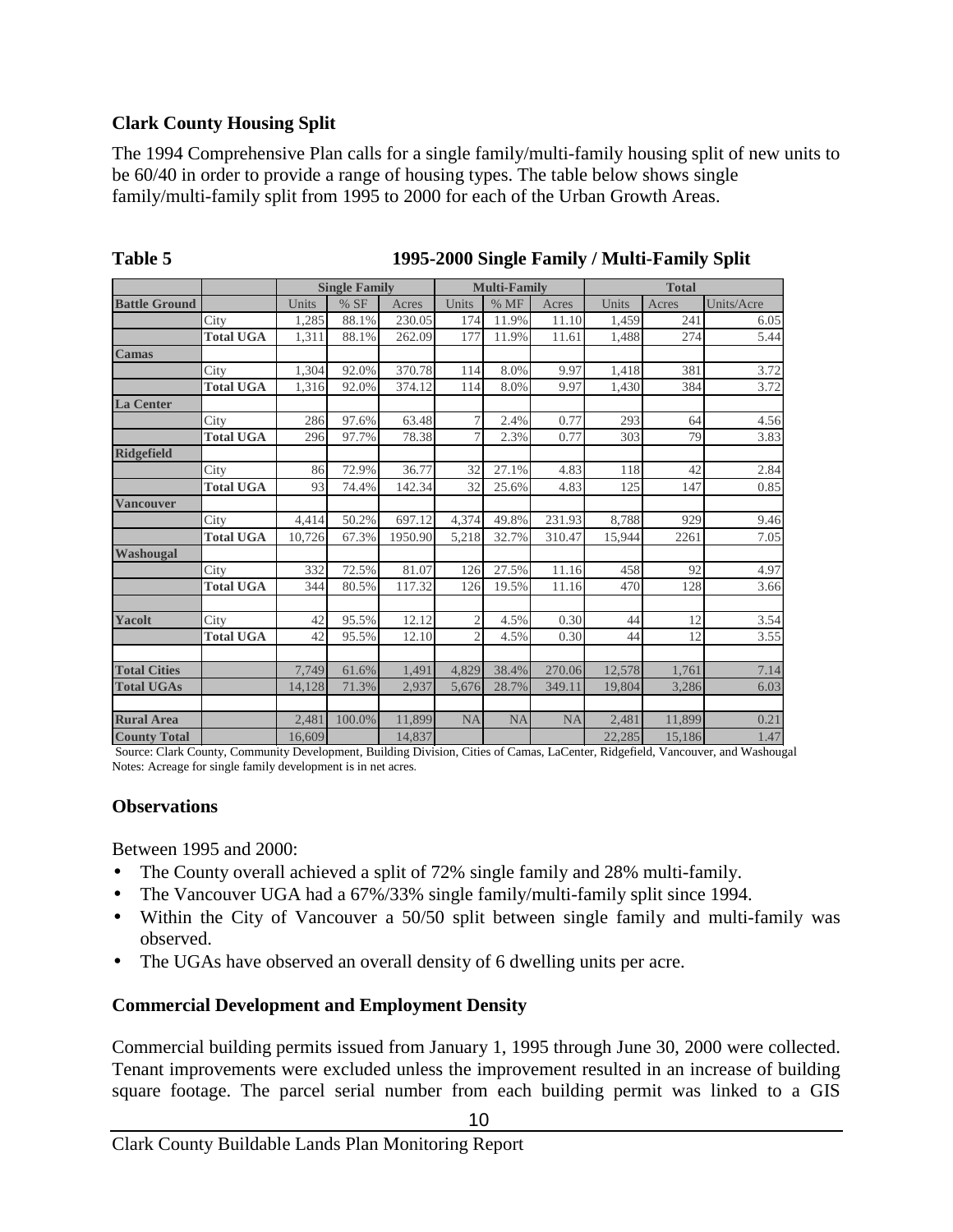coverage to determine the parcel size, geography and critical area. Commercial building permits include commercial, industrial and multi-family development. Table 7 below reflects commercial building permits sorted by comprehensive plan designation for industrial uses. Those permits are not included in table 6.

|                      |                     | o                  |                       |            |
|----------------------|---------------------|--------------------|-----------------------|------------|
| <b>UGA</b>           | # of Permits Issued | <b>Total Acres</b> | <b>Critical Acres</b> | % Critical |
| <b>Battle Ground</b> | 28                  | 30.29              | 20.05                 | 66%        |
| <b>Camas</b>         | 13                  | 26.91              | 17.14                 | 64%        |
| <b>La Center</b>     |                     | 1.90               | 0.11                  | 6%         |
| <b>Ridgefield</b>    |                     | 1.61               | 1.61                  | 100%       |
| <b>Vancouver</b>     | 178                 | 389.13             | 72.36                 | 19%        |
| Washougal            |                     | 2.62               | 2.18                  | 83%        |
| <b>Yacolt</b>        |                     | 0.00               | 0.00                  | 0%         |
| <b>Total UGA</b>     | 227                 | 452.46             | 113.45                | 25%        |
|                      |                     |                    |                       |            |
| <b>Rural</b>         |                     | 12.71              | 7.88                  | 62%        |
|                      |                     |                    |                       |            |
| <b>County Total</b>  | 236                 | 465.17             | 121.33                | 26%        |

**Table 6 Commercial Building Permits by UGA and Comp Plan Designation**

Note: Acreage for commercial development is in gross acres.

Based on building permits issued in commercial areas by comp plan designation.

| Table 7. | <b>Building Permits by UGA and Industrial Comp Plan Designation</b> |  |  |
|----------|---------------------------------------------------------------------|--|--|
|          |                                                                     |  |  |

|                      |                     |                    | <b>Industrial Building Permits by UGA and Comp Plan Designation</b> |            |
|----------------------|---------------------|--------------------|---------------------------------------------------------------------|------------|
| <b>UGA</b>           | # of Permits Issued | <b>Total Acres</b> | <b>Parcels w/Critical Acreage</b>                                   | % Critical |
| <b>Battle Ground</b> |                     | 8.78               | 7.66                                                                | 87%        |
| <b>Camas</b>         | 14                  | 333.90             | 150.06                                                              | 45%        |
| <b>La Center</b>     |                     | 0.00               | 0.00                                                                | 0%         |
| <b>Ridgefield</b>    |                     | 36.18              | 30.85                                                               | 85%        |
| <b>Vancouver</b>     | 103                 | 717.67             | 244.30                                                              | 34%        |
| Washougal            |                     | 55.02              | 42.12                                                               | 77%        |
| Yacolt               |                     | 0.00               | 0.00                                                                | 0.00       |
| <b>Total UGA</b>     | 130                 | 1151.55            | 474.99                                                              | 41%        |
|                      |                     |                    |                                                                     |            |
| <b>Rural</b>         |                     | 10.80              | 7.36                                                                | 68%        |
|                      |                     |                    |                                                                     |            |
| <b>County Total</b>  | 131                 | 1162.35            | 482.35                                                              | 41%        |

Note: Acreage for industrial development is in gross acres.

Based on building permits issued in industrial areas by comp plan designation.

### **Observations**

Based on commercial building permits issued development occurred on 465 acres of commercially designated land and 1,162 acres of industrial designated land.

### **Employment Density Methodology**

This information is for employment based on new construction permits from 1995 to June 30, 2000. The building permit information was matched to parcels and employment locations to obtain acres and employment. A total of 399 records matched between the new construction files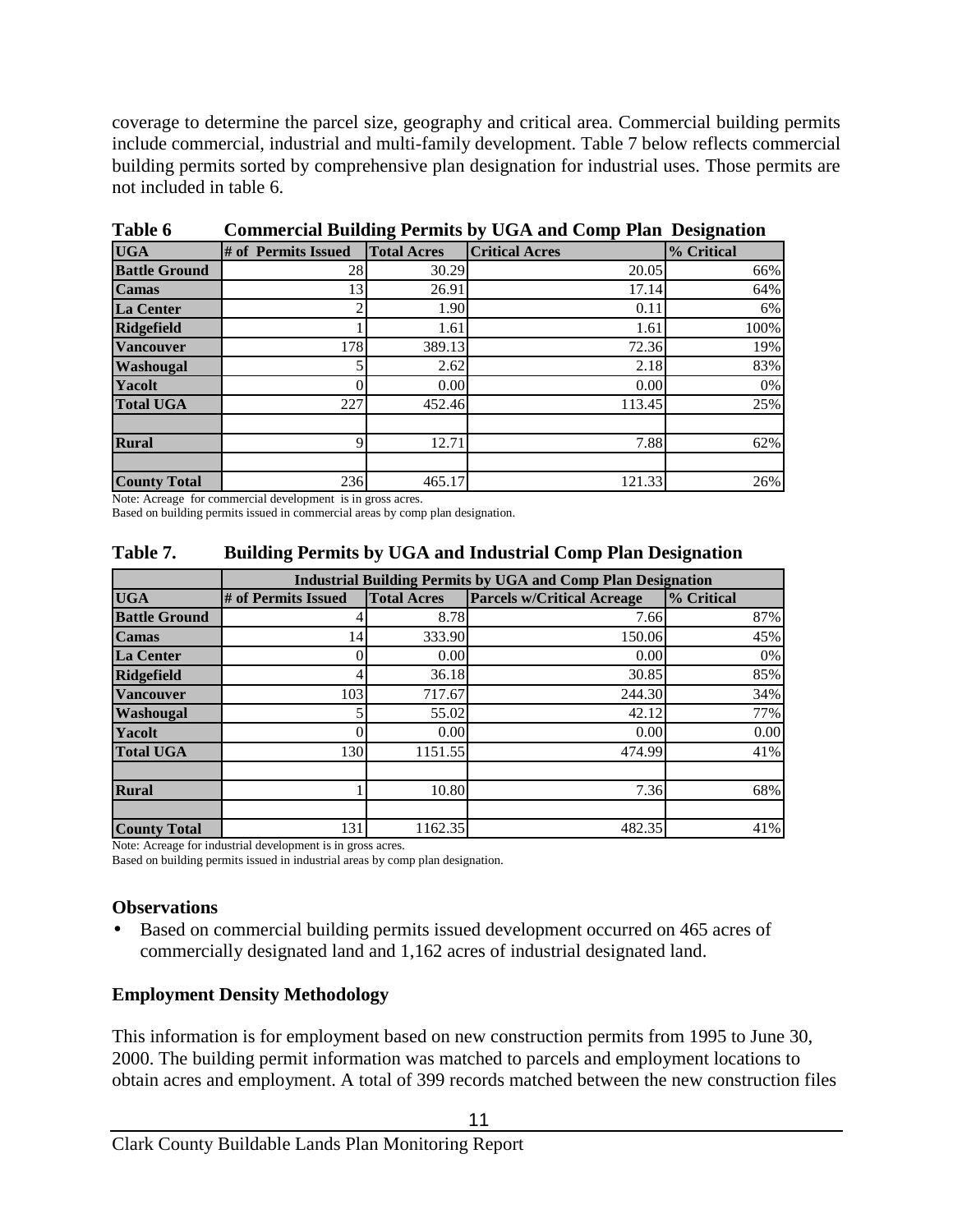and the employment records. Commercial land use designations include: City Center, Community Commercial, General Commercial, Mixed Use, Neighborhood Commercial, Office Park/Business Park, and Rural Commercial. Industrial land use designations include Rural Industrial, Light Industrial and Heavy Industrial.

| <b>Land Use</b>   |                    |                                                                    |       |      |      | Urban Growth Area |         |       |     |                           |
|-------------------|--------------------|--------------------------------------------------------------------|-------|------|------|-------------------|---------|-------|-----|---------------------------|
| Designation       |                    | Battle Ground Camas County LaCenter Ridgefield Vancouver Washougal |       |      |      |                   |         |       |     | <b>Yacolt Grand Total</b> |
| <b>Commercial</b> | Employees          | 694                                                                | 893   | 368  | 272  | 167               | 33,350  | 367   | 22  | 36,133                    |
|                   | Acres              | 53.3                                                               | 41.3  | 58.2 | 4.3  | 110.0             | 1,345.3 | 26.3  | 2.3 | 1,641.0                   |
|                   | Employees per Acre | 13.0                                                               | 21.6  | 6.3  | 63.3 | 1.5               | 24.8    | 14.0  | 9.5 | 22.0                      |
|                   |                    |                                                                    |       |      |      |                   |         |       |     |                           |
| <b>Industrial</b> | <b>Employees</b>   | 213                                                                | 3,048 | 91   |      | 276               | 19,671  | 1,286 |     | 24,585                    |
|                   | Acres              | 21.6                                                               | 346.8 | 47.7 |      | 107.1             | 1,745.1 | 206.1 |     | 2,474.5                   |
|                   | Employees per Acre | 9.9                                                                | 8.8   | 1.9  |      | 2.6               | 11.3    | 6.2   |     | 9.9                       |

### **Table 8. Commercial and Industrial Employment Density**

Source: Clark County Department of Assessment and GIS

Note that the employees per acre reported in Table 8 are employees per gross acre. The planning assumptions applied in 1994 were based on employees per net acre. The result is that the observed densities are in fact much greater than the 1994 planning assumptions.

### **Observations**

• Employees per gross acre for commercial are 22 employees per acre and industrial is 10 employees per gross acre.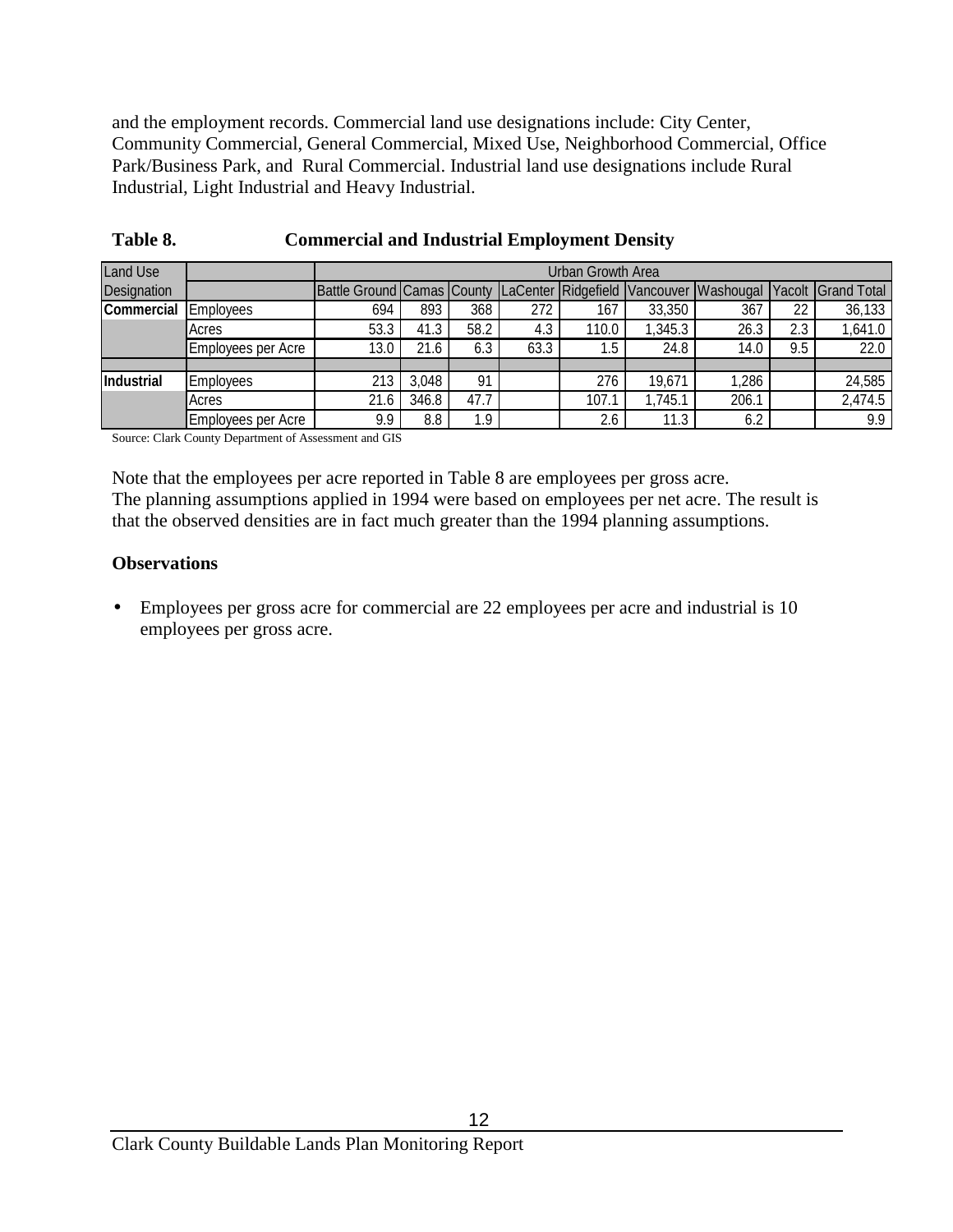**Table 9. Battle Ground Annual Residential Development 1995-2000**

| <b>Single Family</b>  | 1995         |       | 1996               |     | 1997  |            | 1998         |       | 1999             |     | 2000  |            |              | <b>Total 1995-2000</b> |            |  |             |                  |      |       |                  |
|-----------------------|--------------|-------|--------------------|-----|-------|------------|--------------|-------|------------------|-----|-------|------------|--------------|------------------------|------------|--|-------------|------------------|------|-------|------------------|
|                       | <b>Units</b> | Acres | Units/acre   Units |     | Acres | Units/acre | <b>Units</b> | Acres | Units/acre Units |     | Acres | Units/acre | <b>Units</b> | Acres                  | Units/acre |  | Units Acres | Units/acre Units |      |       | Acres Units/acre |
| City of Battle Ground | 1681         | 26.48 | 6.34               | 322 | 59.14 | 5.44       | 351          | 63.05 | 5.57             | 199 | 38.6  | 5.16       | 125          | 23.13                  | 5.40       |  | 120 19.65   | 6.11             | 1285 | 230.1 | 5.59             |
| Uninc. UGA            |              | 9.89  | 0.81               |     | 8.01  | 1.37       |              | 5.73  | 0.70             |     | 6.36  | 0.31       |              | 2.05                   | 0.49       |  |             | 0.00             | 26   | 32.04 | 0.81             |
| <b>Total UGA</b>      | 176          | 36.37 | 4.84               | 333 | 67.15 | 4.96       | 355          | 68.78 | 5.16             | 201 | 44.96 | 4.47       | 126          | 25.18                  | 5.00       |  | 120 19.65   | 6.11             | 1311 | 262.1 | 5.00             |
| Multi-Family          |              |       |                    |     |       |            |              |       |                  |     |       |            |              |                        |            |  |             |                  |      |       |                  |
| City of Battle Ground | 93           | 6.79  | 13.70              | 16  | 0.66  | 24.24      | 62           | 3.4   | 18.24            |     |       | 1.76       |              | 0.08                   | 12.50      |  |             | 0.00             | 174  |       | 15.68            |
| Uninc. UGA            |              | 0.28  | 3.57               |     |       |            |              | 0.23  | 8.70             |     |       |            |              |                        |            |  |             |                  |      | 0.5   | 5.88             |
| <b>Total UGA</b>      | 94           | 7.07  | 13.30              | 16  | 0.66  | 24.24      | 64           | 3.63  | 17.63            |     | 0.17  | 1.76       |              | 0.08                   | 12.50      |  |             | 0.00             | 177  | 1.61  | 15.25            |

Source: Clark County Department of Community Development, Long Range Planning

- $\bullet$ City of Battle Ground's single family density was 5.6 du/acre; Multi-family density was 15.7 du/acre.
- $\bullet$ Unincorporated Battle Ground UGA's single family density was .81 du/acre, multi-family density was 5.88 du/acre.

**Table 10. Battle Ground Annual Commercial and Industrial Development 1995-2000**

|                          | 1995           |       | 1996           |       |                | 1997  | 1998           |       | 1999           |       |               | 2000  | 1995-2000 Total |       |
|--------------------------|----------------|-------|----------------|-------|----------------|-------|----------------|-------|----------------|-------|---------------|-------|-----------------|-------|
|                          | <b>Permits</b> |       | <b>Permits</b> |       | <b>Permits</b> |       | <b>Permits</b> |       | <b>Permits</b> |       | Permits       |       | <b>Permits</b>  |       |
| <b>Commercial</b>        | <b>Issued</b>  | Acres | <b>Issued</b>  | Acres | <b>Issued</b>  | Acres | <b>Issued</b>  | Acres | <b>Issued</b>  | Acres | <b>Issued</b> | Acres | <b>Issued</b>   | Acres |
| City of Battle Ground    |                | 3.46  |                | l.91  |                | 1.66  |                | 0.85  |                | .59'  | 15 I          | 20.82 | 28              | 30.29 |
| Uninc. Battle Ground     |                |       |                |       |                |       |                |       |                |       |               |       |                 |       |
| <b>Battle Ground UGA</b> |                | 3.46  |                | .91   |                | ا66.، |                | 0.85  |                | . 591 | 51            | 20.82 | <b>28</b>       | 30.29 |
| <b>Industrial</b>        |                |       |                |       |                |       |                |       |                |       |               |       |                 |       |
| City of Battle Ground    |                |       |                | 4.72  |                |       |                |       |                | .78   |               | 2.28  |                 | 8.78  |
| Uninc. Battle Ground     |                |       |                |       |                |       |                |       |                |       |               |       |                 |       |
| <b>Battle Ground UGA</b> |                |       |                | 4.72  |                |       |                |       |                | .78   |               | 2.28  |                 | 8.78  |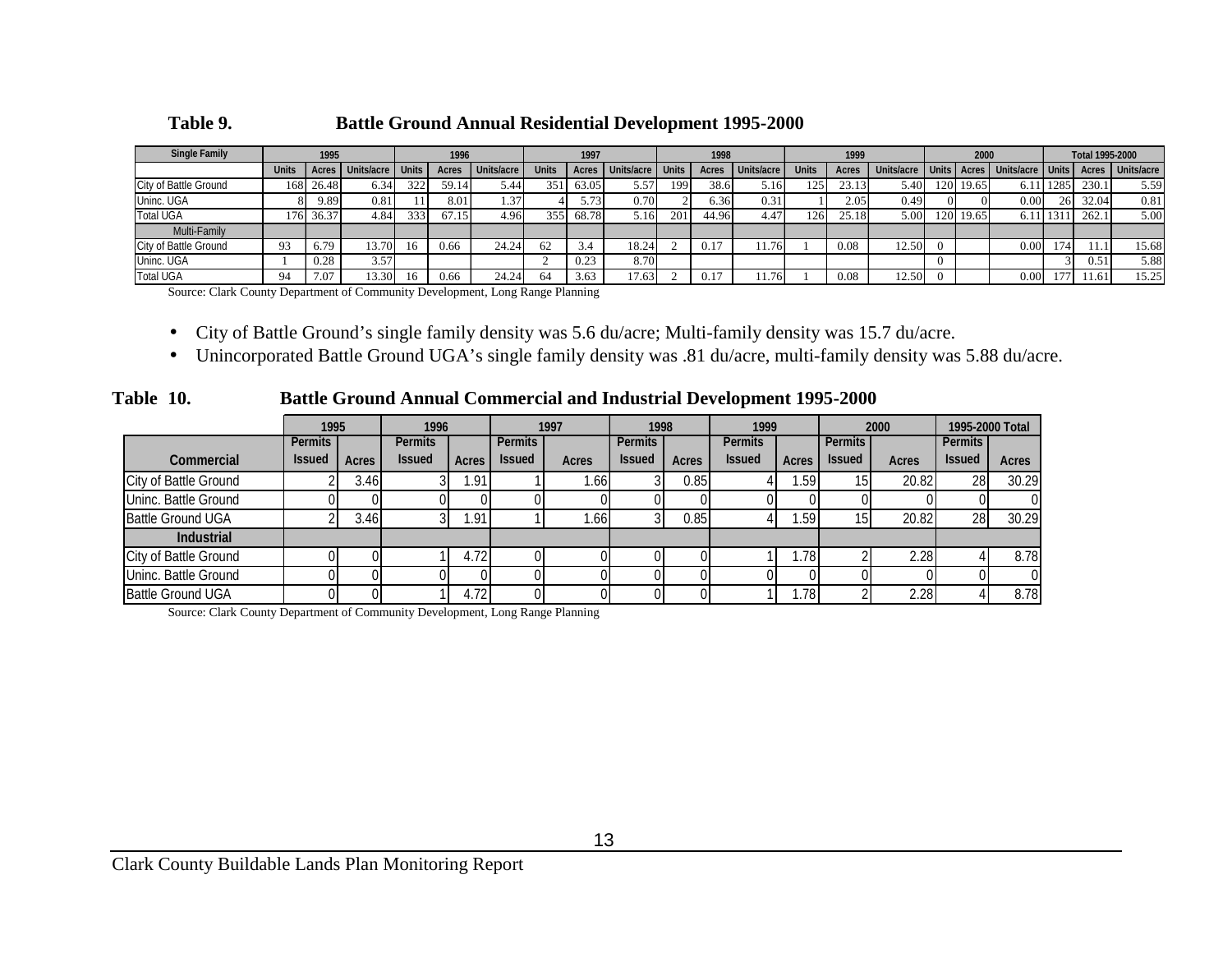| <b>Camas Annual Residential Development 1995-2000</b><br>Table 11. |
|--------------------------------------------------------------------|
|--------------------------------------------------------------------|

|                        |              | 1995  |                        |     | 1996  |            |              | 1997         |            |                  | 1998  |            |              | 1999  |                    |              | 2000  |                        |                  | Total 1995-2000 |            |
|------------------------|--------------|-------|------------------------|-----|-------|------------|--------------|--------------|------------|------------------|-------|------------|--------------|-------|--------------------|--------------|-------|------------------------|------------------|-----------------|------------|
| Single Family          | <b>Units</b> |       | Acres Units/acre Units |     | Acres | Units/acre | <b>Units</b> | <b>Acres</b> | Units/acre | <b>Units</b>     | Acres | Units/acre | <b>Units</b> |       | Acres   Units/acre | <b>Units</b> | Acres | Units/acre Units Acres |                  |                 | Units/acre |
| City of Camas          | 236          | 63.76 | 3.70                   | 321 | 76.04 | 4.22       | 296          | 69.82        | 4.24       | 180 <sup>1</sup> | 60.42 | 2.98       |              | 77.77 | 2.20               | 100          | 22.97 | 4.35                   | 1304             | 370.78          | 3.52       |
| Uninc. Camas UGA       |              | 0.38  | 2.63                   |     | 0.21  | 4.16       |              |              | 0.00       |                  | 0.72  | 1.39       |              |       | 0.00               |              | 2.04  | 4.41                   |                  | 3.35            | 3.58       |
| <b>Total Camas UGA</b> | 237          | 64.13 | 3.70                   | 322 | 76.25 | 4.22       | 296          | 69.82        | 4.24       | 181              |       | 2.96       |              | 77.77 | 2.20               | 109          | 25.01 | 4.36                   | 1316             | 374.12          | 3.52       |
| <b>Multi-Family</b>    |              |       |                        |     |       |            |              |              |            |                  |       |            |              |       |                    |              |       |                        |                  |                 |            |
| City of Camas          |              | .83   | 11.48                  |     | 0.95  | 18.95      | 28           |              |            |                  | 3.83  | 5.74       |              | .22   | 14.75              |              | 0.54  | 12.96                  |                  | 9.97            | 11.43      |
| Uninc.Camas UGA        |              |       |                        |     |       |            |              |              |            |                  |       |            |              |       |                    |              |       |                        |                  |                 |            |
| <b>Total Camas UGA</b> |              | 1.83  | 11.48                  |     | 0.95  | 18.95      | 28           | 1.60         | 17.50      |                  | 3.83  |            |              | .22   | 14.7               |              | 0.54  | 12.96                  | 114 <sub>1</sub> | 9.97            | 11.43      |

Source: Clark County Long Range Planning

 $\bullet$ City of Camas single family density is 3.52; multi-family density is 11.48.

• Unincorporated Camas UGA has a single family density of 3.58.

|                   | 1995                            |       | 1996                            |               |                                 | 1997         | 1998                             |               | 1999                              |              |                          | 2000         | 1995-2000 Total                 |           |
|-------------------|---------------------------------|-------|---------------------------------|---------------|---------------------------------|--------------|----------------------------------|---------------|-----------------------------------|--------------|--------------------------|--------------|---------------------------------|-----------|
| Commercial        | <b>Permits</b><br><b>Issued</b> | Acres | <b>Permits</b><br><b>Issued</b> | <b>IAcres</b> | <b>Permits</b><br><b>Issued</b> | <b>Acres</b> | <b>IPermits</b><br><b>Issued</b> | <b>IAcres</b> | <b>I</b> Permits<br><b>Issued</b> | <b>Acres</b> | Permits<br><b>Issued</b> | <b>Acres</b> | <b>Permits</b><br><b>Issued</b> | Acres     |
| City of Camas     |                                 | 3.09  |                                 |               |                                 | 14.85        |                                  | 8.5           |                                   | 0.47         |                          |              | 13 <sup>1</sup>                 | 26.91     |
| Uninc. Camas      |                                 |       |                                 |               |                                 |              |                                  |               |                                   |              |                          |              |                                 | $\Omega$  |
| Camas UGA         |                                 | 3.09  |                                 |               |                                 | 14.85        |                                  | 8.5           |                                   | 0.47         |                          |              | 13                              | 26.91     |
| <b>Industrial</b> |                                 |       |                                 |               |                                 |              |                                  |               |                                   |              |                          |              |                                 |           |
| City of Camas     |                                 | 12.14 |                                 | 116.07        |                                 | 42.11        |                                  | 154.39        |                                   | 6.31         |                          | 2.85         |                                 | 14 333.87 |
| Uninc. Camas      |                                 |       |                                 |               |                                 |              |                                  |               |                                   |              |                          |              |                                 | $\Omega$  |
| Camas UGA         |                                 | 12.14 |                                 | 116.07        |                                 | 42.11        | 3                                | 154.39        |                                   | 6.31         |                          | 2.85         | 14                              | 333.87    |

**Table 12. Camas Annual Commercial and Industrial Development 1995-2000**

Source: Clark County Long Range Planning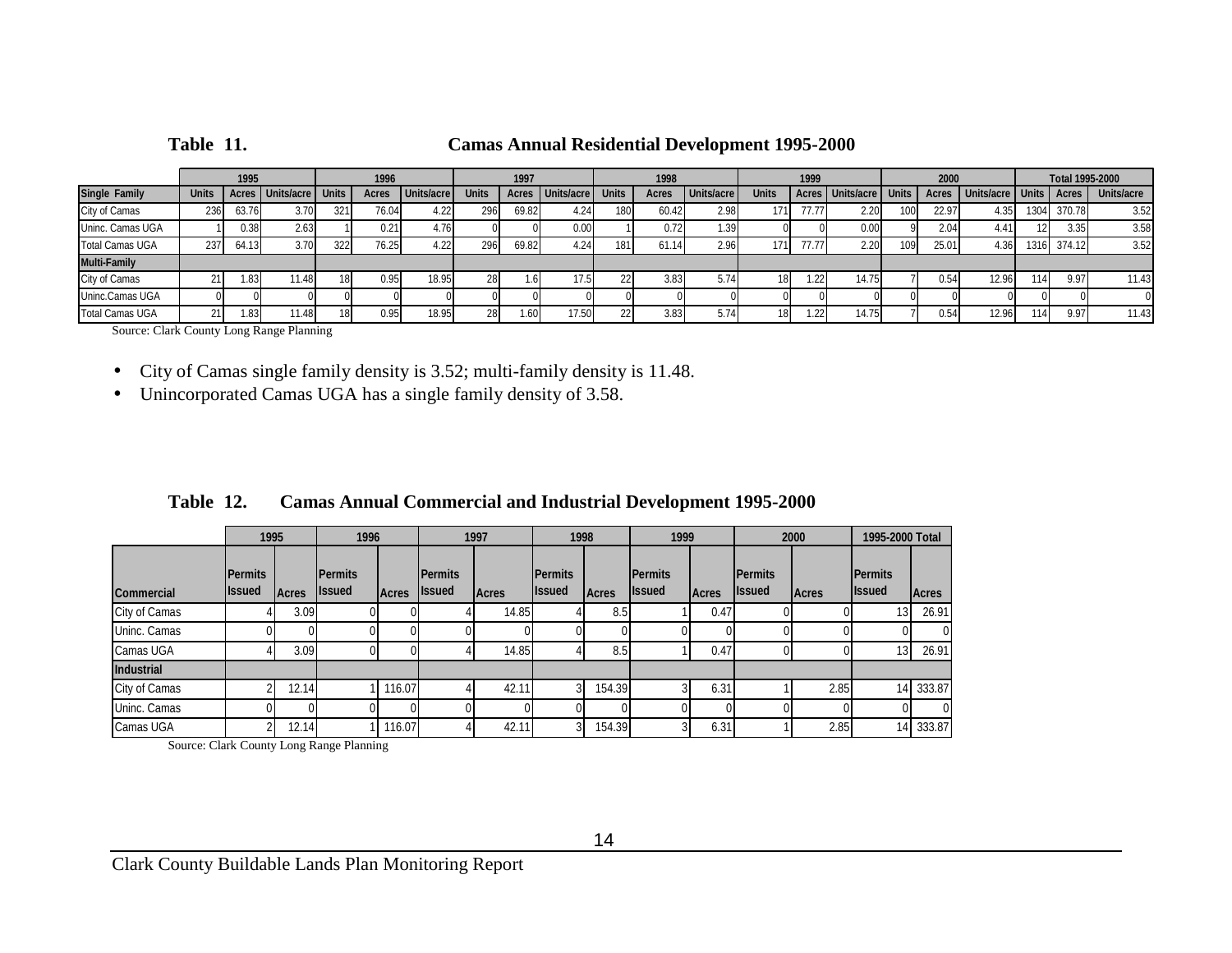| TUDIO IDI            |              |      |                              |    | <u>La center francia residenta d'evelopment 1990 sovo</u> |                  |    |                |                  |                 |                    |            |              |              |                   |              |              |            |              |              |                   |
|----------------------|--------------|------|------------------------------|----|-----------------------------------------------------------|------------------|----|----------------|------------------|-----------------|--------------------|------------|--------------|--------------|-------------------|--------------|--------------|------------|--------------|--------------|-------------------|
|                      |              | 1995 |                              |    | 1996                                                      |                  |    | 1997           |                  |                 | 1998               |            |              | 1999         |                   |              | 2000         |            |              | 1995-2000    |                   |
| <b>Single Family</b> | <b>Units</b> |      | Acres Units/Acre Units Acres |    |                                                           | Units/Acre Units |    |                | Acres Units/Acre |                 | <b>Units Acres</b> | Units/Acre | <b>Units</b> | <b>Acres</b> | <b>Units/Acre</b> | <b>Units</b> | <b>Acres</b> | Units/Acre | <b>Units</b> | <b>Acres</b> | <b>Units/Acre</b> |
| City of La Center    | 63.          | 12.4 | 5.08                         |    |                                                           | 4.54             | 69 | 13.9           | 4.96             | 47 <sup>'</sup> | 10.05 <sub>1</sub> | 4.68       |              |              | 3.81              |              | 5.95         | 4.54       | 289          | 61.6         | 4.69              |
| Uninc. UGA           |              |      |                              |    |                                                           |                  |    |                |                  |                 |                    |            |              |              | 0.19              |              | 34.8         |            |              |              | 0.17              |
| Total UGA            | 63           | 12.4 | 5.08                         | 59 |                                                           | 4.54             | 69 | $13.9^{\circ}$ | 4.96             |                 | 10.05              | 4.68       | 25           |              | 2.14              |              | 40.8         | 0.81       | 296          | 101.85       | 2.91              |
| <b>Multi-Family</b>  |              |      |                              |    |                                                           |                  |    |                |                  |                 |                    |            |              |              |                   |              |              |            |              |              |                   |
| City of La Center    |              | 0.34 | 8.82                         |    |                                                           | 0.00             |    | 0.43           | 9.30             |                 |                    | 0.00       |              |              |                   |              |              |            |              | 0.77         | 9.09              |
| Uninc. La Center UGA |              |      |                              |    |                                                           |                  |    |                |                  |                 |                    |            |              |              |                   |              |              |            |              |              |                   |
| <b>Total UGA</b>     |              | 0.34 | 8.82                         |    |                                                           | 0.00             |    | 0.43           | 9.30             |                 |                    | 0.00       |              |              |                   |              |              |            |              |              | 9.09              |

**Table 13. La Center Annual Residential Development 1995-2000**

Source: Clark County Department of Community Development, Long Range Planning

• City of La Center single family density is 4.69 dwelling units per acre; multi-family density is 9.09 dwelling units per acre.

• Unincorporated La Center UGA has a single family density of .17 dwelling units per acre.

 **Table 14. La Center Annual Commercial and Industrial Development 1995-2000**

|                   | 1995                            |               | 1996                             |      |                                | 1997         | 1998                            | 1999                           |          |                                         | 2000  |                                 | 1995-2000 Total |
|-------------------|---------------------------------|---------------|----------------------------------|------|--------------------------------|--------------|---------------------------------|--------------------------------|----------|-----------------------------------------|-------|---------------------------------|-----------------|
| <b>Commercial</b> | <b>Permits</b><br><b>Issued</b> | <b>IAcres</b> | <b>IPermits</b><br><b>Issued</b> |      | Permits<br><b>Acres</b> Issued | <b>Acres</b> | <b>Permits</b><br><b>Issued</b> | Permits<br><b>Acres</b> Issued |          | <b>I</b> Permits<br><b>Acres Issued</b> | Acres | <b>Permits</b><br><b>Issued</b> | Acres           |
| City of La Center |                                 |               |                                  | 0.11 |                                | 1.79         |                                 |                                |          |                                         |       |                                 | 1.9             |
| Uninc. UGA        |                                 |               |                                  |      |                                |              |                                 |                                |          |                                         |       |                                 | $\Omega$        |
| La Center UGA     | п                               | 01            |                                  | 0.11 |                                | 1.79         | 01                              |                                | 01       |                                         |       |                                 | 1.9             |
| Industrial        |                                 |               |                                  |      |                                |              |                                 |                                |          |                                         |       |                                 |                 |
| City of La Center |                                 |               | ΩI                               |      |                                |              |                                 |                                | 01       |                                         |       |                                 |                 |
| Uninc. UGA        |                                 |               | ΩI                               |      |                                |              |                                 |                                | $\Omega$ |                                         |       |                                 | $\Omega$        |
| <b>Total UGA</b>  |                                 |               |                                  |      |                                |              |                                 |                                |          |                                         |       |                                 | $\overline{0}$  |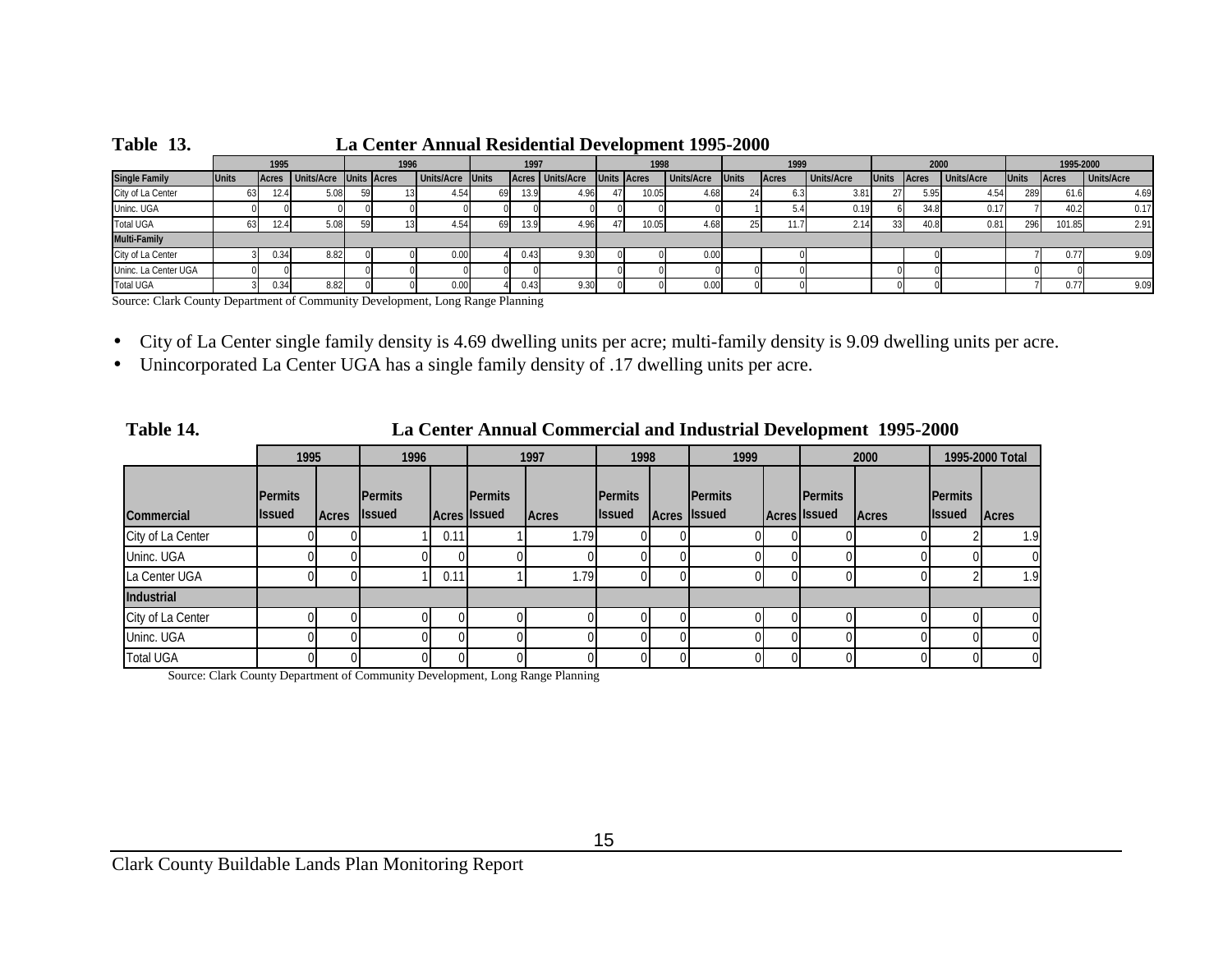|                      |                 | 1995          |                   | 1996               |                   |              | 1997  |                   | 1998  |                   |              | 1999         |                   | 2000 |                          |              | 1995-2000 |                  |
|----------------------|-----------------|---------------|-------------------|--------------------|-------------------|--------------|-------|-------------------|-------|-------------------|--------------|--------------|-------------------|------|--------------------------|--------------|-----------|------------------|
| <b>Single Family</b> | <b>Units</b>    | <b>IAcres</b> | <b>Units/Acre</b> | <b>Units Acres</b> | <b>Units/Acre</b> | <b>Units</b> | Acres | Units/AcrUnits    | Acres | <b>Units/Acre</b> | <b>Units</b> | <b>Acres</b> | <b>Units/Acre</b> |      | Units Acres   Units/Acre | <b>Units</b> |           | Acres Units/Acre |
| City of Ridgefield   |                 | 17.6          | 2.56              | 3.26               | 2.76              |              | 2.25  | 4.00              | 4.53  | 3.09              |              | 6.61         | 0.30              | 2.52 | 2.78                     |              | 36.77     | 2.34             |
| Uninc. UGA           |                 | 13.59         | 0.07              | 2.35               |                   |              | 84.17 | 0.04              | 2.46  | 0.41              |              |              | 0.33              |      |                          |              | 105.57    | 0.07             |
| <b>Total UGA</b>     |                 | 31.19         | 1.47              | 5.61               | 1.78              |              | 86.42 | 0.14              | 6.99  |                   |              | 9.61         | 0.31              | 2.52 | 2.78                     |              | 93 142.34 | 0.65             |
| <b>Multi-Family</b>  |                 |               |                   |                    |                   |              |       |                   |       |                   |              |              |                   |      |                          |              |           |                  |
| City of Ridgefield   |                 | 4.83          | 6.63              |                    | 0.00              |              |       | $0.00 \mathsf{I}$ |       | 0.00              |              |              | 0.00              |      | 0.00                     |              | 4.83      | 6.63             |
| Uninc. UGA           |                 |               |                   |                    |                   |              |       |                   |       |                   |              |              | 0.00              |      | 0.00                     |              |           | 0.00             |
| <b>Total UGA</b>     | 32 <sup>1</sup> | 4.83          | 6.63              |                    | 0.00              |              |       | 0.00              |       | 0.00              |              |              | 0.00              |      | 0.00                     |              | 4.83      | 6.63             |

### **Table 15. Ridgefield Annual Residential Development**

Source: Clark County Department of Community Development, Long Range Planning

- $\bullet$ City of Ridgefield single family density is 2.34 dwelling units per acre; multi-family is 6.63 dwelling units per acre.
- $\bullet$ Unincorporated Ridgefield UGA has a single-family density of .07 dwelling units per acre.

### **Table 16. Ridgefield Annual Commercial and Industrial Development**

|                    | 1995           |              | 1996           |                     | 1997         | 1998           |       | 1999           |              |                  | 2000         | 1995-2000 Total |                |
|--------------------|----------------|--------------|----------------|---------------------|--------------|----------------|-------|----------------|--------------|------------------|--------------|-----------------|----------------|
|                    | <b>Permits</b> |              | <b>Permits</b> | <b>Permits</b>      |              | <b>Permits</b> |       | <b>Permits</b> |              | <b>I</b> Permits |              | <b>Permits</b>  |                |
| <b>Commercial</b>  | <b>Issued</b>  | <b>Acres</b> | <b>Issued</b>  | <b>Acres</b> Issued | <b>Acres</b> | <b>Issued</b>  | Acres | <b>Issued</b>  | <b>Acres</b> | <b>Issued</b>    | <b>Acres</b> | <b>Issued</b>   | <b>Acres</b>   |
| City of Ridgefield |                |              |                |                     |              |                | 1.61  |                |              |                  |              |                 | 1.61           |
| Uninc. UGA         |                |              |                |                     |              |                |       |                |              |                  |              |                 | $\overline{0}$ |
| Ridgefield UGA     |                |              |                |                     |              |                | 1.611 |                |              |                  |              |                 | 1.61           |
| Industrial         |                |              |                |                     |              |                |       |                |              |                  |              |                 |                |
| City of Ridgefield |                | 23.71        |                |                     | 11.11        |                |       |                | 1.36         |                  |              |                 | 36.18          |
| Uninc. UGA         |                |              |                |                     |              |                |       |                |              |                  |              |                 | $\overline{0}$ |
| <b>Total UGA</b>   |                | 23.71        |                |                     | 11.11        |                |       |                | 1.36         |                  |              |                 | 36.18          |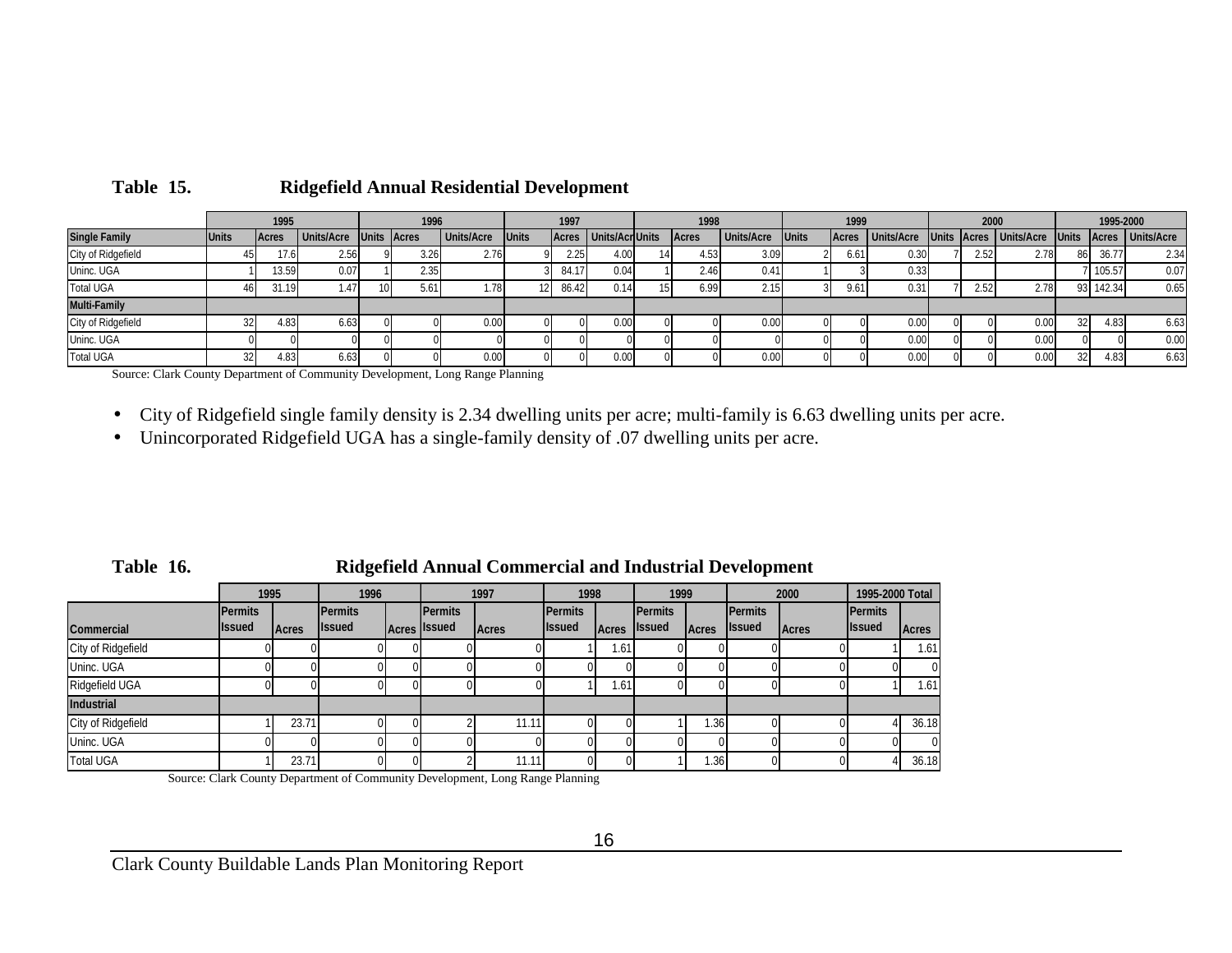| Table |
|-------|
|-------|

### **Table 17. Vancouver Annual Residential Development**

|                      |              | 1995          |                  |       | 1996   |            |              | 1997         |            |               | 1998         |            |              | 1999   |            |              | 2000        |                  |              | Total 1995-2000 |            |
|----------------------|--------------|---------------|------------------|-------|--------|------------|--------------|--------------|------------|---------------|--------------|------------|--------------|--------|------------|--------------|-------------|------------------|--------------|-----------------|------------|
| <b>Single Family</b> | <b>Units</b> | <b>IAcres</b> | Units/acre Units |       | Acres  | Units/acre | <b>Units</b> | <b>Acres</b> | Units/acre | <b>IUnits</b> | <b>Acres</b> | Units/acre | <b>Units</b> | Acres  | Units/acre | <b>Units</b> |             | Acres Units/acre | <b>Units</b> | <b>Acres</b>    | Units/acre |
| City of Vancouver    | 904          | 151.92        | 5.95             | 865   | 141.92 | 6.09       | 566          | 85.03        | 6.66       | 800           | 123.39       | 6.48       | 795          | 116.66 | 6.81       | 484          | 78.2        | 6.19             | 4414         | 697.12          | 6.33       |
| Uninc. UGA           | 952          | 212.34        | 4.48             | 1185. | 269.26 |            | 1571         | 245.49       | 4.71       | 1299          | 223.29       | 5.82       |              | 206.15 | 5.69       | 545          | 97.28       | 5.60             | 6312         | 1253.81         | 5.03       |
| <b>Total UGA</b>     | 1856         | 364.26        | 5.10             | 2050  | 111.18 | 4.99       | 17231        | 330.52       | 5.21       | 2099          | 346.68       | 6.05       | 1969         | 322.81 | 6.10       |              | 1029 175.48 | 5.86             | 10726        | 1950.93         | 5.50       |
| <b>Multi-Family</b>  |              |               |                  |       |        |            |              |              |            |               |              |            |              |        |            |              |             |                  |              |                 |            |
| City of Vancouver    | 8931         | 43.89         | 20.35            | 576   | 15.46  | 37.26      | 952          | 63.75        | 14.93      | 805           | 46.1         | 17.46      | 7011         | 35.86  | 19.55      | 44           | 26.87       | 16.64            | 4374         | 231.93          | 18.86      |
| Uninc. UGA           |              | 7.77          | 11.07            | 328   | 27.83  | 11.79      |              | 14.09        | 5.89       | 219           | 19.69        | 11.12      |              | 9.16   | 13.97      |              |             |                  | 844          | 78.54           | 10.75      |
| <b>Total UGA</b>     | 979          | 51.66         | 18.95            | 904.  | 43.29  | 20.88      | 1035         | 77.84        | 13.30      | 1024          | 65.79        | 15.56      | 829          | 45.02  | 18.41      |              |             |                  | 5218         | 310.47          | 16.81      |

Source: Clark County Department of Community Development, Long Range Planning

 $\bullet$ City of Vancouver single family density is 6.33 dwelling units per acre; multi-family is 18.86 dwelling units per acre.

 $\bullet$  Unincorporated Vancouver UGA's single family density is 5.03 dwelling units per acre; multi-family is 10.75 dwelling units per acre.

| Table 18.         |                |               |                 |              |                 | Vancouver Annual Commercial and Industrial Development |                |               |                 |              |                  |              |                  |                 |
|-------------------|----------------|---------------|-----------------|--------------|-----------------|--------------------------------------------------------|----------------|---------------|-----------------|--------------|------------------|--------------|------------------|-----------------|
|                   |                | 1995          | 1996            |              |                 | 1997                                                   | 1998           |               | 1999            |              |                  | 2000         |                  | 1995-2000 Total |
|                   | <b>Permits</b> |               | <b>Permits</b>  |              | <b>IPermits</b> |                                                        | <b>Permits</b> |               | <b>Permits</b>  |              | <b>I</b> Permits |              | <b>I</b> Permits |                 |
| Commercial        | <b>Issued</b>  | <b>IAcres</b> | <b>Issued</b>   | <b>Acres</b> | <b>Ilssued</b>  | <b>Acres</b>                                           | llssued        | <b>IAcres</b> | <b>I</b> lssued | <b>Acres</b> | <b>Ilssued</b>   | <b>Acres</b> | <b>Ilssued</b>   | <b>Acres</b>    |
| City of Vancouver |                | 9.93          | 131             | 55.71        |                 | 25.99                                                  |                | 15.79         | 181             | 33.72        |                  | 28.52        | 791              | 169.66          |
| Uninc. Vancouver  | 10             | 23.26         | 16 <sup>l</sup> | 20.83        | 12              | 11.31                                                  |                | 21.84         | 16              | 20.01        | 38               | 122.22       | 99               | 219.47          |
| <b>Total UGA</b>  |                | 33.19         | 29              | 76.54        | 29              | 37.3                                                   | 18             | 37.63         | 34              | 53.73        |                  | 150.74       | 178I             | 389.13          |
| Industrial        |                |               |                 |              |                 |                                                        |                |               |                 |              |                  |              |                  |                 |
| City of Vancouver |                | 18.48         |                 | 45.76        |                 | 34.04                                                  |                | 253.97        |                 | 50.77        |                  | 76.03        |                  | 479.05          |
| Uninc. Vancouver  |                | 9.7           | 12              | 33.56        | 10 <sup>1</sup> | 70.44                                                  |                | 47.7          | 10 <sup>1</sup> | 26.55        |                  | 50.67        | 58               | 238.62          |
| <b>Total UGA</b>  |                | 28.18         | 20              | 79.32        | 19              | 104.48                                                 | 21             | 301.67        | 17 <sup>1</sup> | 77.32        |                  | 126.7        | 103 <sub>1</sub> | 717.67          |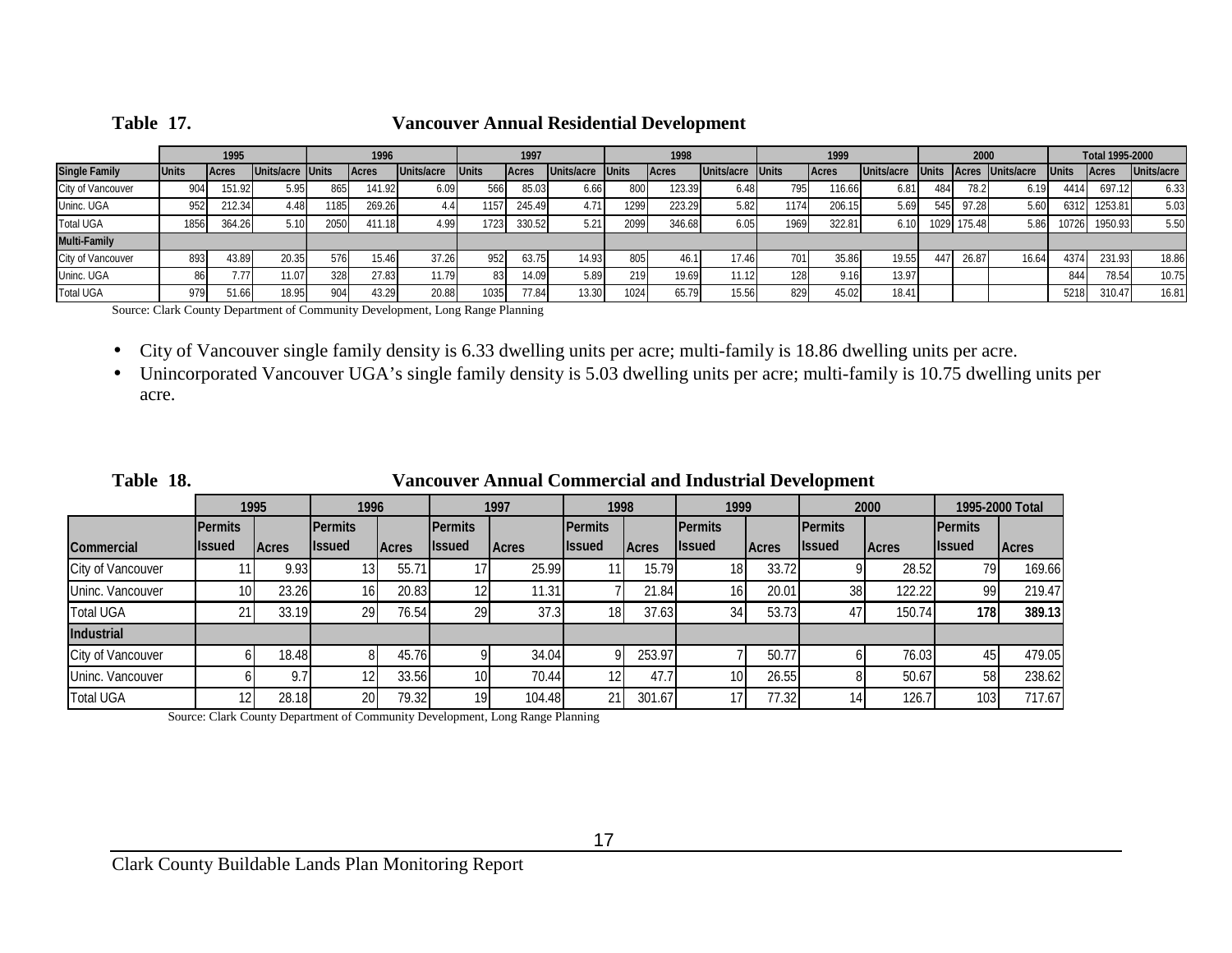|                      |                 | 1995  |            |              | 1996         |            |              | 1997         |            |              | 1998  |            |               | 1999         |            |              | 2000         |            |              | Total 1995-2000 |                   |
|----------------------|-----------------|-------|------------|--------------|--------------|------------|--------------|--------------|------------|--------------|-------|------------|---------------|--------------|------------|--------------|--------------|------------|--------------|-----------------|-------------------|
| <b>Single Family</b> | <b>Units</b>    | Acre  | Units/Acre | <b>Units</b> | <b>IAcre</b> | Units/Acre | <b>Units</b> | <b>IAcre</b> | Units/Acre | <b>Jnits</b> | Acre  | Units/Acre | <b>IUnits</b> | <b>IAcre</b> | Units/Acre | <b>Units</b> | <b>IAcre</b> | Units/Acre | <b>Units</b> | <b>Acre</b>     | <b>Units/Acre</b> |
| City of Washougal    | 23              | 5.73  | 4.01       |              | 13.24        |            |              | 13.72        | 4.59       |              | 18.86 | 3.55       | 102           | 22.89        | 4.46       | 27           | 6.63         | 4.07       | 332          | 81.07           | 4.10              |
| Uninc. UGA           |                 | 17.1  | 0.18       |              | 1.01         | 0.99       |              | 1.23         | 0.81       |              | 10.49 | 0.29       |               | 2.96         | 0.68       |              | 3.46         | 0.58       |              | 36.25           | 0.33              |
| <b>Total UGA</b>     |                 | 22.83 | . 141      |              | 14.25.       | 3.58       | 64           | 14.95        | 4.28       |              | 29.35 | 2.39       | 104           | 25.85        | 4.02       |              | 10.09        | 2.87       | 344          | 117.32          | 2.93              |
| <b>Multi-Family</b>  |                 |       |            |              |              |            |              |              |            |              |       |            |               |              |            |              |              |            |              |                 |                   |
| City of Washougal    | 22 <sub>l</sub> |       | 1.00       |              | 2.11         | 10.43      |              | $+78$        | 10.46      |              |       |            |               | .27          | 6.30       |              |              |            | 126          |                 | 11.29             |
| Uninc. UGA           |                 |       |            |              |              |            |              |              |            |              |       |            |               |              |            |              |              |            |              |                 |                   |
| <b>Total UGA</b>     |                 |       | 11.00      |              | 2.11         | 10.43      | 501          | $+78$        | 10.46      |              |       |            |               | 271          | 6.30       |              |              |            | 126          |                 | 11.29             |

### **Table 19. Washougal Annual Residential Development**

Source: Clark County Department of Community Development, Long Range Planning

### **Table 20. Washougal Commercial and Industrial Development**

|                   | 1995                            |              | 1996                             |               | 1997                            |              | 1998                     |              | 1999                     |       | 2000                     |              | 1995-2000 Total                 |              |
|-------------------|---------------------------------|--------------|----------------------------------|---------------|---------------------------------|--------------|--------------------------|--------------|--------------------------|-------|--------------------------|--------------|---------------------------------|--------------|
| Commercial        | <b>Permits</b><br><b>Issued</b> | <b>Acres</b> | <b>IPermits</b><br><b>Issued</b> | <b>IAcres</b> | <b>Permits</b><br><b>Issued</b> | <b>Acres</b> | Permits<br><b>Issued</b> | <b>Acres</b> | Permits<br><b>Issued</b> | Acres | Permits<br><b>Issued</b> | <b>Acres</b> | <b>Permits</b><br><b>Issued</b> | <b>Acres</b> |
| City of Washougal |                                 |              |                                  |               |                                 | 0.83         |                          | 0.2          |                          |       |                          | .591         |                                 | 2.62         |
| Uninc. UGA        |                                 |              | ΩL                               |               |                                 |              |                          |              |                          | 15.09 |                          |              |                                 | 15.09        |
| <b>Total UGA</b>  |                                 |              |                                  |               |                                 | 0.83         |                          | 0.2          |                          | 15.09 |                          | .59          |                                 | 17.71        |
| <b>Industrial</b> |                                 |              |                                  |               |                                 |              |                          |              |                          |       |                          |              |                                 |              |
| City of Washougal |                                 |              | ΩL                               |               |                                 | 7.38         |                          | 35.22        |                          |       |                          | 12.42        |                                 | 55.02        |
| Uninc. UGA        |                                 |              | ΩI                               |               |                                 |              |                          |              |                          |       |                          |              |                                 | $\Omega$     |
| <b>Total UGA</b>  |                                 |              | 0Ι                               |               |                                 | 7.38         |                          | 35.22        |                          |       |                          | 12.42        |                                 | 55.02        |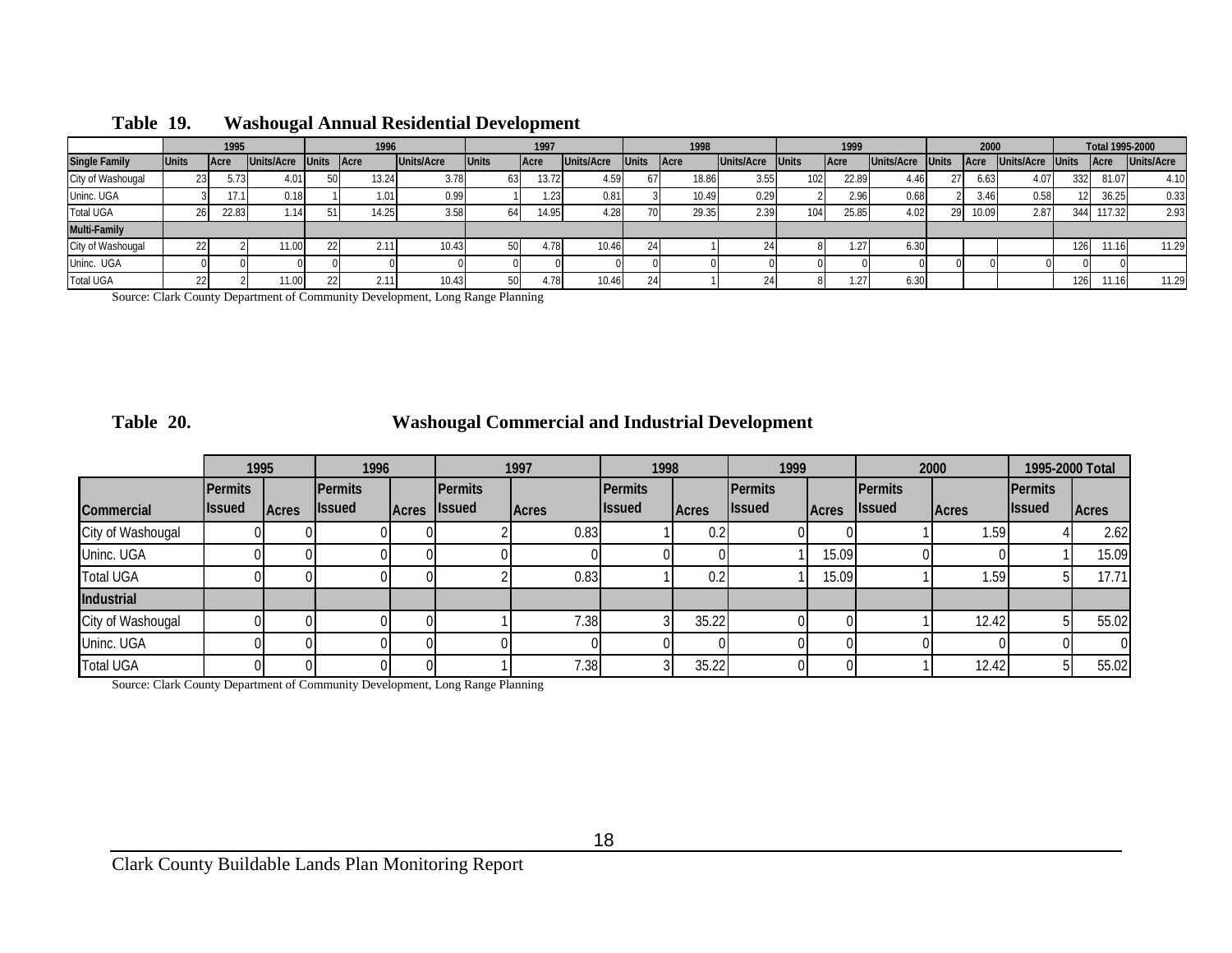| Table 21.            |              | <b>Yacolt Annual Residential Development</b> |                  |  |       |                  |  |              |                  |  |       |                  |       |                   |              |       |                   |              |           |                    |
|----------------------|--------------|----------------------------------------------|------------------|--|-------|------------------|--|--------------|------------------|--|-------|------------------|-------|-------------------|--------------|-------|-------------------|--------------|-----------|--------------------|
|                      |              | 1995                                         |                  |  | 1996  |                  |  | 1997         |                  |  | 1998  |                  | 1999  |                   |              | 2000  |                   |              | 1995-2000 |                    |
| <b>Single Family</b> | <b>Units</b> | Acres                                        | Units/Acre Units |  | Acres | Units/Acre Units |  | <b>Acres</b> | Units/Acre Units |  | Acres | Units/Acre Units | Acres | <b>Units/Acre</b> | <b>Units</b> | Acres | <b>Units/Acre</b> | <b>Units</b> |           | Acres   Units/Acre |
| City of Yacolt       |              |                                              | ა.64             |  | 2.87  | 3.14             |  | 2.31         | 3.46             |  | 3.41  | 3.81             |       | 2.50              |              | 0.51  | 3.92              | 421          | 12.1      | 3.47               |
| Uninc.UGA            |              |                                              |                  |  |       |                  |  |              |                  |  |       |                  |       | 0.00              |              |       | 0.00              |              |           | 0.00               |
| <b>Total UGA</b>     |              |                                              | 3.64             |  | 2.87  | 3.14             |  | 2.31         | 3.46             |  | 3.41  | 3.81             |       | 2.50              |              |       | 392               | 421          | 12.1      | 3.47               |
| <b>Multi-Family</b>  |              |                                              |                  |  |       |                  |  |              |                  |  |       |                  |       |                   |              |       |                   |              |           |                    |
| City of Yacolt       |              |                                              | 0.00             |  | 0.3   | 6.67             |  |              | 0.00             |  |       | 0.00             |       | 0.00              |              |       |                   |              |           | 6.67               |
| Uninc.UGA            |              |                                              |                  |  |       |                  |  |              |                  |  |       |                  |       | 0.00              |              |       | 0.00              |              |           | 0.00               |
| <b>Total UGA</b>     |              |                                              | 0.00             |  | 0.3   | 6.67             |  |              | 0.00             |  |       | 0.00             |       | 0.00              |              |       | 0.00              |              |           | 6.67               |

Source: Clark County Department of Community Development, Long Range Planning

• City of Yacolt single family residential density is 3.47 dwelling units per acre; multi-family is 6.67 dwelling units per acre.

| Table 22.        | <b>Yacolt Annual Commercial and Industrial Development</b> |              |                                  |              |                                  |       |                                 |              |                                 |              |                                  |              |                                   |                |
|------------------|------------------------------------------------------------|--------------|----------------------------------|--------------|----------------------------------|-------|---------------------------------|--------------|---------------------------------|--------------|----------------------------------|--------------|-----------------------------------|----------------|
|                  | 1995                                                       |              | 1996                             |              | 1997                             |       | 1998                            |              | 1999                            |              | 2000                             |              | 1995-2000 Total                   |                |
| Commercial       | <b>IPermits</b><br><b>Issued</b>                           | <b>Acres</b> | <b>IPermits</b><br><b>Issued</b> | <b>Acres</b> | <b>IPermits</b><br><b>Issued</b> | Acres | <b>Permits</b><br><b>Issued</b> | <b>Acres</b> | <b>Permits</b><br><b>Issued</b> | <b>Acres</b> | <b>IPermits</b><br><b>Issued</b> | <b>Acres</b> | <b>I</b> Permits<br><b>Issued</b> | Acres          |
| City of Yacolt   |                                                            |              |                                  |              |                                  |       |                                 |              |                                 |              |                                  |              |                                   |                |
| Uninc.UGA        | 0                                                          |              |                                  |              |                                  |       |                                 |              |                                 |              |                                  |              |                                   | $\overline{0}$ |
| <b>Total UGA</b> |                                                            |              |                                  |              |                                  |       |                                 |              |                                 |              |                                  |              |                                   | $\overline{0}$ |
| Industrial       |                                                            |              |                                  |              |                                  |       |                                 |              |                                 |              |                                  |              |                                   |                |
| City of Yacolt   |                                                            |              |                                  |              |                                  |       |                                 |              |                                 |              |                                  |              |                                   |                |
| Uninc.UGA        |                                                            |              |                                  |              |                                  |       |                                 |              |                                 |              |                                  |              |                                   | $\overline{0}$ |
| <b>Total UGA</b> |                                                            |              | 01                               |              |                                  |       |                                 |              |                                 |              |                                  |              |                                   | $\overline{0}$ |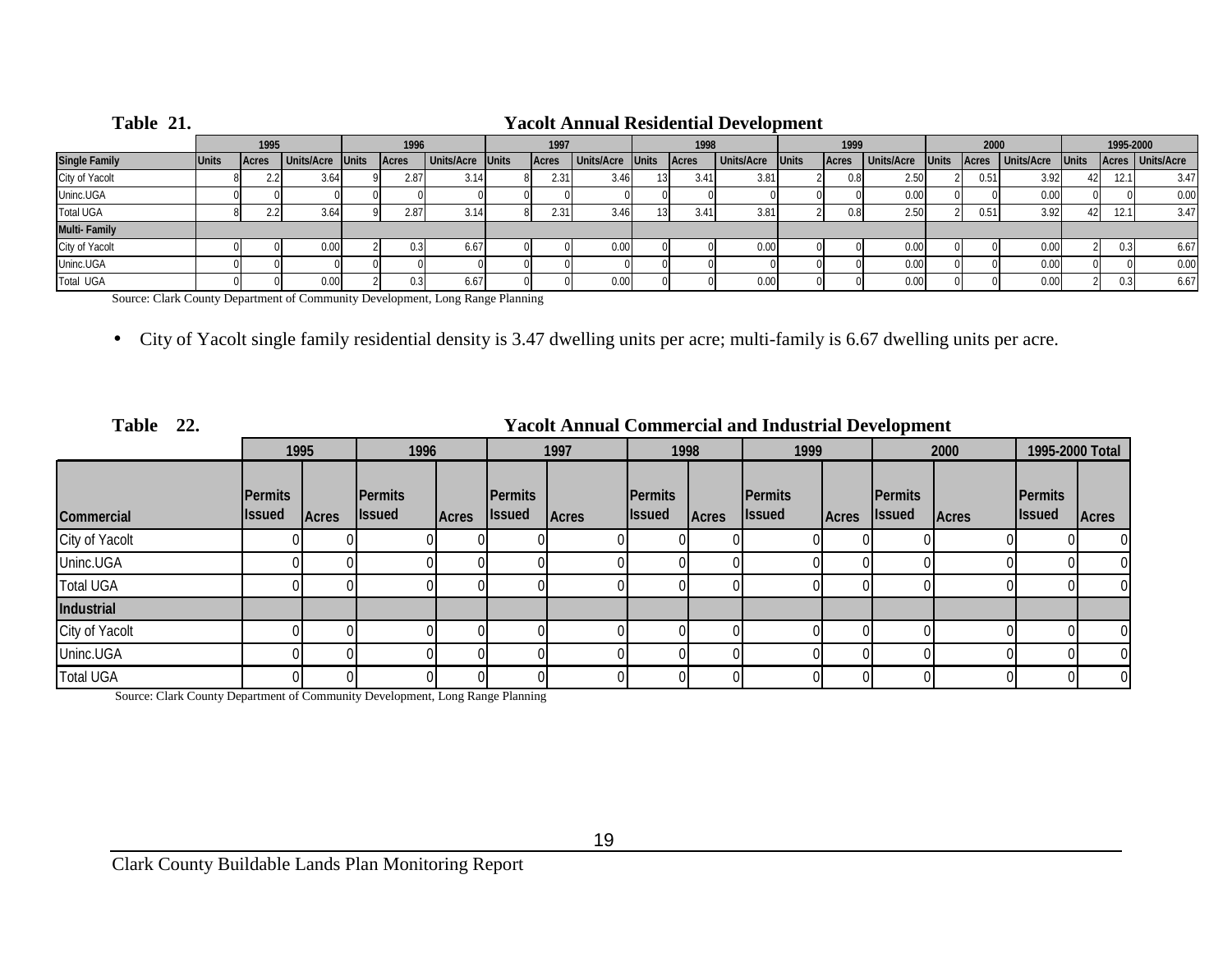### **Evaluation of Activity on Critical Lands**

In 1994, the critical land coverage was made up of critical type I and type II areas. Due to the environmental constraints on parcels with critical type I they were identified as an exclusion category and subtracted from the vacant land base. Parcels with 50% or greater critical Type II were expected to develop at a lower density of 4 dwelling units per acre. The critical land coverage was updated in the GIS Vacant Buildable Land model in December 2000 to be consistent with new state regulations issued by the Department of Natural Resources (DNR) and Local Habitat Ordinances. The new model will treat both kinds of critical areas as one, using the following assumption: If a parcel exceeds 50% critical it is not included in the vacant buildable land inventory. A parcel less than 50% critical is considered vacant or underutilized. A parcel that meets any of the following criteria is considered critical:

- 100 year floodplain or flood fringe
- high quality wetlands with 300 foot buffer
- slopes greater than 25 percent
- active or historically unstable slopes
- 200 foot shoreline buffers
- hydric soils with 50 foot buffer
- Habitat areas with 100 foot buffer
- Species area with 300 foot buffer
- Stream buffers by the Washington State Department of Natural Resource classification:
	- Class  $1 & 2$ : 250 feet
	- Class 3: 200 feet
	- Class  $4 \& 5: 150$  feet

### **Table 23. 1995-2000 Development on Critical Lands**

|                      | <b>All Single Family</b><br>Development |         |               | parcels with some critical | Development on parcels with identified<br>critical and % of all development on |                                      | on parcels with $> 50\%$ critical | Development on parcels with $>50\%$<br>critical land and % of all development | on parcels with $>$<br>50% Critical | Acres of Critical Avg. Percent of Critical<br>on developed parcels<br>with critical $> 50\%$ |
|----------------------|-----------------------------------------|---------|---------------|----------------------------|--------------------------------------------------------------------------------|--------------------------------------|-----------------------------------|-------------------------------------------------------------------------------|-------------------------------------|----------------------------------------------------------------------------------------------|
| <b>UGA</b>           | <b>Number</b>                           | Acres   | <b>Number</b> | Acres                      | % of Units                                                                     | % of Units<br><b>Number</b><br>Acres |                                   |                                                                               |                                     |                                                                                              |
| <b>Battle Ground</b> | 1,311                                   | 269.0   | 230           | 57.69                      | 18%                                                                            | 109                                  | 31.41                             | 8%                                                                            | 26.9                                | 85.6%                                                                                        |
| Camas                | 1.316                                   | 374.1   | 272           | 122.97                     | 21%                                                                            | 138                                  | 87.67                             | 10%                                                                           | 76.37                               | 87.1%                                                                                        |
| La Center            | 296                                     | 101.9   | 68            | 53.29                      | 23%                                                                            | 41                                   | 37.02                             | 14%                                                                           | 31.19                               | 84.3%                                                                                        |
| Ridgefield           | 93                                      | 142.3   | 33            | 126.2                      | 35%                                                                            | 21                                   | 28.04                             | 23%                                                                           | 23.26                               | 83.0%                                                                                        |
| Vancouver            | 10.726                                  | 1.950.9 | 563           | 237.38                     | 5%                                                                             | 265                                  | 209.53                            | 2%                                                                            | 121.07                              | 57.8%                                                                                        |
| Washougal            | 344                                     | 117.3   | 137           | 38.62                      | 40%                                                                            | 112                                  | 29.68                             | 33%                                                                           | 28.29                               | 95.3%                                                                                        |
| Yacolt               | 42                                      | 12.1    | $\Omega$      | $\Omega$                   | $0\%$                                                                          | $\Omega$<br>$\Omega$<br>$0\%$        |                                   | 0                                                                             | $0.0\%$                             |                                                                                              |
| <b>Total UGA</b>     | 14.128                                  | 2.967.7 | 1.303         | 636.15                     | 9%                                                                             | 686                                  | 423.35                            | 5%                                                                            | 307.08                              | 73%                                                                                          |

Source: Clark County Community Development, Department of Assessment and GIS

### **Observations**

Between 1995 and 2000:

- 686 units were developed on parcels with greater than 50% critical land.
- 9 % of the number of developments occurred on parcels with some critical land.
- 5 % of the number of developments occurred on parcels with greater than 50% critical land.
- Washougal has seen 33% of its single family development occur on parcels with greater than 50% critical land area.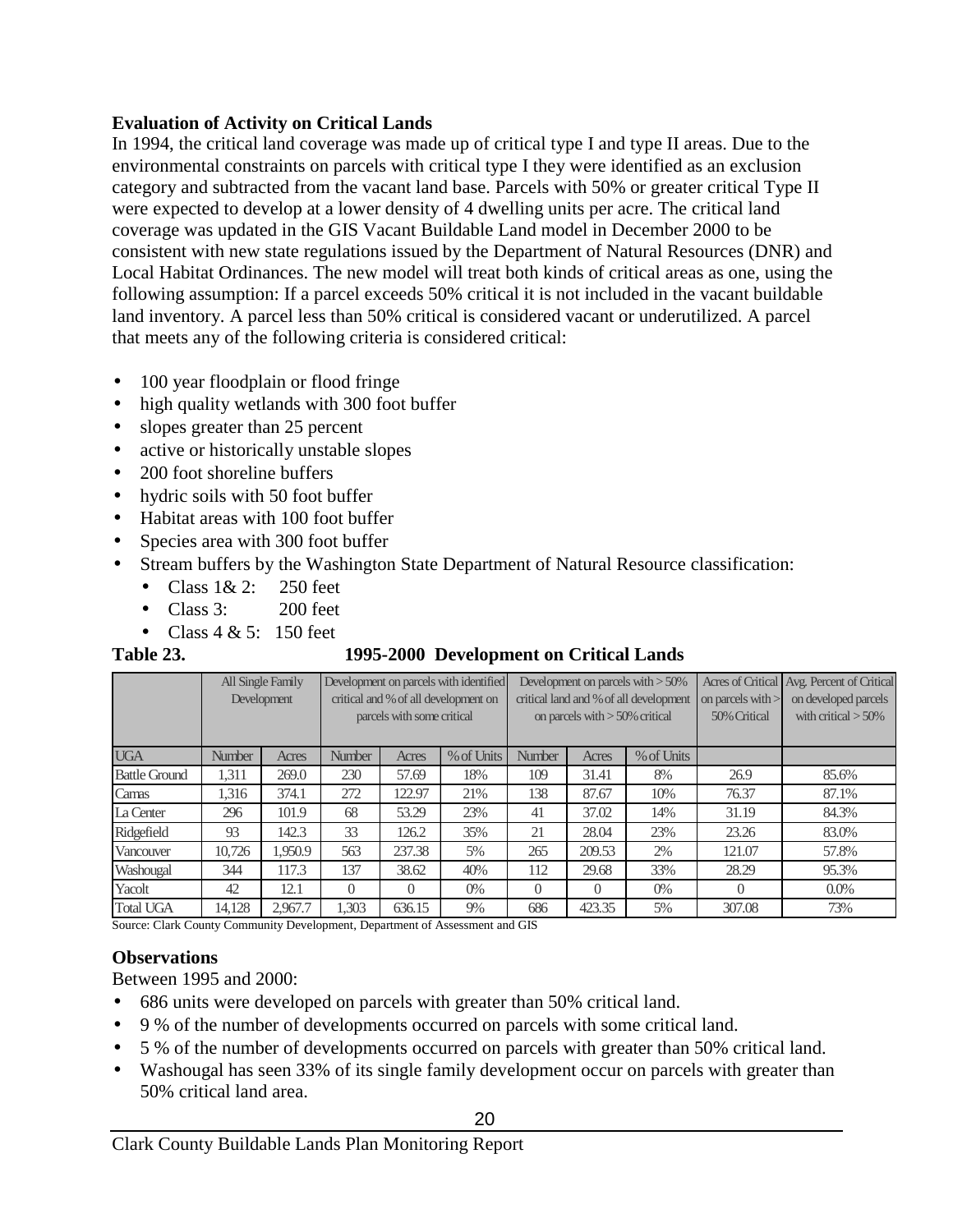### **Site Plan Review**

Site Plan Reviews (SPRs) submitted to Clark County for Multi-family, Commercial and Industrial developments from January 1, 1995 through June 30, 2000 were sampled to identify the percent of land devoted to infrastructure. There were a total of 444 SPRs collected during the study period. The majority of those were tenant improvements, public facilities (including schools), cell towers, and churches, which were all excluded. A sample of 100 SPR's was used consisting of only those site plans submitted to Clark County and not the individual jurisdictions.

In 1994, the planning assumption for infrastructure on commercial and industrial land was 25% and included only on-site infrastructure (public right-of-way, utility easements, etc.). For the purposes of this study infrastructure is defined as the difference between site acreage and building footprint. This definition implies that infrastructure includes land for parking. We expect that including parking as infrastructure will increase the percent of land needed to accommodate infrastructure. The results below indicate a significantly higher percentage of infrastructure than the 1994 planning assumptions.

|                          |                                                         | <b>Commercial</b> |                                                                        | <b>Multi-Family</b> |                  | <b>Industrial</b>                           |
|--------------------------|---------------------------------------------------------|-------------------|------------------------------------------------------------------------|---------------------|------------------|---------------------------------------------|
| <b>Sample Size</b>       |                                                         | $N = 40$          |                                                                        | $N=6$               |                  | $N = 26$                                    |
|                          | Required                                                | Observed          | Required                                                               | Observed            | Required         | Observed                                    |
| <b>Building Coverage</b> | NA                                                      | 13%               | 50% Max.                                                               | 22%                 | 50% Max.         | 13%                                         |
| Landscape                | 15% Min.<br>15.60%                                      |                   | 20% Min.                                                               |                     | $*20\%$ Min.     | 18%                                         |
| <b>Minimum Lot Area</b>  | $Mean = 2.9$ acres<br>$Median = 1.5 acres$<br><b>NA</b> |                   | Mean $= 5.8$ acres<br>$Median = 4.6 acres$<br>$4000$ sq. ft.           |                     | $*10000$ sq. Ft. | Mean $= 4.41$ acres<br>Median $=$ 4.6 acres |
| Density Min. & Max.      | <b>NA</b>                                               | NA.               | R-12, R-18, R-22,<br>R-30, R-43. Min.<br>density $8, 12,$<br>15,18, 20 | $Mean = 9.34$       | NA.              | NA.                                         |
| <b>Parking Ratio***</b>  |                                                         | 1.4               |                                                                        | 1.17                |                  | 1.4                                         |
| Infrastructure****       |                                                         | $Mean = 71\%$     |                                                                        | $Mean = 42\%$       |                  | $Mean = 55\%$                               |

| Table 24. | <b>Summary of Site Plans Reviewed</b> |
|-----------|---------------------------------------|
|-----------|---------------------------------------|

\* Additional Landscape requirements may apply, particularly adjoining residential uses or zones.

\*\* Business Park minimum is 6000 sq. ft.

\*\*\*Parking Ratio is the ratio of parking spaces provided over parking spaces required.

\*\*\*\* For the purposes of this sample study infrastructure is defined as Site area minus building coverage and landscaping.

### **Observations**

- The observed infrastructure for commercial (71%) and industrial (55%) exceeds the 25% planning assumption. (Note: The gross employment densities reported in Table 24 are not impacted by the percent of a parcel used for infrastructure)
- The study sample reveals the number of parking spaces provided exceeds the parking spaces required by 40% for both commercial and industrial uses.
- The observed infrastructure percentage can be largely attributed to the inclusion of parking in our definition of infrastructure.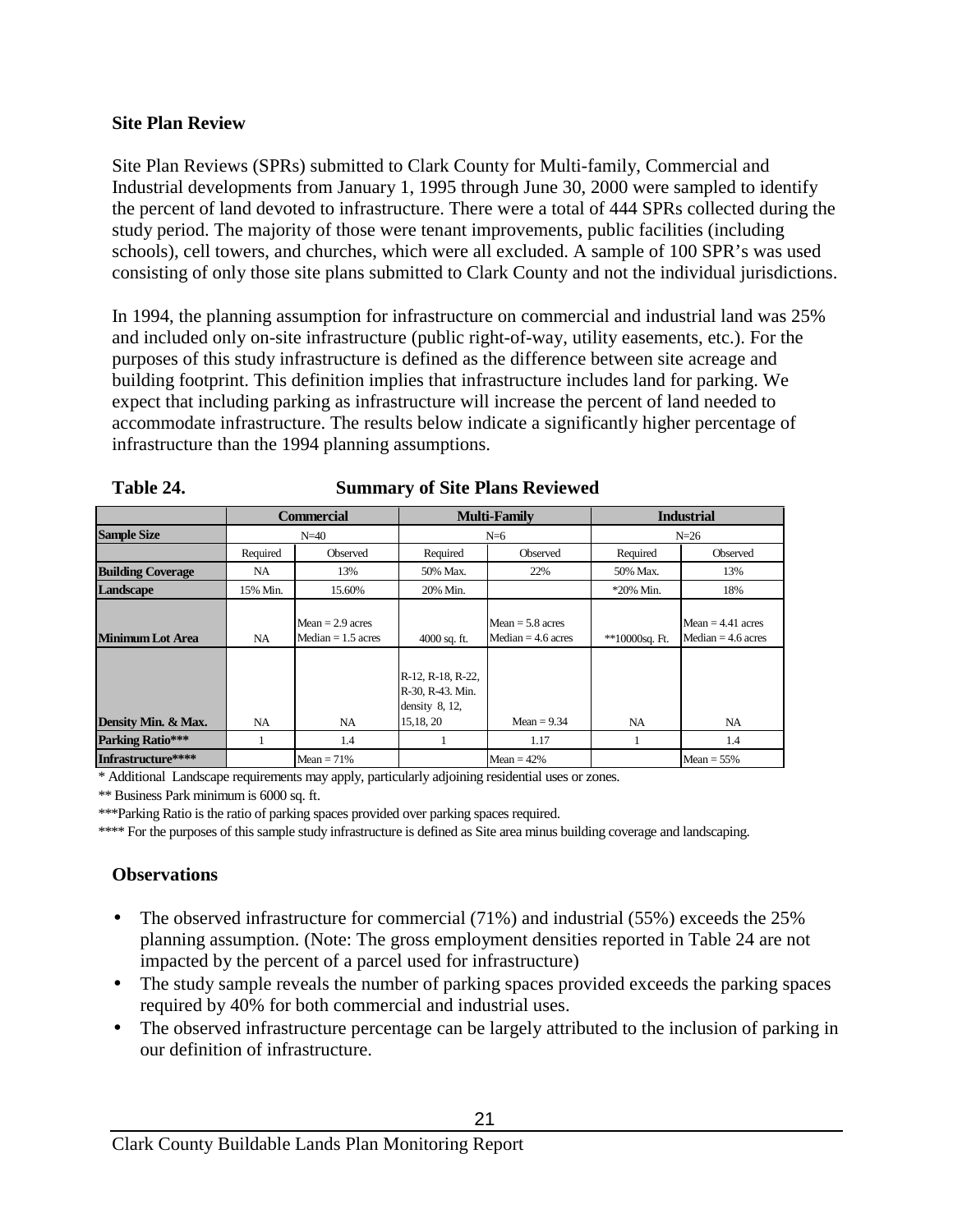| Table 25. |  |  | <b>Summary of 1994 Comprehensive Plan Assumptions and Observations</b> |  |
|-----------|--|--|------------------------------------------------------------------------|--|
|-----------|--|--|------------------------------------------------------------------------|--|

|                                                               | <b>1994 Plan Assumptions</b>                                                                                                                                                                                  | 1995-2000 Observations                                                                                                                                                                                                                                                                                                                                              |
|---------------------------------------------------------------|---------------------------------------------------------------------------------------------------------------------------------------------------------------------------------------------------------------|---------------------------------------------------------------------------------------------------------------------------------------------------------------------------------------------------------------------------------------------------------------------------------------------------------------------------------------------------------------------|
| <b>Population</b>                                             | The population projected for Clark<br>County for 2012 is 416,071.                                                                                                                                             | Clark County's 2000 population is at<br>345,000. The County's observed<br>annualized rate of growth between<br>1995 and 2000 is 3.5 % If the growth<br>rate continues the County will reach<br>the 2012 projected population prior to<br>2012.                                                                                                                      |
| <b>Residential Density</b>                                    | The 1994 plan assumed a 60/40<br>housing split of single family/multi-<br>family housing types with a density of<br>6 units per net acre for single family<br>and 16 units per net acre for multi-<br>family. | Clark County's Urban growth areas<br>single family/multi-family split is at<br>72/28. Overall, Single family density<br>in the UGA's was 4.8 units per net<br>acre and multi-family was 15.8 units<br>per net acre.                                                                                                                                                 |
| Persons per<br>household                                      | Persons per single family household<br>was projected to be 2.33 and 1.8 for<br>multi-family households.                                                                                                       | The observed person per household is<br>2.6 for single family and 1.9 for<br>multi-family.                                                                                                                                                                                                                                                                          |
| <b>Employment</b><br><b>Density</b>                           | Employment density was assumed to<br>be 9 jobs/acre for industrial<br>development and 12 jobs/acre for<br>commercial development.                                                                             | Employment Density is 10 jobs per<br>gross acre for industrial development<br>and 22 jobs per acre for commercial<br>development.                                                                                                                                                                                                                                   |
| Infrastructure-<br><b>Residential</b>                         | Residential infrastructure was<br>assumed to be 25% for parcels<br>between 20,000 sq. ft. and 1 acre;<br>30% for parcels between 1 and 2.5<br>acres; and 40% for parcels 2.5 acres<br>or larger.              | Residential infrastructure was<br>reported in the July 2000 Plan<br>Monitoring Report. The data indicate<br>the average percentage dedicated to<br>infrastructure is 27.5%, well within<br>the assumptions outlined in the<br>adopted comprehensive plan. The tier<br>of parcel sizes in the 1994<br>assumptions provides a challenge in<br>making like comparisons |
| Infrastructure-<br><b>Commercial and</b><br><b>Industrial</b> | Commercial and Industrial<br>infrastructure was assumed to be.<br>25%.                                                                                                                                        | The observed infrastructure for<br>commercial and industrial is 71%<br>and 55%, respectively. *                                                                                                                                                                                                                                                                     |

**\*** Infrastructure for commercial and industrial is based on site plan reviews submitted to Clark County and not the cities within the county. The site plan review study used a definition of infrastructure that is inclusive of parking.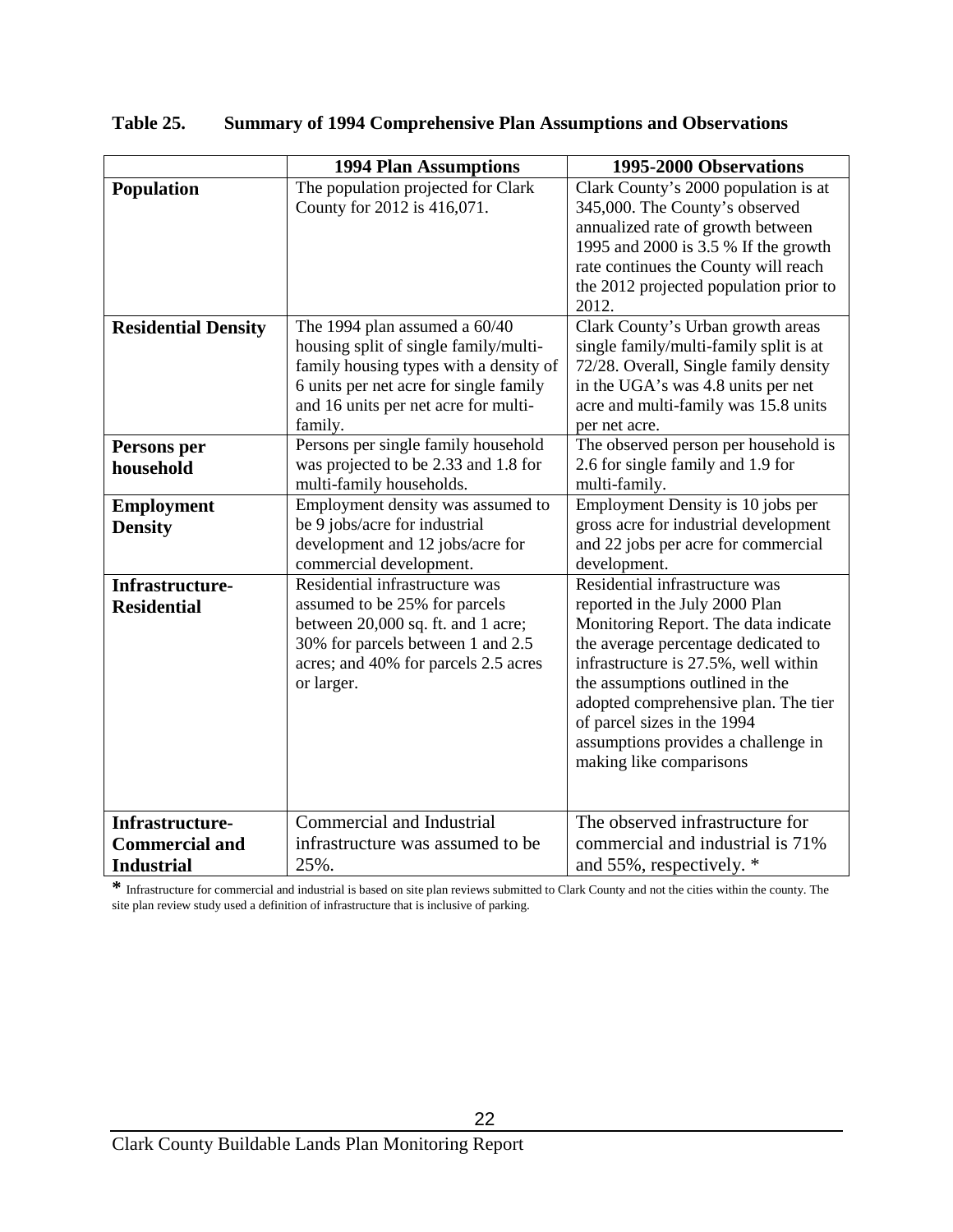| Table 26.              | Density of Lots vested Prior to 1995         |        |       |  |  |  |  |  |  |  |  |  |
|------------------------|----------------------------------------------|--------|-------|--|--|--|--|--|--|--|--|--|
|                        | <b>Unincorporated Vancouver UGA</b>          |        |       |  |  |  |  |  |  |  |  |  |
|                        | # of Permits<br>Density: Units/Acre<br>Acres |        |       |  |  |  |  |  |  |  |  |  |
| Lots $=< 7400$ sq. ft. | 4308                                         | 615.8  | 7 1 I |  |  |  |  |  |  |  |  |  |
| Vested Prior to 1995   | 1285                                         | 464.9  | 2.8   |  |  |  |  |  |  |  |  |  |
| Lots $> 7400$ sq. ft.  | 719                                          | 167.3  | 4.3   |  |  |  |  |  |  |  |  |  |
| <b>Total 1995-2000</b> | 63121                                        | 1253.8 | 5.0   |  |  |  |  |  |  |  |  |  |

**Table 26. Density of Lots Vested Prior to 1995**

### **Review of Development Experienced Between 1995 and 2000 and Plan Goal**

The report provides information on growth experienced between 1995 and 2000 in the county and each of its cities, including; (a) single-family and multi-family development ; (b) density (units per acre) at which both single –family and multi-family development was experienced; (c) commercial and industrial development; (d) employment density (workers per acre) for commercial and industrial uses; and (e) amount of development that occurred in critical areas (wetlands, habitat areas, etc). The major findings of the report indicate that the county urban growth areas, with the exception of Vancouver, have not met the plan's goal of 6 units per acre for single-family development and 16 units per acre for multi-family development. Further examination of density indicates that development of areas without urban services may be negatively influencing overall urban density. These factors include development proposals that vested under pre-GMA ordinances, little or no development in urban holding areas (land inside urban growth areas that require urban densities when it develops or are annexed), development on substandard legal lots of record, and other practices.

The county did meet the plan target of 16 dwelling units per acre for multi-family. However, the county fell short of the plan target for housing split of 60 percent single –family and 40 percent multi-family. The actual development trend is 72 percent single family and 28 percent multifamily. The result is much better for the Vancouver urban growth area which had a housing split of 66 percent single family and 33 percent multi-family.

Employment density revealed there are 22 employees per gross acre for commercial development and 10 employees per gross acre for industrial development. This is far greater than the planning assumptions of 12 employees per net acre for commercial and 9 employees for industrial.

There is also indication that development is occurring on critical lands. Preliminary data reveal that 9 percent of single family development occurred on parcels with some critical land and 5 percent of single family development occurred on parcels with greater than 50 percent critical land.

The data on the building permits issued in the unincorporated Vancouver UGA indicates that the plan density target of 6 dwelling units per acre for single family development was not met. From January 1995 to June 2000, a total of 6, 312 building permits were issued in the unincorporated portion of the Vancouver urban growth area. Approximately 4000 of these permits were on lots less than or equal to .17 acres or 7,400 sq. ft. These lot sizes equate to

23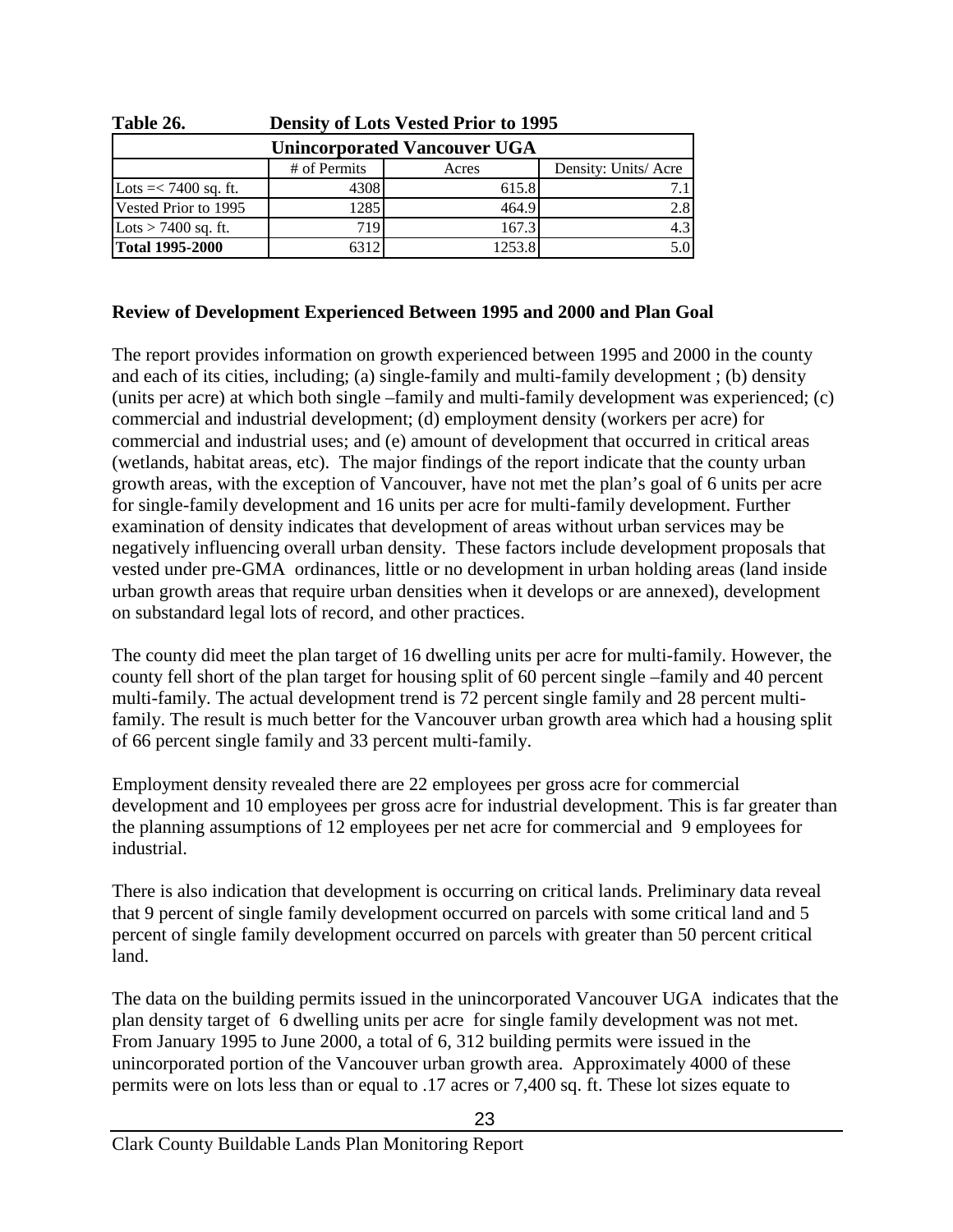approximately 6 dwelling units per acre. The remaining 2312 building permits were on lots greater that 7,400 square feet.

Of the 2,312 building permits 1,283 were found to be subdivisions that were vested prior to adoption of the County's Comprehensive Plan. The density of those building permits is 2.8 units per acre. The density of the 719 remaining building permits issued was 4.3 dwelling units per acre. There were 208 building permits issued in the R1-10 zone that allows a density range of 2.9 to 4.4 dwelling units per acre. There were 212 building permits issued in the R1-7.5 zone that allows a density range of 4.1 to 5.8 dwelling units per acre. There were 278 building permits issued in the R1-6 zone that allows a density range of 5.1 to 7.3 dwelling units per acre. The actual density for the building permits issued in the R1-10 and R1-7.5 zones were within the ranges for each zone 4.0 and 4.6, respectively. However, the density for the building permits issued in the R1-6 zone fell below the allowed range at 4.4 dwelling units per acre. There are several possible explanations: (1) a pre-existing lot can be issued a building permit even though it doesn't meet the zone requirements. (2) density calculations for a subdivision are based on lot size averages for each subdivision, when building permits are analyzed independent of the subdivision and combined with non-subdivision building permits, it's possible to under or over estimate the average density.

| $\mathbf{1}$ avit $\mathbf{2}$ |              | $\mu$ and $\mu$ sis of Equs in Chinevi por ateu $\mu$ at ea by Equing |                     |             |              |  |  |  |  |  |  |  |  |
|--------------------------------|--------------|-----------------------------------------------------------------------|---------------------|-------------|--------------|--|--|--|--|--|--|--|--|
|                                |              | Analysis of Lots >7400 Sq. Ft. by Zoning                              |                     |             |              |  |  |  |  |  |  |  |  |
| Zoning                         | # of Permits | Acres                                                                 | Density: Units/Acre | Min Density | Max. Density |  |  |  |  |  |  |  |  |
| R 1-5                          |              | 2.6'                                                                  | 1.9                 |             | 8.7          |  |  |  |  |  |  |  |  |
| $R1-6$                         | 278          | 62.9                                                                  | 4.4                 |             | 7.3          |  |  |  |  |  |  |  |  |
| $R1 - 7.5$                     | 212          | 45.7                                                                  | 4.6                 | 4.          | 5.8          |  |  |  |  |  |  |  |  |
| R 1-10                         | 208          | 52.                                                                   | 4.0                 | 2.9         | 4.4          |  |  |  |  |  |  |  |  |
| R 18                           |              |                                                                       | 2.6                 |             | 18           |  |  |  |  |  |  |  |  |
| ML                             |              |                                                                       | $5.4$ na            |             | na           |  |  |  |  |  |  |  |  |
| <b>Total</b>                   | 719          | 167.2                                                                 | 4.3                 |             |              |  |  |  |  |  |  |  |  |

**Table 27. Analysis of Lots in Unincorporated Area by Zoning**

A review of development activity in the unincorporated Battle Ground, Camas, Ridgefield, Washougal, and La Center urban growth areas reveals that growth has not occurred significantly on land outside city limits. While some growth has been permitted on large lots which skewed overall density, a majority of land in the unincorporated areas outside these cities are in urban holdings which prevent premature development unless urban services are provided or requires annexation prior to development. With the exception of the Vancouver UGA, the urban areas outside of the other smaller cities do not have sewer provisions. Without sewer facilities development cannot occur at urban levels in which case, lot sizes would have to double to accommodate development on septic systems. Approximately 40 of the 60 building permits issued in the other unincorporated urban growth areas are on lot sizes that are between a half an acre and 5 acres.

The county met the plan target of 16 dwelling units per acre for multi-family. However, the county fell short of the plan target for housing split of 60 percent single family and 40 percent multi-family. The actual development trend is 72 percent single family and 28 percent multifamily. The result is much better for the Vancouver urban growth area which had a housing split of 67 percent single family and 33 percent multi-family. Further review of the housing split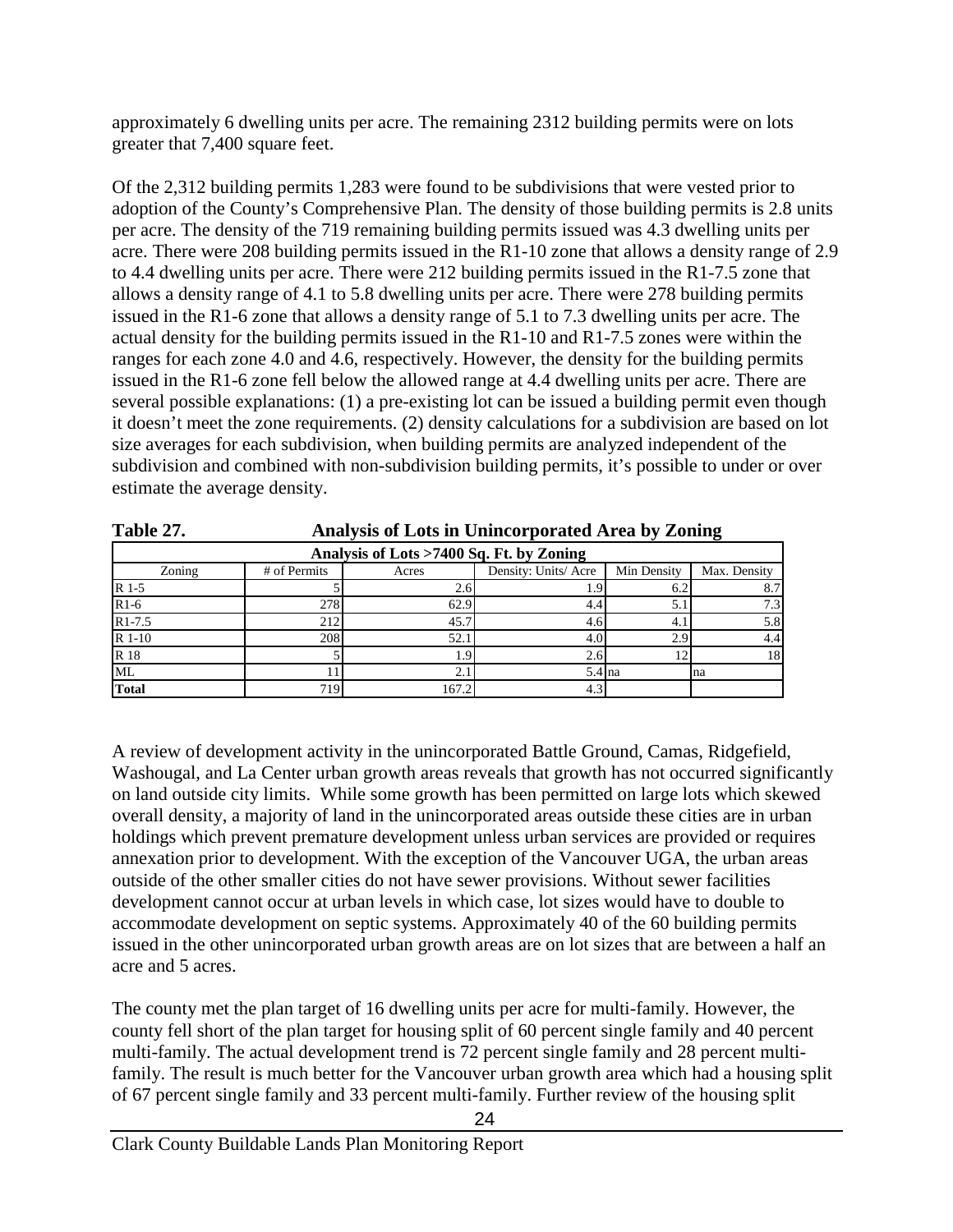indicates that multi-family development is not yet occurring in north county UGAs of Battle Ground, La Center and Ridgefield, where public facilities such as mass transit are inadequate, and may require an examination of the plan target.

Employment density revealed there are 22 employees per acre for commercial development and 10 employees per acre for industrial development. This is far greater than the planning assumptions of 12 employees per acre of commercial and 9 employees for industrial.

The observed persons per household are 2.6 for single family and 1.9 for multi-family. The plan assumption is 2.33 for single family and 1.8 for multi-family. It appears that household size and employment density should be revised as a result of the review and evaluation program. A larger than expected persons per household ratio could be one of the factors contributing to the scenario of higher than expected population growth accommodated on less acreage and at a lower density than planned for in 1994.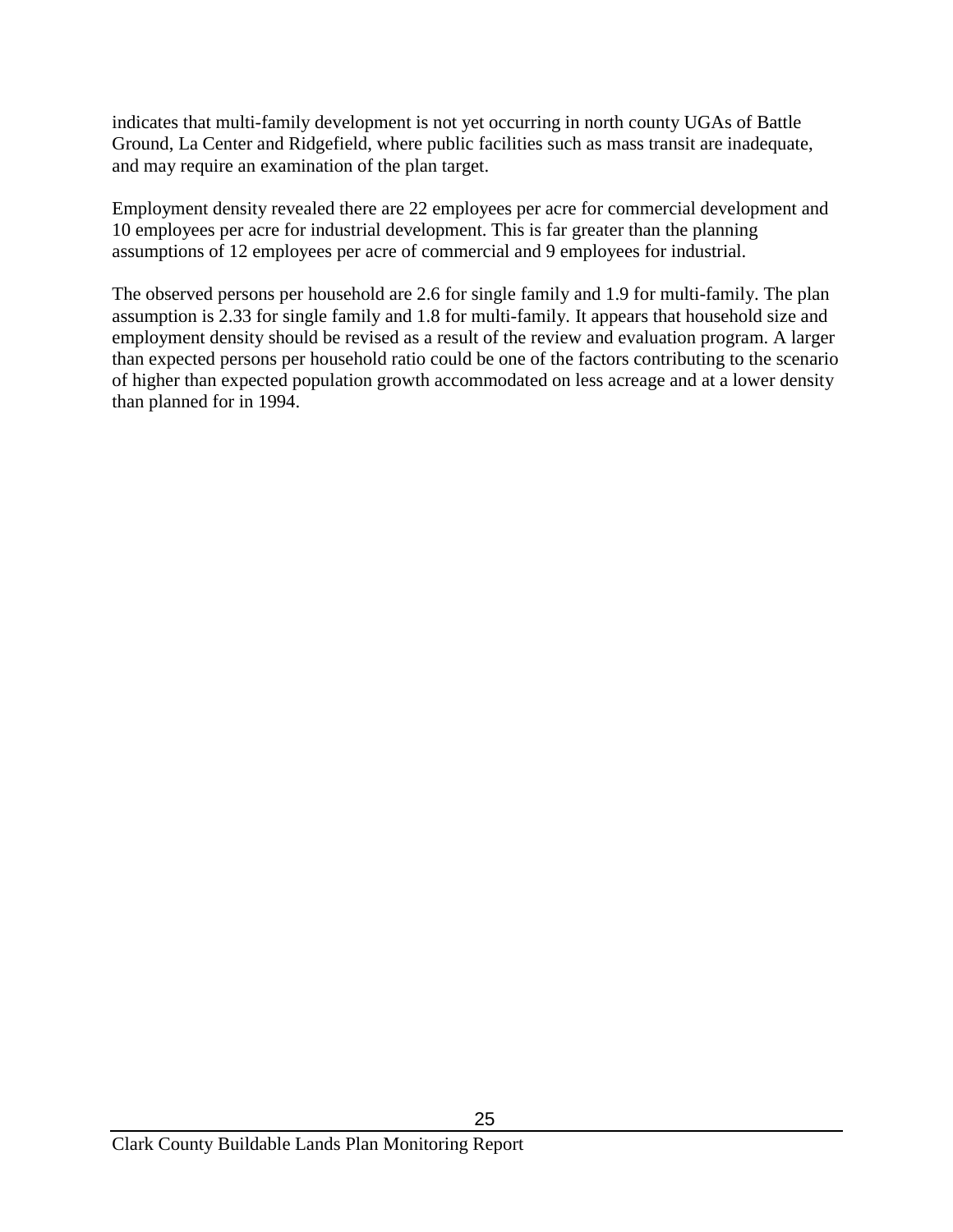### **Reasonable Measures: Action Items**

Clark County and the incorporated cities within the county have completed review under RCW 36.70A.215 which includes comparisons between development that has occurred and the original planning assumptions and targets. The following actions have been identified as revisions to local development regulations to be incorporated into the update process and adopted in an ordinance or resolution to ensure compliance with the GMA. These measures reflect changes in regulation that would gradually allow for higher density development within the planning horizon.

# **City of Battle Ground**

- Review the ratio of zoned land to density goals to assure the plan is implementing current countywide density goals and housing type mix.
- Develop a mixed-use ordinance and examine minimum densities in certain districts as tools to achieve density goals.
- Examine annexation criteria and coordinated annexation and sub-area planning to assure efficient, compatible use of newly annexed lands.

# **City of Camas**

- Designate and zone 75% of the residential land for single family detached and 25% for multifamily and other. The zoning districts would provide a range of densities such that the average density for all new residential development yields 6 dwelling units per acre.
- Adopt minimum/maximum lot size provisions for single family zoning districts.
- Adopt minimum density requirements for multi-family residential zoning districts.
- Adopt provisions for mixed-use development.
- Adopt a variety of development standards (particularly road standards) that promote more efficient use of land while maintaining a quality level of service.
- Rezone large lot districts (e.g. 15,000 and 20,000 sq. ft. lots) to smaller lot districts.
- Revise Planned Unit Development (PUD) Ordinance in 1995 allowing a 20% density bonus.

# **City of Washougal**

- Require minimum lot sizes.
- Adopted a mixed-use ordinance that allows 16 units per acre for residential use. Also allowed in commercial zone - Adopted 2000.
- Allow for accessory apartments in all residential zone districts. Adopted in 2001.
- Revised Planned Unit Development (PUD) Ordinance in 1995 allowing a 20% density bonus and density transfer to protect critical lands.
- Developed downtown revitalization plan with proposed increased residential densities commercial uses on first floors and residences above at 16 units to the acre.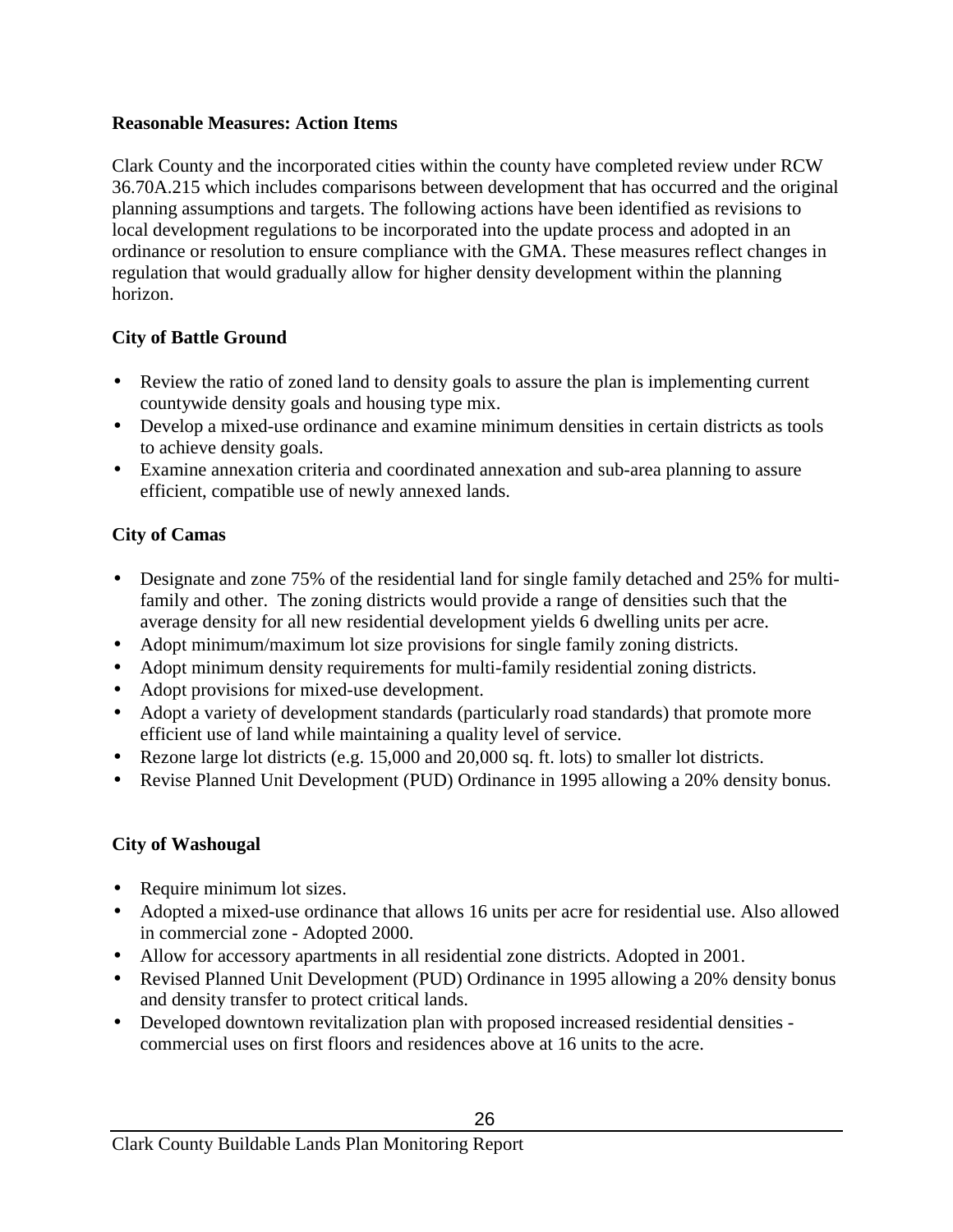### **City of Vancouver**

- Adopt infill ordinance in the Vancouver urban growth area including city limits in cooperation with the county.
- Revise planned unit development and mixed-use standards.

# **City of Ridgefield**

- Increase minimum density in low-density residential zones from 3 units per buildable acre.
- Remove density limitation of 3 units per acre on constrained lands.
- Increase percentage of land in medium density residential zones.
- Review Planned Unit Development (PUD) ordinance and add development incentives, if needed.

# **La Center**

- Reduce lot size requirements for multi-family development.
- Make street frontage improvements consistent between single family and multi-family zones.
- Allow manufactured homes on lots smaller than 5 acres.
- Create opportunities for manufactured home parks with design standards.
- Develop PUD, cluster housing and/or townhouse development opportunities.

### **Clark County**

- Adopt in-fill ordinance in unincorporated areas of the county.
- Revise sewer development regulations in urban growth areas.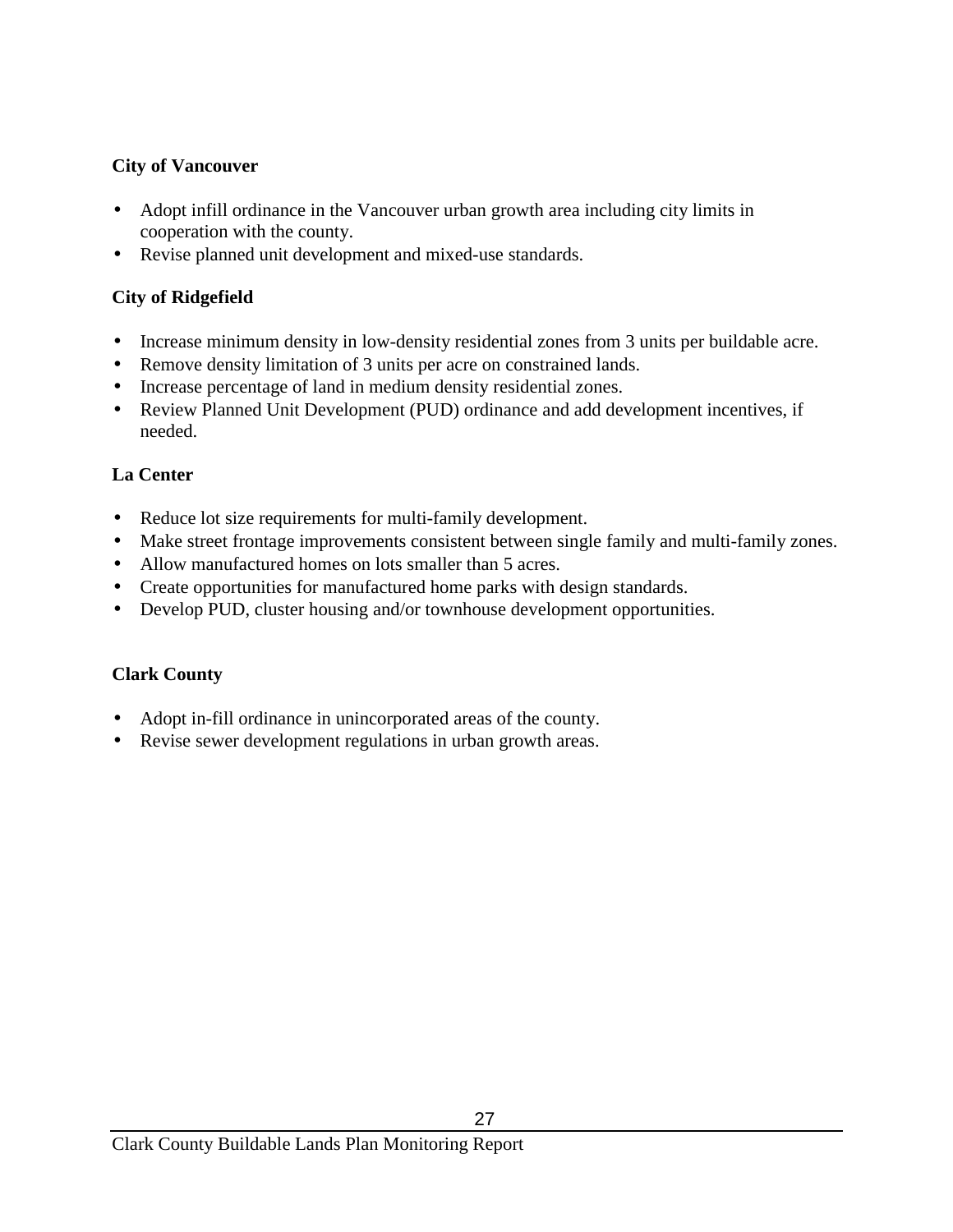### **Buildable Lands Inventory and Needs Analysis**

The evaluation component of the RCW 36.70A.215 Review and Evaluation Program, at a minimum, shall: "Determine whether there is sufficient suitable land to accommodate the countywide population projection established for the county pursuant to RCW 43.62.035 and the subsequent population allocations within the county and between the county and its cities and the requirements of RCW 36.70A.110."

The amount of land needed to accommodate projected growth through the 2012 planning horizon is the subject of this section. The amount of buildable land needed will be instrumental in the update of the comprehensive plan and provide a framework for addressing the land supply needs of a new 20-year planning horizon.

The three tables below indicate the amount of residential land needed to accommodate the projected 2012 population based on (1) the 1994 Comprehensive Growth Management Plan baseline assumptions; (2) the densities observed since 1995; and (3) new general density guidance selected by the Board of County Commissioners for updating the comprehensive plan. Each table provides the 2000 population, the population that needs to be accommodated by 2012, the single family and multi-family units and acres needed. The new density guideline is included here for comparison purposes.

The assumptions for each table are provided below.

### **1994 Baseline Assumptions for residential land:**

60/40 single family-multifamily split 2.33 persons per household for single family 1.8 persons per household for multifamily 6 dwelling units per acre for single family 16 dwelling units per acre for multifamily

| <b>UGA</b>           | 2000<br>Population | Remaining<br>Population to be<br>allocated by<br>2012 | <b>SF</b> units<br>needed | MF units<br>needed | SF acres<br>needed | MF acres<br>needed | <b>Total Residential</b><br><b>Acres Needed</b> | 2000 Vacant and<br><b>Buildable Land</b><br><b>Inventory in Acres</b> |
|----------------------|--------------------|-------------------------------------------------------|---------------------------|--------------------|--------------------|--------------------|-------------------------------------------------|-----------------------------------------------------------------------|
| <b>Battle Ground</b> | 10,046             | 5,566                                                 | 1,577                     | 1,051              | 262.8              | 65.7               | 328.5                                           | 564                                                                   |
| Camas                | 12,260             | 9,490                                                 | 2,688                     | 1,792              | 448.1              | 112.0              | 560.1                                           | 403                                                                   |
| La Center            | 1,900              | 844                                                   | 239                       | 159                | 39.8               | 10.0               | 49.8                                            | 119                                                                   |
| Ridgefield           | 2,602              | 3,810                                                 | 1,079                     | 720                | 179.9              | 45.0               | 224.9                                           | 399                                                                   |
| Vancouver            | 244,912            | 29,152                                                | 8,258                     | 5,506              | 1,376.4            | 344.1              | 1,720.5                                         | 3,036                                                                 |
| Washougal            | 10,344             | 7,608                                                 | 2,155                     | 1,437              | 359.2              | 89.8               | 449.0                                           | 484                                                                   |
| Yacolt               | 1,118              | 313                                                   | 89                        | 59                 | 14.8               | 3.7                | 18.5                                            |                                                                       |
| Total                | 283,182            | 56,783                                                | 16,086                    | 10.724             | 2,681.0            | 670.2              | 3,351.2                                         | 5,009                                                                 |

### **Table 28. 2012 Land Need Based on 1994 Comprehensive Plan Baseline Assumptions**

Source: Clark County Department of Community Development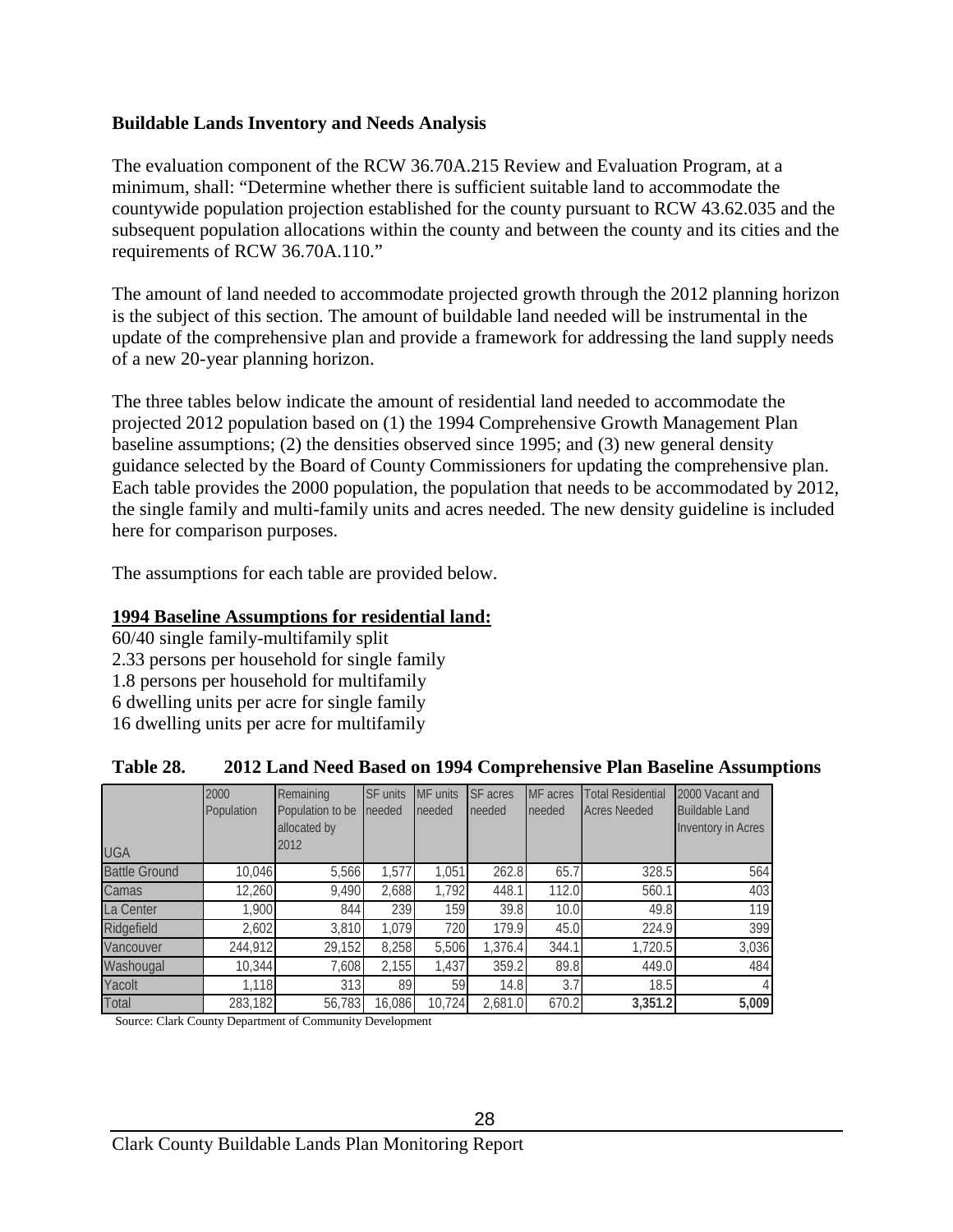### **Observations based on 1995-2000 Residential Growth:**

Observed single family /multi-family split for each jurisdiction. (see pg. 19)

2.6 persons per household for single family

1.9 persons per household for multi-family.

Observed single family (see pg. 6) and multi-family (see pg. 17) density for each jurisdiction.

| .                    |                    | $\blacksquare$ . $\blacksquare$ . The part of the set $\blacksquare$ |                           |                    |                    |                    |                                                 |                                                                       |
|----------------------|--------------------|----------------------------------------------------------------------|---------------------------|--------------------|--------------------|--------------------|-------------------------------------------------|-----------------------------------------------------------------------|
| <b>UGA</b>           | 2000<br>Population | Remaining<br>Population to be<br>allocated by<br>2012                | <b>SF</b> units<br>needed | MF units<br>needed | SF acres<br>needed | MF acres<br>needed | <b>Total Residential</b><br><b>Acres Needed</b> | 2000 Vacant and<br><b>Buildable Land</b><br><b>Inventory in Acres</b> |
| <b>Battle Ground</b> | 10,046             | 5,566                                                                | 1,577                     | 1,051              | 262.8              | 65.7               | 328.5                                           | 564                                                                   |
| Camas                | 12,260             | 9,490                                                                | 2,688                     | 1,792              | 448.1              | 112.0              | 560.1                                           | 403                                                                   |
| La Center            | 1,900              | 844                                                                  | 239                       | 159                | 39.8               | 10.0               | 49.8                                            | 119                                                                   |
| Ridgefield           | 2,602              | 3,810                                                                | 1.079                     | 720                | 179.9              | 45.0               | 224.9                                           | 399                                                                   |
| Vancouver            | 244,912            | 29,152                                                               | 8,258                     | 5,506              | 1,376.4            | 344.1              | 1,720.5                                         | 3,036                                                                 |
| Washougal            | 10,344             | 7,608                                                                | 2,155                     | 1,437              | 359.2              | 89.8               | 449.0                                           | 484                                                                   |
| Yacolt               | 1,118              | 313                                                                  | 89                        | 59                 | 14.8               | 3.7                | 18.5                                            |                                                                       |
| Total                | 283,182            | 56,783                                                               | 16,086                    | 10,724             | 2,681.0            | 670.2              | 3,351.2                                         | 5,009                                                                 |

**Table 29. 2012 Land Need Based on Observed Density**

Source: ClarkCounty Department of Community Development

\* The extremely low density in the Ridgefield UGA accounts for 35% of the acres needed yet the population to be allocated in the Ridgefield UGA is only 7% of the county total. The City of Ridgefield has approved subdivisions at higher densities, but due to lack of sewer, building permits have not been issued.

### **Assumptions based on new density guidelines:**

Housing split of 75% single family and 25% multi-family.

Persons per household of 2.6 for single family and 1.9 multi-family.

Overall density of:

4 units per acre for La Center.

6 units per acre for Battle Ground, Camas, Ridgefield and Washougal.

8 units per acre for Vancouver.

### **Table 30. 2012 Land Need Based on New Density Guidelines**

|                      | 2000<br>Population | 2012 Population<br>to be allocated | <b>SF units</b><br>needed | <b>MF</b> units<br>needed | <b>SF Acres</b><br>needed | <b>MF</b> Acres<br>needed | <b>Total Residential</b><br><b>Acres Needed</b> | 2000 Vacant and<br><b>Buildable Land</b><br><b>Inventory in Acres</b> |  |  |
|----------------------|--------------------|------------------------------------|---------------------------|---------------------------|---------------------------|---------------------------|-------------------------------------------------|-----------------------------------------------------------------------|--|--|
| <b>UGA</b>           |                    |                                    |                           |                           |                           |                           |                                                 |                                                                       |  |  |
| <b>Battle Ground</b> | 10,046             | 5,566                              | 1,721                     | 574                       |                           |                           | 382.5                                           | 564                                                                   |  |  |
| Camas                | 12,260             | 9,490                              | 2,935                     | 978                       |                           |                           | 652.2                                           | 403                                                                   |  |  |
| La Center            | 1,900              | 844                                | 261                       | 87                        |                           |                           | 87.0                                            | 119                                                                   |  |  |
| Ridgefield           | 2,602              | 3,810                              | 1,178                     | 393                       |                           |                           | 261.9                                           | 399                                                                   |  |  |
| Vancouver            | 244,912            | 29,152                             | 7,539                     | 5,026                     |                           |                           | 1,570.7                                         | 3,036                                                                 |  |  |
| Washougal            | 10,344             | 7,608                              | 2,353                     | 784                       |                           |                           | 522.9                                           | 484                                                                   |  |  |
| Yacolt               | 1.118              | 313                                | 97                        | 32                        |                           |                           | 32.3                                            | $\frac{1}{2}$                                                         |  |  |
| <b>Totals</b>        | 283,182            | 56,783                             | 17,562                    | 5,854                     |                           |                           | 3,509.5                                         | 5,009                                                                 |  |  |

Source: Clark County Department of Community Development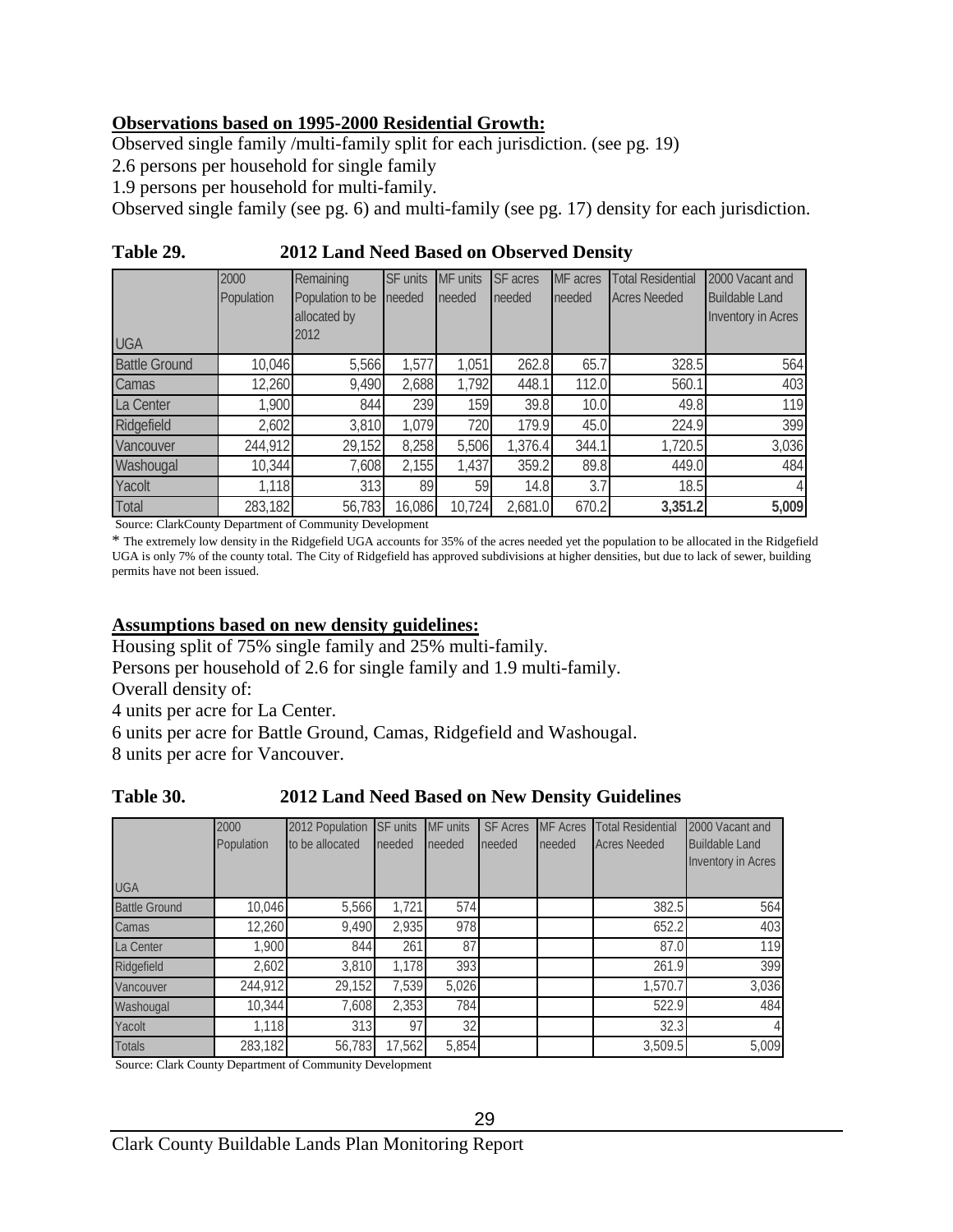### **Observations**

- Based on the 1994 planning assumptions the amount of land needed to accommodate the projected 2012 population is 3,351 acres.
- Based on the observed growth and density since 1995 the land needed to accommodate the projected 2012 population is 6,414 acres.
- Based on the new policy direction the amount of land needed to accommodate the projected 2012 population is 3,968 acres.

### **Commercial and Industrial Needs Analysis**

The 1994 Comprehensive Plan assumed an employment density of 12 jobs/acre for commercial development and 9 jobs/acre for industrial development. The employment forecast for the 20 year planning period is 58,100 new jobs by 2012. Since 1994 13,000 new jobs have been added countywide which leaves 45,100 jobs yet to be allocated. The 1994 Comprehensive Plan assumes a split of 47/38/15 for commercial, industrial and public sector employment (no land was allocated for public sector employment). The number of commercial and industrial jobs that remain to be allocated by 2012 are 27,060 and 10,373 respectively.

Based on the 1994 Comprehensive Plan assumptions of 12 jobs/acre for commercial development and 9 jobs/acre for industrial development 2,255 acres are needed for commercial employment and 1,153 acres are needed for industrial employment. There is commercial and industrial land available to accommodate growth to 2012 based on the 2000 Vacant and Buildable Lands Inventory.

Based on the 1995-2000 observed employment density of 22 jobs/acre for commercial development and 10 jobs/acre for industrial development, 1,230 acres are needed for commercial employment and 1,037 acres are needed for industrial employment.

The exact amount of additional land needed to accommodate growth for the next 20-year planning horizon will be estimated as part of the 10-year plan update. The demand will be based on the current capacity within each of the UGA's. Any adjustment that needs to be made, if any, may include, but is not limited to, adding acreage to UGA's to accommodate anticipated growth.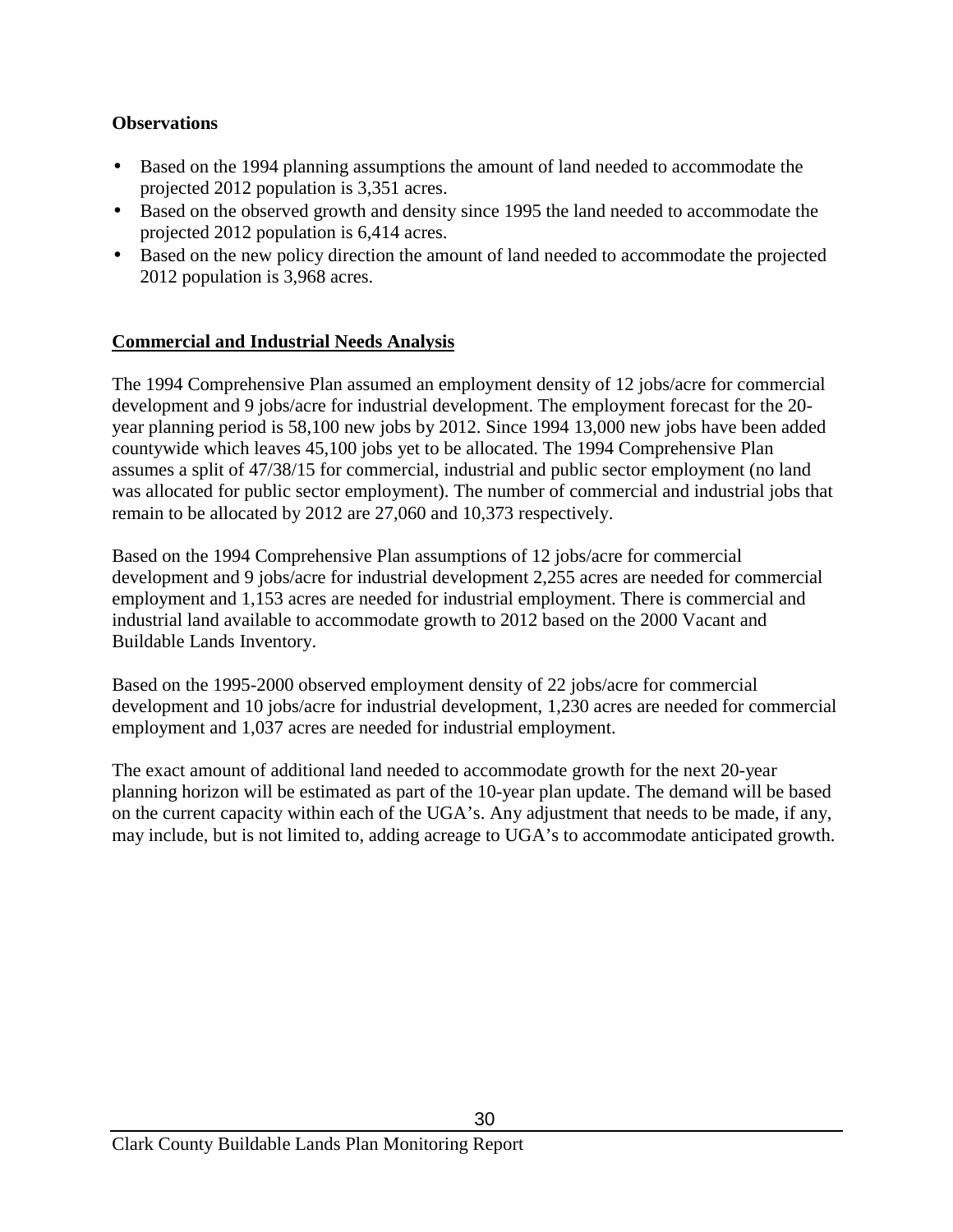### **Buildable Lands Capacity Analysis**

The table below provides the vacant and buildable lands per urban growth area in the residential, commercial and industrial areas based on the year 2000 Vacant Buildable Lands Model. Based on the assumptions below the data indicate that countywide there are 5,010 net buildable residential acres with a capacity of 96,425 residents; 1,169 net buildable commercial acres with an employment capacity of 14,026 and 3,889 net buildable industrial acres with an employment capacity of 29,320.

| Year 2009 VSLIN Rue, UGA Capacity Analysis witkvelepment on Critical and Redevelopment Factor                                                                                                                                  |           |                      |                     |                      |               |                          |                  |                                 |                                |                |                                            |                     |                            |                                |                                                                                                                                 |                |                     |                                   |                        |                      |                      |                                                                                                                                                                             |              |                    |
|--------------------------------------------------------------------------------------------------------------------------------------------------------------------------------------------------------------------------------|-----------|----------------------|---------------------|----------------------|---------------|--------------------------|------------------|---------------------------------|--------------------------------|----------------|--------------------------------------------|---------------------|----------------------------|--------------------------------|---------------------------------------------------------------------------------------------------------------------------------|----------------|---------------------|-----------------------------------|------------------------|----------------------|----------------------|-----------------------------------------------------------------------------------------------------------------------------------------------------------------------------|--------------|--------------------|
| <b>Mesidenball</b><br><b>Indian Greenwill</b>                                                                                                                                                                                  |           |                      |                     | Council              |               |                          |                  | La Castler<br><b>Richardshi</b> |                                |                | <b>Vancouve</b><br><b>Madanga</b>          |                     |                            |                                |                                                                                                                                 |                |                     |                                   | <b>Total</b>           |                      |                      |                                                                                                                                                                             |              |                    |
| <b>Group Aynua UKLA</b>                                                                                                                                                                                                        |           | <b>Cay</b>           | Total               | 37.8                 | <b>OV</b>     |                          |                  |                                 | Total LIGA City Tetel UGA      |                | City                                       |                     | Total DDA Day              |                                | Tatal                                                                                                                           |                |                     | UGA Oly Tetel UGA Oly Tetel UGA   |                        |                      |                      |                                                                                                                                                                             | Oly          | Tetal              |
| Vacant!                                                                                                                                                                                                                        | 211       | 339                  | 649                 | $\infty$             | sii.          | 493                      | ×                | 101                             | 127                            | 12             | 216                                        | ∞                   | 1992                       | <b>SGI</b>                     | 2800                                                                                                                            | 126            | D.                  | 500                               | ū                      |                      |                      | 2420                                                                                                                                                                        | ar ta        | 6161               |
| Understillined 207                                                                                                                                                                                                             |           | 103                  | 405                 | 18                   | 290           | 308                      | 95               | E                               | 112                            | $^{60}$        | 345                                        | 423                 | 2003                       | 805                            | 3267                                                                                                                            | 140            | 205                 | 345                               | $\Omega$               | D.                   | $\circ$              | 3295                                                                                                                                                                        | 1826         | 4521               |
| Mical embusion)                                                                                                                                                                                                                | <b>BM</b> | W                    | <b>BT</b>           | 74                   | रत            | खर                       | <b>RN</b>        | 丽                               | 100                            | छ              | 780                                        | <b>BR</b>           | छाष                        | 63                             | त्राप                                                                                                                           | 172            | w                   | रत                                | त                      | 9T                   | 贾                    | ਨਾਲ                                                                                                                                                                         | 33.73        | सकर                |
| Tax Evernot exclusion                                                                                                                                                                                                          | 5         | 36                   | 48                  | x                    | 90            | $^{26}$                  | $\Omega$         | $\mathbb{R}$                    | B.                             | T              | ж                                          | Б                   | 713                        | 28                             | 1001                                                                                                                            | 0              | 82                  | isi.                              | $\circ$                | $\overline{2}$       | э                    | 726                                                                                                                                                                         | 511          | 1299               |
|                                                                                                                                                                                                                                |           |                      | Tital 1146 BSV 2003 | 須                    |               | 1772   015   137         |                  |                                 | 385                            |                | 505                                        |                     | <b>1053   71011</b>        | 12005                          | 5776                                                                                                                            | 478            | 11.800              | स्त्रह                            | ø                      |                      |                      | 9154                                                                                                                                                                        | 0154         | 17386              |
| Elisbed Picking Shop Talk exchange? IT Cliff > 2015                                                                                                                                                                            |           |                      |                     |                      |               |                          |                  |                                 |                                |                |                                            |                     |                            |                                |                                                                                                                                 |                |                     |                                   |                        |                      |                      |                                                                                                                                                                             |              |                    |
| Vacant 311 339<br>Big 1997 bedicer                                                                                                                                                                                             |           |                      | RAN                 | $\overline{z}$<br>19 | 455<br>390    | 482<br>308               |                  |                                 | 26 101 127<br>99 19 112        | 12<br>90       | 375                                        | $\overline{\infty}$ | trent   rest<br>$3000 - 1$ | 605                            | 2500<br>2067                                                                                                                    | 125            | 47.8<br>140 306     | AUGUST<br>340                     | $\sigma$  <br>$\alpha$ | D.                   | ū.                   | 2439<br>3393                                                                                                                                                                | 2713<br>1639 | 5151               |
|                                                                                                                                                                                                                                |           | Titl 607 508         | <b>SHE</b><br>1115  | 巫                    | 745           | 730                      | $\overline{122}$ | NT                              | 250                            | ब्रा           | 343<br>715                                 | 423<br>B+1          | 4500 1508                  |                                | रुख                                                                                                                             |                | 265 800             | THS.                              | ō                      |                      |                      | टप्र                                                                                                                                                                        | 4341         | 4921               |
|                                                                                                                                                                                                                                |           |                      |                     |                      |               |                          |                  |                                 |                                |                |                                            |                     |                            |                                |                                                                                                                                 |                |                     |                                   |                        |                      |                      |                                                                                                                                                                             |              | 1072               |
| Airpos Joan avevan dy-comment Earther<br>Vacart 200   206   604                                                                                                                                                                |           |                      |                     | 26                   | 439           | sis.                     |                  |                                 | 29 91 114 11                   |                | 227                                        | 3mil                |                            | $1743$   867                   | 2610                                                                                                                            |                | $113$ $636$         | 639                               | 0 <sup>1</sup>         |                      |                      | 8 6 26 240                                                                                                                                                                  |              | dillo              |
| Understrick: 208   118                                                                                                                                                                                                         |           |                      | 326                 | 13                   | 203           | 26                       |                  |                                 | 07 11 70 16                    |                | 240                                        | 28                  | 1004 423                   |                                | 2267                                                                                                                            | 96             | 144                 | 342                               | 0 <sub>1</sub>         | D                    | $\circ$              | 2305                                                                                                                                                                        | 11940        | 3445               |
|                                                                                                                                                                                                                                |           |                      | Total 487 423 910   | 37                   | 812           | 650                      |                  | 50 102                          | 192                            | 67             | 577                                        | 6.84                |                            | 3507 1250                      | <b>APRIL</b>                                                                                                                    |                | 211 570             | 781                               | 0 <sub>1</sub>         | $\overline{6}$       | $5 -$                | 4499 3920                                                                                                                                                                   |              | 5,000              |
| Januar Juan 2011, talkanikan hara-                                                                                                                                                                                             |           |                      |                     |                      |               |                          |                  |                                 |                                |                |                                            |                     |                            |                                |                                                                                                                                 |                |                     |                                   |                        |                      |                      |                                                                                                                                                                             |              |                    |
| Vacant 173   189   362                                                                                                                                                                                                         |           |                      |                     | $15 -$               | 254           | 269                      |                  |                                 | $14$ $36$ $71$                 | 7              | 209                                        | 215                 | 1001 538                   |                                | 1515                                                                                                                            |                | 70 264              | TM                                | $\circ$                | ÷                    | $\overline{a}$       | 1300                                                                                                                                                                        | 1514         | 2074               |
| Unterstriced 128                                                                                                                                                                                                               |           | <b>73 L</b>          | 202                 | 5                    | T25           | 134                      | 42               | 7 <sup>1</sup>                  | 45                             | 选              | 149                                        | 154                 | 1158                       | 28                             | 1418                                                                                                                            | 61             | $\overline{1}$      | 190                               | $\sigma$               | D.                   | $\sigma$             | 1429 707                                                                                                                                                                    |              | 2138               |
|                                                                                                                                                                                                                                |           |                      | Tital 302 352 554   | 23                   | 300           | 483                      |                  |                                 | $55$ $63$ $195$                | $+2$           | 355                                        | 399                 | 2236 800                   |                                | 3338                                                                                                                            | 1311           | 254                 | 454                               | $0-1$                  | $\ddot{\phantom{1}}$ | $\ddot{\phantom{1}}$ | 2790                                                                                                                                                                        | 2220         | 50/90              |
|                                                                                                                                                                                                                                |           |                      |                     |                      |               |                          |                  |                                 |                                |                |                                            |                     |                            |                                |                                                                                                                                 |                |                     |                                   |                        |                      |                      |                                                                                                                                                                             |              |                    |
| Generation DVs 1973 1974 0006 129 2277 2417 228 293 477 28 217 2287 1788 601 24220 293 293 293                                                                                                                                 |           |                      |                     |                      |               |                          |                  |                                 |                                |                |                                            |                     |                            |                                |                                                                                                                                 |                |                     |                                   |                        |                      |                      | $0$ $\frac{1}{2}$ $\frac{1}{2}$ $\frac{1}{2}$ $\frac{1}{2}$ $\frac{1}{2}$ $\frac{1}{2}$ $\frac{1}{2}$ $\frac{1}{2}$ $\frac{1}{2}$ $\frac{1}{2}$ $\frac{1}{2}$ $\frac{1}{2}$ |              | 35086              |
| 01-Development on College   TROS   TROS   DOG   147   2207                                                                                                                                                                     |           |                      |                     |                      |               | $-1.0544$                |                  |                                 |                                |                | 206 206 900 267 2260 2522                  |                     | 12001 9727                 |                                | 2004                                                                                                                            |                |                     | 1 826 2222 3243                   | ठा                     |                      | $\overline{16}$      |                                                                                                                                                                             |              | 2000 1996 77%      |
|                                                                                                                                                                                                                                |           | <b>Battle Ground</b> |                     |                      | <b>Carsis</b> |                          |                  |                                 | <b>LA CHEMI</b>                |                | Ridgebeld                                  |                     | -                          |                                | <b>Vanceuver</b>                                                                                                                |                |                     | <b>Maderage</b>                   |                        | <b>RAGGER</b>        |                      |                                                                                                                                                                             | Tetal        |                    |
| Generic in Previews (452) 4017 8643 205 5553 4168 572 545 1236 526 545 611 8118 5555 7430 5410 556 657 668 678                                                                                                                 |           |                      |                     |                      |               |                          |                  |                                 |                                |                |                                            |                     |                            |                                |                                                                                                                                 |                |                     |                                   | $\sigma$               | $177$ $37$           |                      |                                                                                                                                                                             |              | EXTRA 377-81 91604 |
| NEGWOND ON THE MOVE (1983) 445   845   245   276   276   276   285   276   276   277   277   277   278   278   279   279   279   279   279   279   279   279   279   279   279   279   279   279   279   279   279   279   279 |           |                      |                     |                      |               |                          |                  |                                 |                                |                |                                            |                     |                            |                                |                                                                                                                                 |                |                     |                                   |                        |                      |                      |                                                                                                                                                                             |              |                    |
|                                                                                                                                                                                                                                |           |                      |                     |                      |               |                          |                  |                                 |                                |                |                                            |                     |                            |                                |                                                                                                                                 |                |                     |                                   |                        |                      |                      |                                                                                                                                                                             |              |                    |
| CANCELO METHODICAL ANDERS AND ACCUPACION CANNOT AND THE RESERVE OF A 200   200   200   200   2010   2010   2010   2010   2010   2010   2010   2010   2010   2010   2010   2020   2020   2020   2020   2020   2020   2020   202 |           |                      |                     |                      |               |                          |                  |                                 |                                |                |                                            |                     |                            |                                |                                                                                                                                 |                |                     |                                   |                        |                      |                      |                                                                                                                                                                             |              |                    |
|                                                                                                                                                                                                                                |           |                      |                     |                      |               |                          |                  |                                 |                                |                | Your 2000 VOLM Fare, UGA Capacity Analysis |                     |                            |                                |                                                                                                                                 |                |                     |                                   |                        |                      |                      |                                                                                                                                                                             |              |                    |
| Commercial                                                                                                                                                                                                                     |           | <b>Battle Ground</b> |                     |                      | Carsus        |                          |                  | La Center                       |                                |                | <b>Ridgefield</b>                          |                     |                            | <b><i><u>Малежиния</u></i></b> |                                                                                                                                 |                | <b>Missilveront</b> |                                   |                        | <b>Warrow</b>        |                      |                                                                                                                                                                             | Total        |                    |
| Group Across   LIGAL                                                                                                                                                                                                           |           | <b>City</b>          | Total DEA           |                      | <b>OV</b>     |                          |                  |                                 | Total UGA City Tetal UGA       |                | City                                       | Total               | <b>UGA</b>                 | <b>D</b>                       | Tatal                                                                                                                           |                |                     | UGA City Tetel UGA City Tetel UGA |                        |                      |                      |                                                                                                                                                                             | Oty          | Tetal              |
| <b>Vacant</b>                                                                                                                                                                                                                  | 18        |                      | œ                   | n                    | 29            | 27                       | ū                | 19                              | $\overline{19}$                | ū              | 160                                        | 163                 | 748                        | 42D                            | 1196                                                                                                                            | ū              | c                   | 42                                | ū                      | D                    | ū                    | 760                                                                                                                                                                         | 761          | 1926               |
| Understriked                                                                                                                                                                                                                   | $\sigma$  | $\overline{a}$       | ×                   | т                    |               | x                        | $\circ$          | D.                              | $\circ$                        | $\overline{a}$ | ъ                                          | ō                   | 36                         | 11                             | 46                                                                                                                              | $\sigma$       | ъ                   | D.                                | $\circ$                | D                    | $\Omega$             | B                                                                                                                                                                           | B            | 50                 |
| Mical embasion                                                                                                                                                                                                                 | п<br>×    | Ŧ                    | 134<br>B.           |                      | îä            | 18                       | ₹<br>$\alpha$    | $\overline{4}$                  | Ţ                              | 1              | 렾                                          | 뎧                   | <b>T3</b><br>99            | T3<br><b>BE</b>                | eo.<br><b>VEI</b>                                                                                                               | 꽁              | 豆山                  | A.                                | ₫<br>O.                | w<br>13              | w<br>13              | <b>TP</b><br><b>ITA</b>                                                                                                                                                     | 4IT<br>YSD   | रुत<br>206         |
| Tax Esempt endusion<br>Tital                                                                                                                                                                                                   |           |                      | 279                 |                      |               | 慰                        |                  |                                 |                                |                |                                            | र क                 | œ                          | w                              | स्रा                                                                                                                            | o              |                     | 豜                                 |                        |                      |                      |                                                                                                                                                                             | 405          | त्रक               |
|                                                                                                                                                                                                                                |           |                      |                     |                      |               |                          | o                |                                 |                                |                |                                            |                     |                            |                                |                                                                                                                                 |                |                     |                                   | ū                      |                      |                      |                                                                                                                                                                             |              |                    |
| Tiport 13 hours substitute of the strengths from<br>Vacunt 14                                                                                                                                                                  |           | 791                  | 73                  |                      |               | $\overline{\mathcal{Q}}$ | $\overline{0}$   | 18                              | 79                             |                | 182                                        | 162                 |                            | 748 422                        | 1186                                                                                                                            |                | 42                  | 42                                | $\sigma$               | D                    | $\sigma$             | 755                                                                                                                                                                         | 763          | 75.75              |
| Distributional Q                                                                                                                                                                                                               |           | ×                    | ٠                   | ł                    | 77<br>٠       | Ŧ                        | ù.               | ٠<br>D.                         | 0                              | ł              | n                                          | ö                   | 36                         | 11                             | di.                                                                                                                             | š              | ъ                   | ö                                 | ŭ.                     | D.                   | ŭ                    | ×                                                                                                                                                                           | ÷            | 60                 |
| Tital                                                                                                                                                                                                                          | 14        | 15                   |                     |                      |               |                          |                  |                                 |                                |                | ïΩ                                         |                     | 775                        | 433                            | 1211                                                                                                                            | o              | €                   |                                   | ठ                      |                      | т                    | ਕਿ                                                                                                                                                                          | त्रह         | <b>TOW</b>         |
| Airport Jean 29% latinsattup terra                                                                                                                                                                                             |           |                      |                     |                      |               |                          |                  |                                 |                                |                |                                            |                     |                            |                                |                                                                                                                                 |                |                     |                                   |                        |                      |                      |                                                                                                                                                                             |              |                    |
| Vacant III                                                                                                                                                                                                                     | 11        | 80 <sub>1</sub>      | 30 <sup>1</sup>     | т                    | 20            | w                        |                  | $0$   $14$                      | 14                             | a              | 122                                        | $+20$               |                            | 600 316                        | <b>SOU</b>                                                                                                                      | O.             | $-31$               | 5s                                | $0-1$                  | <b>D</b>             | $\alpha$             | 440                                                                                                                                                                         | PO 1         | 1121               |
| Understilized                                                                                                                                                                                                                  | $\alpha$  | з                    | з                   | x                    | ō             | $\alpha$                 | O.               | D                               | $\alpha$                       | 1              | T                                          | $\sigma$            | z                          | $\sigma$                       | 34                                                                                                                              | $\sigma$       | T)                  | ъ                                 | 0                      | D.                   | $\Omega$             | x                                                                                                                                                                           | $^{11}$      | ×                  |
| Tutal 11                                                                                                                                                                                                                       |           | E2                   | 73                  | $\mathbb{R}$         | $\infty$      | 21                       | O.               | na I                            | 14                             | $\alpha$       | 122                                        | 122                 | <b>Dist</b>                | 305                            | 988                                                                                                                             | O.             | $-31$               | 34                                | O.                     | D.                   | o                    | $-14$                                                                                                                                                                       | EUS          | 1159               |
|                                                                                                                                                                                                                                |           | <b>Battle Ground</b> |                     |                      | Carso         |                          |                  |                                 |                                |                |                                            |                     |                            |                                |                                                                                                                                 |                |                     |                                   |                        |                      |                      |                                                                                                                                                                             | Tets         |                    |
| Сериоту и 17 макри интио» 126 345 872                                                                                                                                                                                          |           |                      |                     | 0 <sup>1</sup>       | 349           | 249                      |                  |                                 |                                |                | 0 170 178 0 1458 1468 7006 3894            |                     |                            |                                | 90900                                                                                                                           |                | $0$   $376$         | 378                               | 0                      | 0 <sup>1</sup>       | $\circ$              | T132                                                                                                                                                                        | CBS4         | 14035              |
| MCGold & A T 150 M ann 1996 539 1296 229 229 229                                                                                                                                                                               |           |                      |                     |                      |               |                          |                  |                                 |                                |                |                                            |                     |                            |                                | 1.8% 0006 1.2% 1.2% 1.0% 1.0.4% 1.0.4% 000% 0.00% 2.2% 1.0% 2.7% 1.2% 0.006 0.006 0.006 1.0.00 1.0.00%                          |                |                     |                                   |                        |                      |                      |                                                                                                                                                                             |              |                    |
| Capacity with maintenance Gallery applies to contain exchange at \$1,200 million and \$1,200 million and \$1,200                                                                                                               |           |                      |                     |                      |               |                          |                  |                                 |                                |                |                                            |                     |                            |                                |                                                                                                                                 |                |                     |                                   |                        |                      |                      |                                                                                                                                                                             |              |                    |
|                                                                                                                                                                                                                                |           |                      |                     |                      |               |                          |                  |                                 |                                |                |                                            |                     |                            |                                |                                                                                                                                 |                |                     |                                   |                        |                      |                      |                                                                                                                                                                             |              | 12034              |
|                                                                                                                                                                                                                                |           |                      |                     |                      |               |                          |                  |                                 |                                |                | Your 2000 VOLM Fare, UGA Capacity Analysis |                     |                            |                                |                                                                                                                                 |                |                     |                                   |                        |                      |                      |                                                                                                                                                                             |              |                    |
| <b>Industrial</b>                                                                                                                                                                                                              |           | <b>Battle Ground</b> |                     |                      |               |                          |                  | La Coutes                       |                                |                | <b>Ridgefield</b>                          |                     |                            | <b>Vanceuve</b>                |                                                                                                                                 |                |                     |                                   |                        |                      |                      |                                                                                                                                                                             | Tetal        |                    |
| Orser Acres Ans for Kompt panceds decept points LEGA   City   Total   BCA                                                                                                                                                      |           |                      |                     |                      | ON            |                          |                  |                                 | Total   UGA   City   Tetal UGA |                | <b>Life</b>                                | Total               |                            | <b>UGA City</b>                | Tanah                                                                                                                           |                |                     |                                   |                        |                      |                      | UGA City   Tetal  UGA City  Tetal   UGA   City                                                                                                                              |              | Total              |
| Prime)                                                                                                                                                                                                                         | $\sigma$  | 罗                    | ञ                   |                      | 70            | 52                       | n                |                                 | $\circ$                        | o              | T3                                         | 13                  | 213                        | 33                             | 550                                                                                                                             | o              |                     | 12                                | $\sigma$               | D                    | $\Box$               |                                                                                                                                                                             | <b>AND</b>   | 705                |
| Secundary                                                                                                                                                                                                                      | 20        | t2                   | 33                  | ×                    | 364           | 264                      | ŭ                | D.                              | ū                              | ŭ              | 212                                        | 213                 | ж                          | 497                            | 769                                                                                                                             | ö              | B                   | ×                                 | 9                      | D.                   | 9                    | 202                                                                                                                                                                         | 1815         | 120                |
| Tettiary                                                                                                                                                                                                                       |           |                      | 29                  |                      | 63            | 51                       | o                |                                 | o                              |                | $+1$                                       | π                   | 371                        | 955                            | 1325                                                                                                                            | Б              | 30                  | $\overline{33}$                   | o                      | D                    | o                    | 376                                                                                                                                                                         | HD1          | 1448               |
| Terbay (Cellos) (=50%) 34                                                                                                                                                                                                      |           | $\blacksquare$       | T24                 | D.                   | 405           | ATM                      | $\overline{0}$   | $\mathbb{D}$                    | $\overline{0}$                 | g              | 133                                        | 133                 | 717                        | 273                            | 357                                                                                                                             | ŋ.             | $\mathcal{B}$       | x.                                | U                      | $\overline{D}$       | $\sigma$             | <b>T51</b>                                                                                                                                                                  | 533          | TOM.               |
|                                                                                                                                                                                                                                | Tital 59  | 163                  | 322                 | D.                   | 812           | 812                      | $\circ$          | D.                              | $\Box$                         | $\alpha$       | 371                                        | 371                 | 1802                       | 2040                           | 3851                                                                                                                            | $\mathfrak{I}$ | 717                 | T2D                               | $\overline{2}$         | D                    | $\overline{a}$       | 1674                                                                                                                                                                        | 3812         | 6186               |
| Acres Ass 331-NOvember for-                                                                                                                                                                                                    |           |                      |                     |                      |               |                          |                  |                                 |                                |                |                                            |                     |                            |                                |                                                                                                                                 |                |                     |                                   |                        |                      |                      |                                                                                                                                                                             |              |                    |
| Prime II                                                                                                                                                                                                                       |           |                      | э                   | ł                    | F/R           | 内容                       | D                |                                 |                                |                | 10                                         | 10                  | 180                        | 293                            | 412                                                                                                                             | 음              | $\blacksquare$      |                                   |                        | D                    |                      | 180                                                                                                                                                                         | 3FCP         |                    |
| Securitary 15                                                                                                                                                                                                                  |           | $\alpha$             | 24                  |                      | 199           | tilli                    | ù.               | D.                              | ö.                             | ū              | 160                                        | 160                 | 227                        | 355                            | 692                                                                                                                             |                | B                   | ŵ                                 | ÷.                     | D.                   | ÷                    | 249                                                                                                                                                                         | 761          | 10H                |
| Tettiscy III                                                                                                                                                                                                                   |           | 15                   | 22                  |                      | 38            | ×                        | o                |                                 | $\alpha$                       | ā              | y                                          | $\overline{9}$      | 270                        | 216                            | 954                                                                                                                             | $\sim$         | $\overline{12}$     | z                                 | 0                      | D                    | o                    | 284                                                                                                                                                                         | 503          | 1007               |
| Terbay (Cellcal indil N) 35                                                                                                                                                                                                    |           | <b>RT</b>            | m                   | n                    | 3TM           | 334                      | D                |                                 | $\cup$                         | g              | <b>MA</b>                                  | m                   | <b>ALICE</b>               | m                              | 747                                                                                                                             | ŋ.             | 77                  | <b>IT</b>                         | o                      | D                    | O                    | ARS.                                                                                                                                                                        | 700          | <b>TRI</b>         |
| Tatal                                                                                                                                                                                                                          | 4.8       | T20                  | œ                   |                      | 609           | 609                      | ù                | B                               | O.                             | ä              | 76                                         | 279                 | <b>DO</b>                  | <b>SOP</b>                     | <b>DOM</b>                                                                                                                      | 2.             | ×                   | œ                                 |                        | ъ                    |                      | 1355                                                                                                                                                                        | $-2600$      | 300%               |
| Capulcity at 3,Mds per aet acre.]                                                                                                                                                                                              |           | <b>Battle Gir</b>    |                     |                      | Cars          |                          |                  |                                 |                                |                |                                            |                     |                            |                                |                                                                                                                                 |                |                     |                                   |                        | 1,800                |                      |                                                                                                                                                                             | Total        |                    |
| Prime 0                                                                                                                                                                                                                        |           | 257                  | 257                 | D.                   | 619           | 619                      | $\cup$           | $\mathbb{D}$                    | D                              | g              | $\overline{50}$                            | 98                  | 1478                       | 2273                           | 3712                                                                                                                            | o              | $84$                | B.E                               | $\sigma$               | $\mathbb{D}$         | o                    | 1435                                                                                                                                                                        | 3323         | 4781               |
| Secundary 198                                                                                                                                                                                                                  |           | 79                   | 254                 | D.                   | 1792          | 1702                     | $\Omega$         | D.                              | <b>D</b>                       | ū              | 5.8.03                                     | 1440                | 3009                       | 2200                           | 5327                                                                                                                            | û              | 366                 | 365                               | 64                     | D.                   | 64                   | 2239                                                                                                                                                                        | GBG3         | 9893               |
| Tetlary                                                                                                                                                                                                                        | 32        | 952                  | 194                 | $\mathbb{D}$         | 345           | 346                      | $\alpha$         | D.                              | $\circ$                        | a              | 77                                         | 77                  | 2502                       | 6445                           | 8948                                                                                                                            | $\infty$       | 202                 | 221                               | $\circ$                | D.                   | $\circ$              | 2853                                                                                                                                                                        | 7234         | 9783               |
| Terkey (Othosi kw5850)                                                                                                                                                                                                         | 118       | 301                  | 417                 | n                    | 1358          | 1388                     | $\sigma$         | D                               | D.                             | g              | ABR                                        | 4.08                | 2419                       | 912                            | 333                                                                                                                             | O              | <b>130</b>          | <b>USI</b>                        | <b>D</b>               | D                    | a                    | <b>76%</b>                                                                                                                                                                  | 7145         | 5882               |
|                                                                                                                                                                                                                                |           | Tetal 204 700        | 1082                | D.                   | 4113          | 4113                     | D.               | D.                              | Ø.                             | ŭ              | 2065                                       | 2065                |                            |                                | 8398 12918 21315                                                                                                                | $\mathbf{20}$  | iD1                 | 60H                               | 64                     | D                    | 64                   | 90                                                                                                                                                                          | 20555        | 29329              |
| Ald Capacity as Sud Intal autoscan                                                                                                                                                                                             |           |                      |                     |                      |               |                          |                  |                                 |                                |                |                                            |                     |                            |                                |                                                                                                                                 |                |                     |                                   |                        |                      |                      |                                                                                                                                                                             |              |                    |
| Prime and Secondary (1936) [299] [299] [299] [299] [299] [299] [299] [299] [299] [299] [299] [299] [299] [299] [299] [299] [299] [299] [299] [299] [299] [299] [299] [299] [299] [299] [299] [299] [299] [299] [299] [299] [29 |           |                      |                     |                      |               |                          |                  |                                 |                                |                |                                            |                     |                            |                                |                                                                                                                                 |                |                     |                                   |                        |                      |                      |                                                                                                                                                                             |              |                    |
|                                                                                                                                                                                                                                |           |                      |                     |                      |               |                          |                  |                                 |                                |                |                                            |                     |                            |                                | 7-No 2.0% 2.2% 2.7% CON 14:0% 4.0% 2.0% 0.0% 0.0% CON 7:0% 7:0% 2.0% 44:15 72.7% 2.1% 2.7% 2.4% 8.2% 0.0% 2.2% 7:00 12:16 10:00 |                |                     |                                   |                        |                      |                      |                                                                                                                                                                             |              |                    |
|                                                                                                                                                                                                                                |           |                      |                     |                      |               |                          |                  |                                 |                                |                |                                            |                     |                            |                                |                                                                                                                                 |                |                     |                                   |                        |                      |                      |                                                                                                                                                                             |              |                    |
| parameters in the second control of the second control of the second control of the second control of the second                                                                                                               |           |                      |                     |                      |               |                          |                  |                                 |                                |                |                                            |                     |                            |                                |                                                                                                                                 |                |                     |                                   |                        |                      |                      |                                                                                                                                                                             |              |                    |

**Table 31. UGA Capacity Analysis 2000**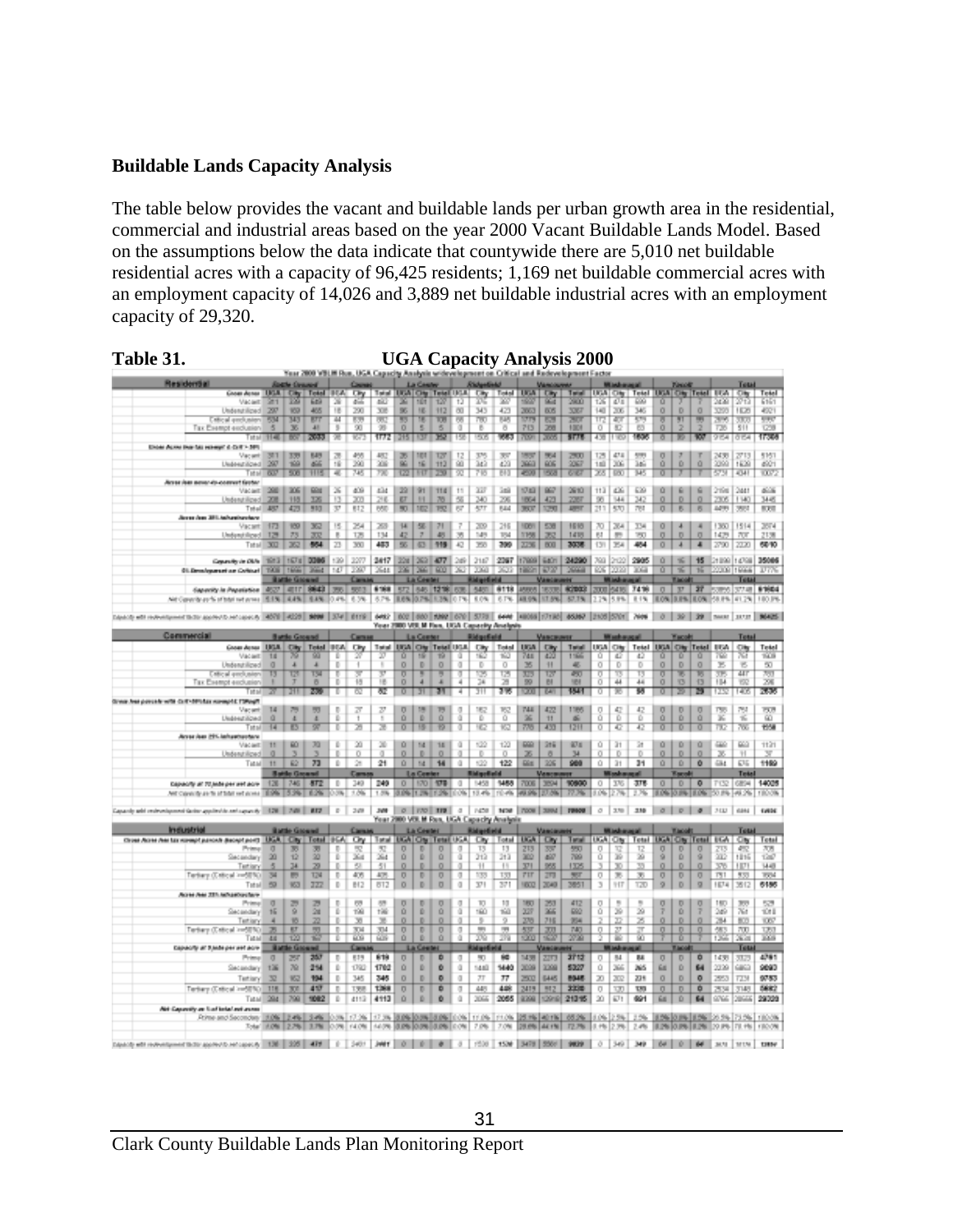### **Assumptions used in capacity analysis for Residential :**

Housing split of 75% single family and 25% multi-family. Persons per household of 2.6 for single family and 1.9 multi-family. Overall density of: 4 units per acre for La Center and Yacolt. 6 units per acre for Battle Ground, Camas, Ridgefield and Washougal. 8 units per acre for Vancouver. 38% infrastructure deduction 10% never to convert factor 30% underutilized factor 5% development factor on critical land 5% redevelopment factor

# **Assumptions used in capacity analysis for Commercial:**

25% infrastructure deduction 12 employees per acre for commercial Excludes tax exempt and critical land >50%

### **Assumptions used in capacity analysis for Industrial :**

9 employees per acre for industrial 25% infrastructure deduction Excludes tax-exempt (except port)

### **Observations**

- Based on the current inventory of vacant and buildable land there are 4,719 net buildable acres. At 6 dwelling units per acre and 2.33 persons per household this area will accommodate 65, 122 persons. Combined with the capacity in the rural area there is sufficient capacity to accommodate the projected 2012 population.
- Based on the current inventory of vacant and buildable land there are 1,131 net buildable commercial acres and 3,960 net buildable industrial acres.
- The preliminary analysis of current land inventory indicates there is sufficient land within the existing UGA to accommodate the 2012 population.
- Given the underlying zoning, the total vacant and development potential in the rural area is approximately 13,577 lots. Assuming 2.6 persons per household, there is capacity to add 35,300 persons in the rural areas.